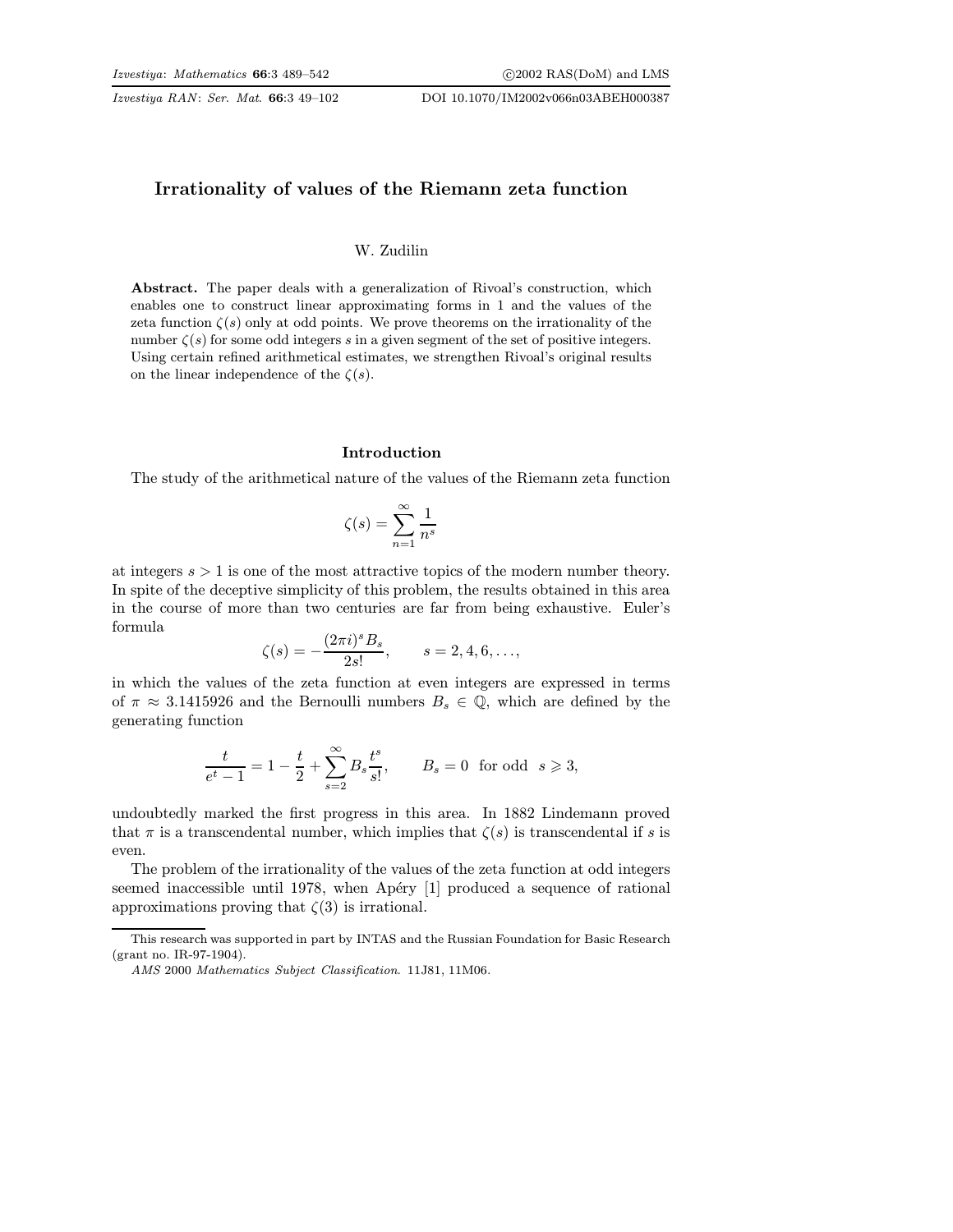# Apéry's Theorem. The number  $\zeta(3)$  is irrational.

The history of this discovery and a rigorous mathematical justification of Apéry's observations can be found in  $[2]$ . The phenomenon of Apéry's sequence was repeatedly interpreted from the point of view of various analytical methods of number theory (see  $[3]-[8]$ ). New approaches made it possible to strengthen Apéry's result quantitatively, that is, to obtain a "good" measure of the irrationality of  $\zeta(3)$  [\(\[9\]](#page-52-0) and [\[10\]](#page-52-0) represent the latest stages of the competition in this area).

Unfortunately, natural generalizations of Apéry's construction involve linear forms containing values of the zeta function at both odd and even integers (the interest in which faded after the Euler–Lindemann result). This circumstance makes it impossible to obtain results on the irrationality of  $\zeta(s)$  for odd  $s \geq 5$ by this method. Interesting attempts to approach this problem can be found in the preprints [\[11\]](#page-52-0) and [\[12\].](#page-52-0)

Finally, in 2000 Rivoal [\[13\]](#page-52-0) equipped an auxiliary rational function with a symmetry and constructed linear forms containing the values of the zeta function only at odd integers  $s > 1$ .

**Rivoal's Theorem.** The sequence  $\zeta(3), \zeta(5), \zeta(7), \ldots$  contains infinitely many irrational numbers. More precisely, the following estimate holds for the dimension  $\delta(a)$  of the spaces generated over  $\mathbb Q$  by  $1, \zeta(3), \zeta(5), \ldots, \zeta(a-2), \zeta(a)$  with an odd integer a:

$$
\delta(a) \geqslant \frac{\log a}{1 + \log 2} \big( 1 + o(1) \big), \qquad a \to \infty.
$$

In this paper we generalize Rivoal's construction [\[13\]](#page-52-0) and prove the following theorems.

Theorem 0.1. Each of the sets

$$
\{\zeta(5), \zeta(7), \zeta(9), \zeta(11), \zeta(13), \zeta(15), \zeta(17), \zeta(19), \zeta(21)\},\
$$
  

$$
\{\zeta(7), \zeta(9), \ldots, \zeta(35), \zeta(37)\}, \qquad \{\zeta(9), \zeta(11), \ldots, \zeta(51), \zeta(53)\}\
$$
 (0.1)

contains at least one irrational number. 1

**Theorem 0.2.** For every odd integer  $b \ge 1$  at least one of the numbers

$$
\zeta(b+2), \zeta(b+4), \ldots, \zeta(8b-3), \zeta(8b-1)
$$

is irrational.

**Theorem 0.3.** There are odd integers  $a_1 \leq 145$  and  $a_2 \leq 1971$  such that  $1, \zeta(3)$ ,  $\zeta(a_1), \zeta(a_2)$  are linearly independent over  $\mathbb{Q}$ .

Theorem 0.3 strengthens the corresponding theorem in [\[15\]](#page-53-0), where it was established that  $1, \zeta(3), \zeta(a)$  with some odd integer  $a \leq 169$  are linearly independent.

<sup>1</sup>When the work on this paper was finished, I was informed that Rivoal [\[14\]](#page-52-0) had obtained the assertion of Theorem 0.1 for the first set in (0.1) independently, using another generalization of the construction in [\[13\].](#page-52-0)

Added in proof. I have recently obtained some refinements of Theorem 0.1. In particular, I have shown [\[28\]](#page-53-0) that at least one of the four numbers  $\zeta(5), \zeta(7), \zeta(9), \zeta(11)$  is irrational.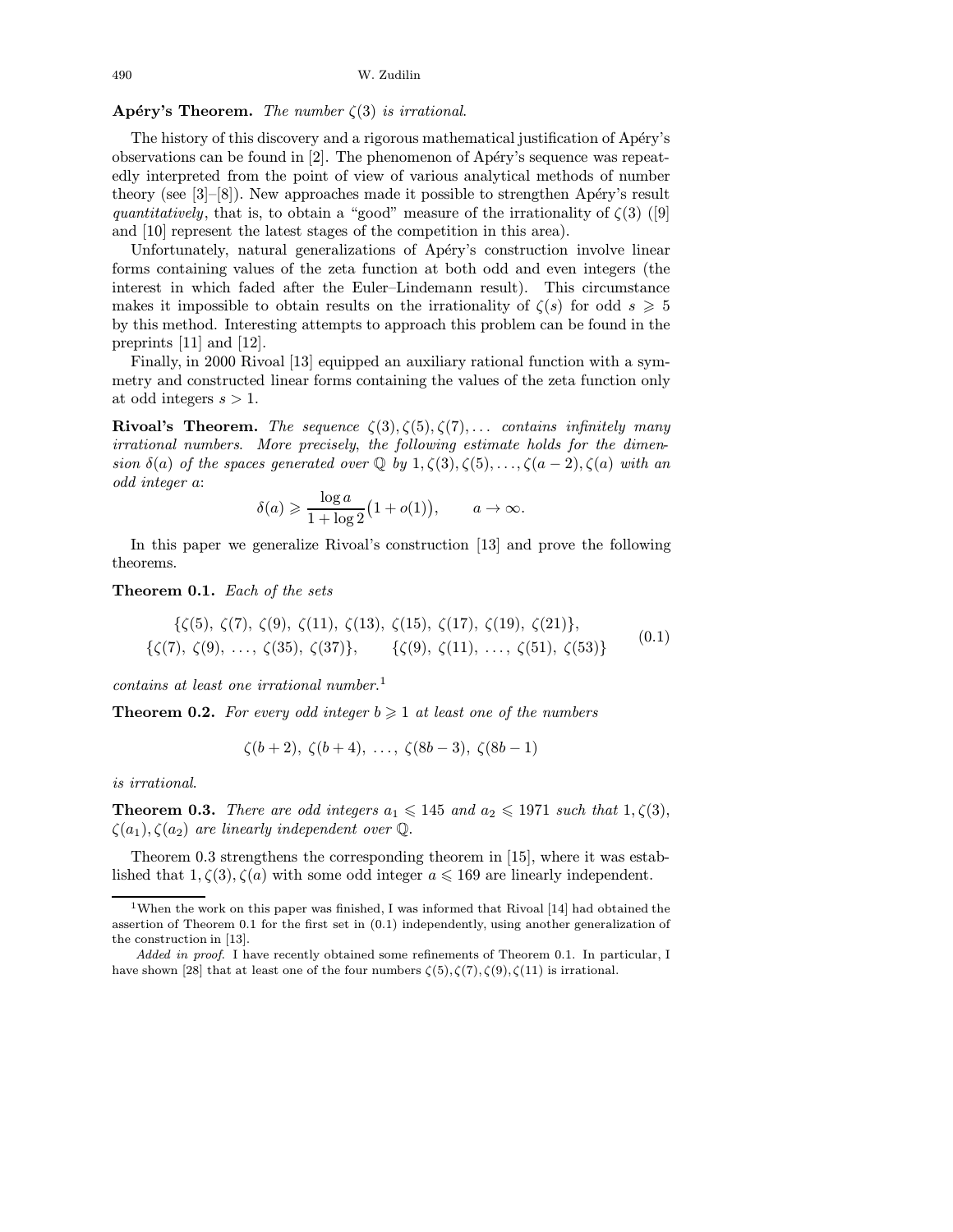**Theorem 0.4.** The following absolute estimate holds for every odd integer  $a \geqslant 3$ :

$$
\delta(a) > 0.395 \log a > \frac{2}{3} \cdot \frac{\log a}{1 + \log 2}.\tag{0.2}
$$

This paper is organized as follows. In  $\S 1$  we describe an analytical construction of linear forms in the values of the zeta function at odd integers. In  $\S$ 2–4 we study the asymptotics of linear forms, their coefficients and denominators. Finally, in § 5 we give complete proofs of the results. The main ingredient in the proofs of Theorems 0.3 and 0.4 (as well as in [\[13\]\)](#page-52-0) is the following special case of Nesterenko's theorem [\[16\].](#page-53-0)

Criterion for linear independence. Assume that for a given set of real numbers  $\theta_0, \theta_1, \ldots, \theta_m, m \geq 1$ , one can find a sequence of linear forms

$$
I_n = A_{0,n}\theta_0 + A_{1,n}\theta_1 + \dots + A_{m,n}\theta_m, \qquad n = 1, 2, \dots,
$$

with integer coefficients and numbers  $\alpha > 0$  and  $\beta > 0$  such that

$$
\log|I_n| = -n\alpha + o(n), \qquad \log \max_{0 \leq j \leq m} \{|A_{j,n}|\} \leq n\beta + o(n)
$$

as  $n \to \infty$ . Then

$$
\dim_{\mathbb{Q}}(\mathbb{Q}\theta_0 + \mathbb{Q}\theta_1 + \cdots + \mathbb{Q}\theta_m) \geq 1 + \frac{\alpha}{\beta}.
$$

Let us note that the justification of Theorems 0.1–0.4 is based on the saddle-point method and follows the scheme of proof of Apéry's theorem in  $[8]$ . It should be noted that some arithmetical results for the values of polylogarithms were obtained in [\[17\],](#page-53-0) where the saddle-point method was used. The dissertation [\[17\]](#page-53-0) served a link between our empirical observations and the rigorous justification in § 2. In § 4 we improve the arithmetical estimates (for the denominators of numerical linear forms) following [\[18\],](#page-53-0) [\[9\], \[10\],](#page-52-0) which enables us to refine the lower estimate for  $\delta(a)$ in Theorems 0.3 and 0.4 for small values of a. Finally, in  $\S 3$  we obtain an upper estimate for the coefficients of linear forms and asymptotics of their growth.

The main results of this paper were announced in [\[19\].](#page-53-0)

I am grateful to Professor Yu. V. Nesterenko for his constant interest and valuable advice, which have enabled me to improve this paper.

## § 1. An analytical construction

In this section we describe an analytical construction that enables us to obtain "good" linear forms with rational coefficients in the values of the zeta function at odd integers.

Let us fix positive integer parameters  $a, b, r$  such that  $2rb \leqslant a$  and  $a + b$  is even. For every positive integer  $n$  we consider the rational function

$$
R(t) = R_n(t) := \frac{\left( (t \pm (n+1)) \cdots (t \pm (n+2rn)) \right)^b}{\left( t(t \pm 1) \cdots (t \pm n) \right)^a} \cdot (2n)!^{a-2rb}.
$$
 (1.1)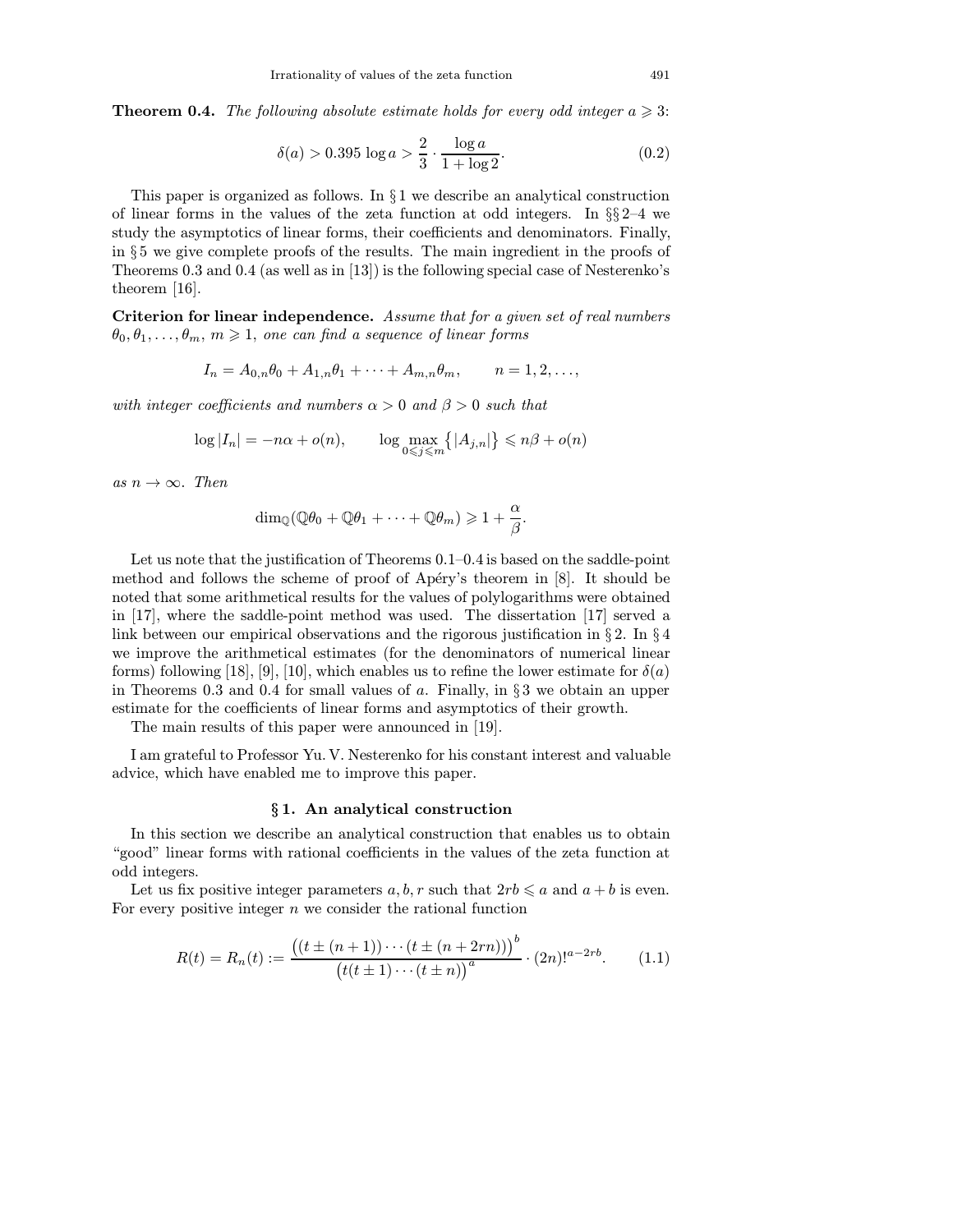Here and below  $(t \pm l)$  means that the product (sum or set) contains the factors (summands or elements)  $t - l$  and  $t + l$ . We assign to the function defined by (1.1) the sum

$$
I = I_n := \sum_{t=n+1}^{\infty} \frac{1}{(b-1)!} \frac{\mathrm{d}^{b-1} R(t)}{\mathrm{d} t^{b-1}}.
$$
 (1.2)

It is easy to see that the sum in (1.2) is taken only over integers  $t>n+2rn$ . The series on the right-hand side of (1.2) converges absolutely, since the degrees of the numerator and the denominator of the rational function  $(1.1)$  are equal to  $4rbn$ and  $a(2n+1) \geq a r b n + a \geq a r b n + 2$ , respectively, whence

$$
R(t) = O\left(\frac{1}{t^2}\right) \quad \text{and} \quad \frac{\mathrm{d}^{b-1}R(t)}{\mathrm{d}t^{b-1}} = O\left(\frac{1}{t^2}\right), \qquad t \to \infty. \tag{1.3}
$$

Applying Laplace's method to the integral representation of the sum in formula (1.2), we can calculate the quantity

$$
\varkappa = \overline{\lim}_{n \to \infty} \frac{\log |I_n|}{n} > -\infty \tag{1.4}
$$

(the details can be found in § 2 below), following [\[8\]](#page-52-0) and [\[17\].](#page-53-0)

**Lemma 1.1.** For every  $n = 1, 2, \ldots$  the number defined by formula (1.2) is a linear form in 1 and the values of the zeta function at odd integers  $s, b < s < a + b$ :

$$
I = \sum_{\substack{s \text{ is odd} \\ b < s < a+b}} \bar{A}_s \zeta(s) - \bar{A}_0. \tag{1.5}
$$

Proof. Decomposing the function (1.1) into a sum of partial fractions

$$
R(t) = \sum_{k=-n}^{n} \left( \frac{A_{k,a}}{(t+k)^a} + \dots + \frac{A_{k,2}}{(t+k)^2} + \frac{A_{k,1}}{t+k} \right),\tag{1.6}
$$

we note that

$$
\sum_{k=-n}^{n} A_{k,1} = -\operatorname{Res}_{t=\infty} R(t) = 0
$$
\n(1.7)

by  $(1.3)$ . Since the function  $(1.1)$  is even  $(odd)$ , that is,

$$
R(-t) = (-1)^{a} R(t), \qquad (1.8)
$$

and the decomposition (1.6) is unique, we have

$$
A_{k,j} = (-1)^{a-j} A_{-k,j}, \qquad k = 0, \pm 1, \ldots, \pm n, \quad j = 1, 2, \ldots, a.
$$

Hence,

$$
\sum_{k=-n}^{n} A_{k,j} = (-1)^{a-j} \sum_{k=-n}^{n} A_{k,j} = 0 \quad \text{if } a-j \text{ is odd}, \qquad j = 2, ..., a. \tag{1.9}
$$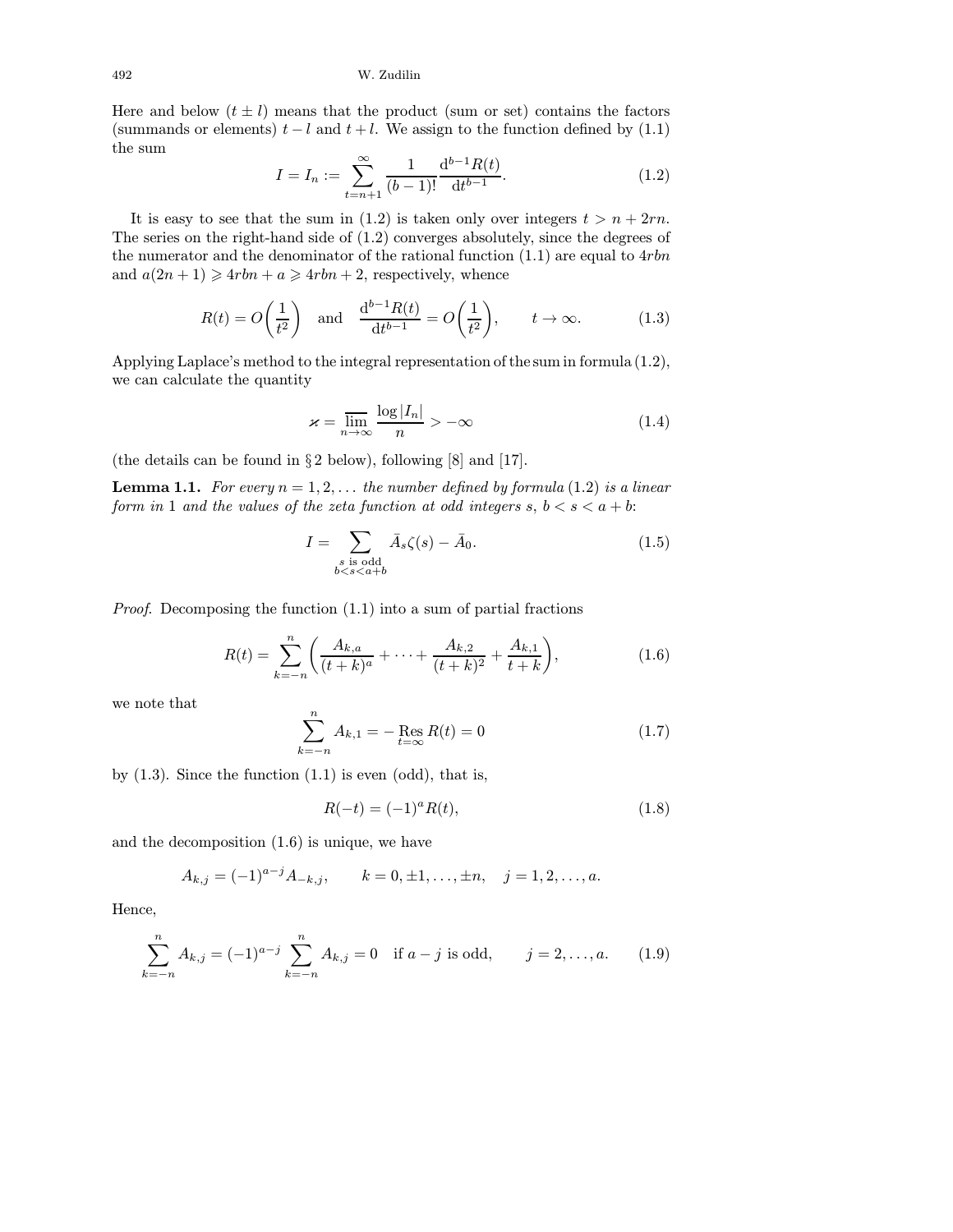Substituting  $(1.6)$  into  $(1.2)$ , we obtain that

$$
(-1)^{b-1}I = \sum_{t=n+1}^{\infty} \sum_{k=-n}^{n} \left( \binom{a+b-2}{b-1} \frac{A_{k,a}}{(t+k)^{a+b-1}} + \binom{a+b-3}{b-1} \frac{A_{k,a-1}}{(t+k)^{a+b-2}} + \dots + \binom{b}{b-1} \frac{A_{k,2}}{(t+k)^{b+1}} + \frac{A_{k,1}}{(t+k)^b} \right)
$$

Simple transformations yield the formula

$$
I = \bar{A}_{a+b-1}\zeta(a+b-1) + \bar{A}_{a+b-2}\zeta(a+b-2) + \cdots + \bar{A}_b\zeta(b) - \bar{A}_0, \qquad (1.10)
$$

where

$$
\bar{A}_{j} = (-1)^{b-1} \binom{j-1}{b-1} \sum_{k=-n}^{n} A_{k,j-b+1}, \qquad j = b, b+1, \dots, a+b-1, \quad (1.11)
$$

$$
\bar{A}_{0} = (-1)^{b-1} \sum_{k=-n}^{n} \sum_{l=1}^{k+n} \left( \binom{a+b-2}{b-1} \frac{A_{k,a}}{l^{a+b-1}} + \dots + \binom{b}{b-1} \frac{A_{k,2}}{l^{b+1}} + \frac{A_{k,1}}{l^{b}} \right). \tag{1.12}
$$

By (1.7), we have  $\bar{A}_b = 0$ . Hence, the expression on the right-hand side of (1.10) is well defined even in the case when  $b = 1$ . Since  $a + b$  is even, formula (1.9) implies that  $\overline{A}_j = 0$  if  $j \geqslant b$  is even. Hence, formula (1.10) means that  $I$  is a linear form in 1 and the values of the zeta function at odd integers  $s, b + 1 \leqslant s \leqslant a + b - 1$ , as was to be shown.

The following lemma enables us to calculate the denominators of linear forms (1.2).

**Lemma 1.2** (cf. [\[20\],](#page-53-0) [\[13\]](#page-52-0)). Assume that for some polynomial  $P(t)$  of degree  $\leq n$ the rational function

$$
R(t) = \frac{P(t)}{(t+s)(t+s+1)\cdots(t+s+n)}\tag{1.13}
$$

(this representation does not have to be irreducible) satisfies the conditions

$$
(R(t)(t+k))|_{t=-k} \in \mathbb{Z}, \qquad k=s, s+1, \ldots, s+n.
$$
 (1.14)

Then

$$
\frac{D_n^j}{j!} \frac{\mathrm{d}^j}{\mathrm{d}t^j} \big( R(t)(t+k) \big) \Big|_{t=-k} \in \mathbb{Z}, \qquad k=s, s+1, \ldots, s+n,
$$

for all non-negative integers j, where  $D_n$  is the least common multiple of  $1, 2, \ldots, n$ .

Proof. Decomposing the rational function (1.13) into a sum of partial fractions, we obtain that

$$
R(t) = \sum_{l=s}^{s+n} \frac{B_l}{t+l},
$$

.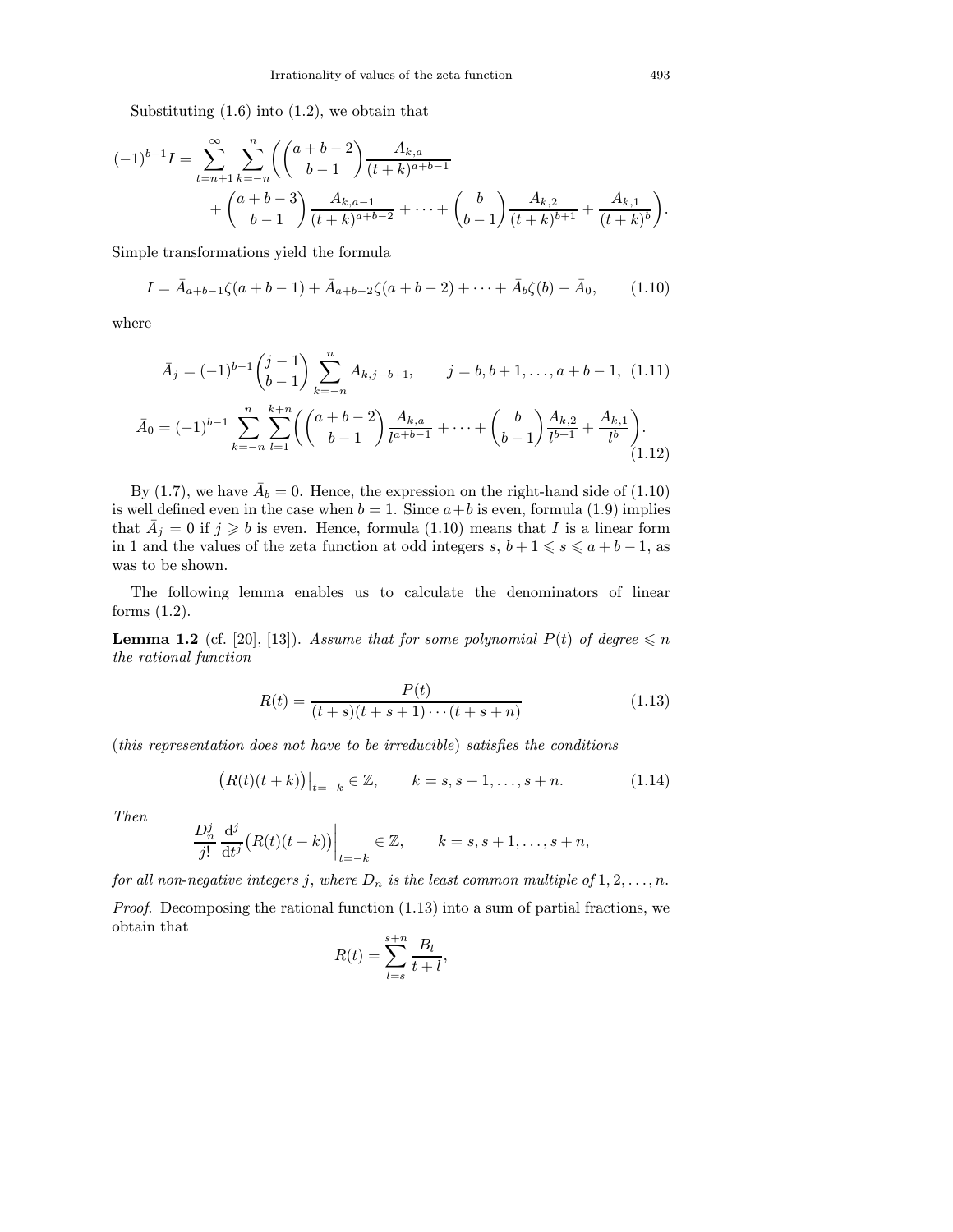where

$$
B_l = (R(t)(t+l))|_{t=-l} \in \mathbb{Z}, \qquad l = s, s+1, \ldots, s+n.
$$

Therefore,

$$
R(t)(t+k) = B_k + \sum_{\substack{l=s \ l \neq k}}^{s+n} B_l \frac{t+k}{t+l} = B_k + \sum_{\substack{l=s \ l \neq k}}^{s+n} B_l \bigg( 1 + \frac{k-l}{t+l} \bigg),
$$

whence

$$
\frac{1}{j!} \frac{d^j}{dt^j} (R(t)(t+k)) \Big|_{t=-k} = (-1)^j \sum_{\substack{l=s \\ l \neq k}}^{s+n} \frac{B_l(k-l)}{(t+l)^{j+1}} \Big|_{t=-k} = -\sum_{\substack{l=s \\ l \neq k}}^{s+n} \frac{B_l}{(k-l)^j}.
$$

This completes the proof of the assertion.

Remark 1.1. Lemma 1.2 was stated by Nesterenko [\[21\].](#page-53-0) Nikishin [\[20\]](#page-53-0) applied it to the polynomial

$$
P(t) = (t + p + 1) \cdots (t + p + n)
$$

with  $p - s \in \mathbb{Z}$  and  $p + n < s$  or  $p \geq s + n$ . Rivoal observed [\[13\]](#page-52-0) that (1.14) holds for  $P(t) = n!$ . In each of these cases  $B_k$ ,  $k = s, s + 1, \ldots, s + n$ , are binomial coefficients, and (1.14) is easily verified.

It is easy to see that the rational function (1.1) can be written as a product of the functions

$$
F(t) = F_{n,m}(t) := \frac{\left(t \pm (m+1)\right) \cdots \left(t \pm (m+2n)\right)}{\left(t(t \pm 1)\cdots(t \pm n)\right)^2}, \qquad n \leq m,\qquad(1.15)
$$

$$
H(t) = H_n(t) := \frac{(2n)!}{t(t \pm 1) \cdots (t \pm n)}\tag{1.16}
$$

(see formula (1.22) below).

**Lemma 1.3.** The following inclusions hold for functions  $(1.15)$  and  $(1.16)$ :

$$
\frac{D_{2n}^{j}}{j!} \frac{d^{j}}{dt^{j}} \left( F(t)(t+k)^{2} \right) \Big|_{t=-k} \in \mathbb{Z}, \qquad k=0, \pm 1, \dots, \pm n, \quad j=0, 1, 2, \dots, \tag{1.17}
$$
\n
$$
\frac{D_{2n}^{j}}{j!} \frac{d^{j}}{dt^{j}} \left( H(t)(t+k) \right) \Big|_{t=-k} \in \mathbb{Z}, \qquad k=0, \pm 1, \dots, \pm n, \quad j=0, 1, 2, \dots, \tag{1.18}
$$

where  $D_{2n}$  is the least common multiple of  $1, 2, \ldots, 2n$ .

Proof. The inclusions  $(1.18)$  follow from Lemma 1.2 applied to the rational function (1.16). We prove (1.17) using Lemma 1.2 for the rational functions

$$
R_{-}(t) = \frac{(t - (m + 1)) \cdots (t - (m + 2n))}{t(t \pm 1) \cdots (t \pm n)},
$$
  
\n
$$
R_{+}(t) = \frac{(t + (m + 1)) \cdots (t + (m + 2n))}{t(t \pm 1) \cdots (t \pm n)}
$$
\n(1.19)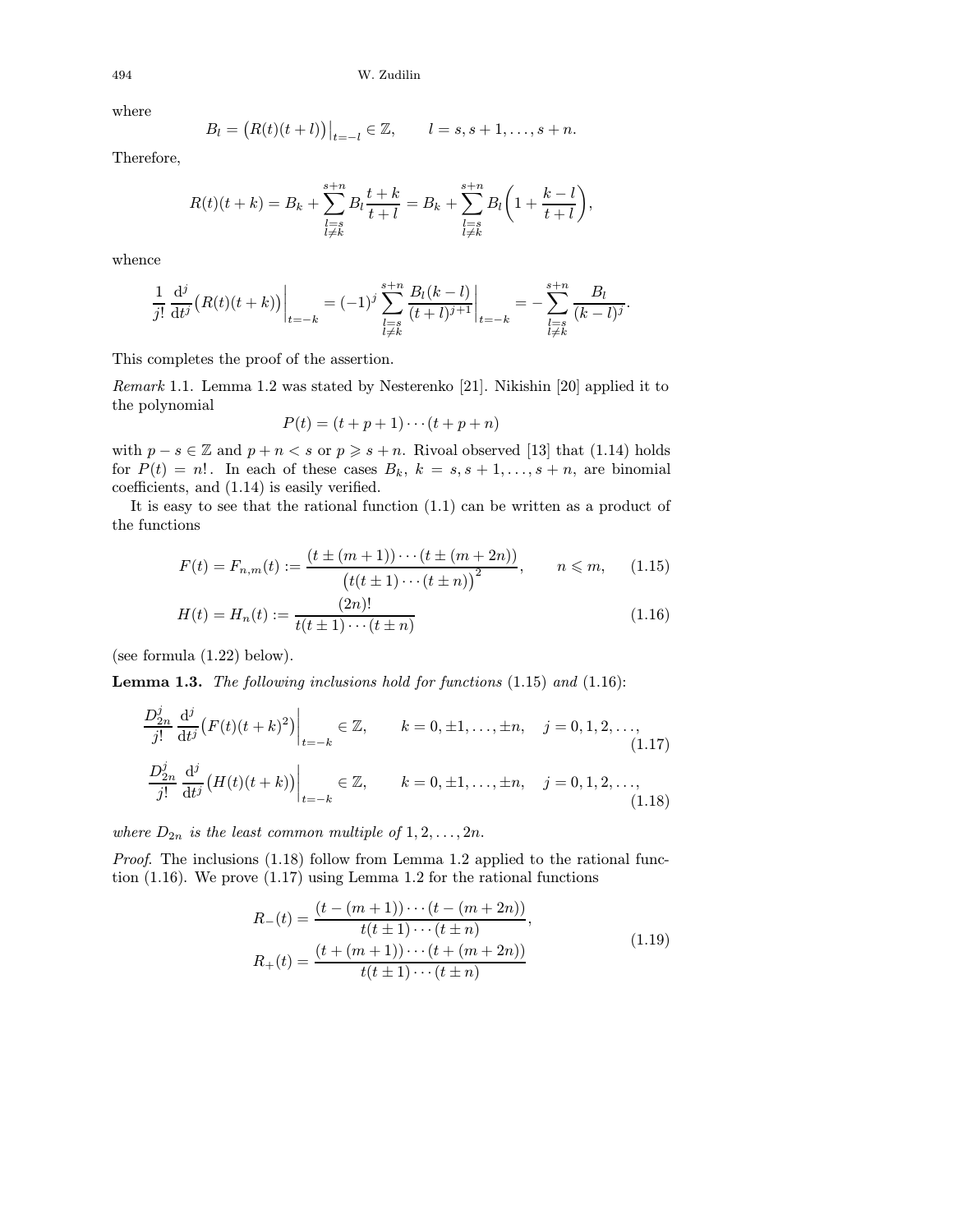and the Leibniz rule for the jth derivative of the product  $R_-(t)R_+(t) = F(t)$ . The assumptions (1.14) hold for each rational function in (1.16) and (1.19), since

$$
(H(t)(t+k))|_{t=-k} = (-1)^{n+k} \frac{(2n)!}{(n+k)!(n-k)!} = (-1)^{n+k} {2n \choose n+k} \in \mathbb{Z},
$$
  

$$
(R_{-}(t)(t+k))|_{t=-k} = {m+2n+k \choose 2n} \cdot (-1)^{n+k} {2n \choose n+k} \in \mathbb{Z},
$$
  

$$
(R_{+}(t)(t+k))|_{t=-k} = {m+2n-k \choose 2n} \cdot (-1)^{n+k} {2n \choose n+k} \in \mathbb{Z}
$$

for all  $k = 0, \pm 1, \ldots, \pm n$ . This completes the proof of the lemma.

In what follows the *denominator* den(I) of the linear form  $I = A_0 +$  $A_1\theta_1 + \cdots + A_m\theta_m$  is defined to be the least *rational* (not necessarily integer)  $D > 0$  such that every  $DA_0, DA_1, \ldots, DA_m$  is an integer.

Lemma 1.4. The following inclusions hold for the coefficients of the linear form  $(1.5)$ :

$$
D_{2n}^{a+b-1-s}\bar{A}_s \in \mathbb{Z},\tag{1.20}
$$

where s is zero or an odd integer,  $b < s < a+b$ . Therefore,  $den(I_n)$  divides  $D_{2n}^{a+b-1}$ and

$$
\overline{\lim}_{n \to \infty} \frac{\log \operatorname{den}(I_n)}{n} \le \lim_{n \to \infty} \frac{\log D_2^{a+b-1}}{n} = 2(a+b-1). \tag{1.21}
$$

Proof. To determine the coefficients in (1.6), we use the formula

$$
A_{k,j} = \frac{1}{(a-j)!} \frac{d^{a-j}}{dt^{a-j}} (R(t)(t+k)^a) \Big|_{t=-k}, \qquad k = 0, \pm 1, \ldots, \pm n, \quad j = 1, 2, \ldots, a,
$$

and the representation

$$
R(t) = (H_n(t))^{a-2rb} (F_{n,n}(t))^b (F_{n,3n}(t))^b \cdots (F_{(2r-1)n,n}(t))^b
$$
\n(1.22)

of the rational function (1.1). The inclusions

$$
D_{2n}^{a-j}A_{k,j}\in\mathbb{Z}, \qquad k=0,\pm 1,\ldots,\pm n, \quad j=1,2,\ldots,a,\tag{1.23}
$$

follow from Lemma 1.3 and the Leibniz rule for the differentiation of a product. Inclusions  $(1.20)$  follow from  $(1.11)$ ,  $(1.12)$  and  $(1.23)$ . The limiting relation  $(1.21)$ follows from the formula

$$
\lim_{n \to \infty} \frac{\log D_n}{n} = 1\tag{1.24}
$$

(the prime number theorem). This completes the proof of the lemma.

So we have constructed a sequence of linear forms  $I_n$ ,  $n = 1, 2, \ldots$  By (1.4), it contains an infinite subsequence of non-zero forms. The forms  $D_{2n}^{a+b-1}I_n$ ,  $n = 1, 2, \ldots$ , have integer coefficients. Hence, for

$$
x + 2(a + b - 1) < 0 \tag{1.25}
$$

at least one of the numbers  $\zeta(s)$ , where s is an odd integer and  $b < s < a + b$ , is irrational. Moreover, upper estimates for the coefficients of the linear forms (1.10) in the case when (1.25) holds enable us to obtain a lower estimate for the number of irrational numbers in the given set of values of the zeta function. This is why our next step will be to calculate  $(1.4)$  and to find the asymptotics of the coefficients of the linear forms  $(1.10)$  as  $n \to \infty$ .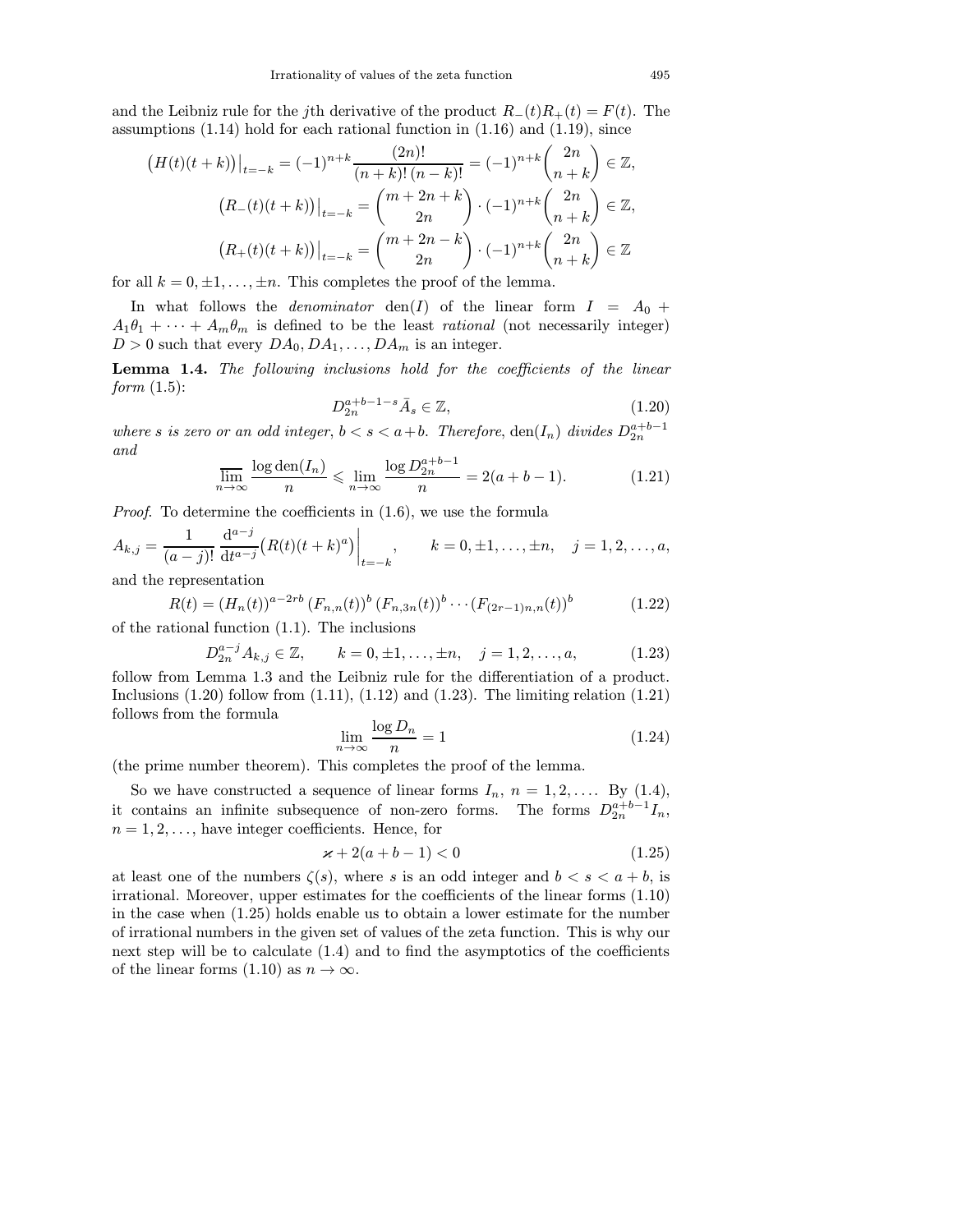#### § 2. An asymptotic estimate for linear forms

We shall need some supplementary properties of the function  $\cot z$ .

**Lemma 2.1.** The maximum value of the real-valued non-negative function  $h(y)$  =  $|\cot(x+iy)|, y \in \mathbb{R}, \text{ depends only on } x \pmod{\pi \mathbb{Z}} \in \mathbb{R}.$ 

*Proof.* If  $x = \pi k$  for some integer k, then  $z = x$  is a (unique) pole of the function cot z on the line Im  $z = x$  (see (2.6) below). Therefore, in this case the absolute maximum of  $h(y)$ , which is equal to infinity, is attained at  $y = 0$ . In what follows we assume that  $x \notin \pi \mathbb{Z}$ , whence  $\cos 2x < 1$ . We have

$$
h(y)^2 = \left| \frac{\cos(x+iy)}{\sin(x+iy)} \right|^2 = \left| \frac{(e^{-y} + e^y)\cos x + i(e^{-y} - e^y)\sin x}{(e^{-y} - e^y)\cos x + i(e^{-y} + e^y)\sin x} \right|^2
$$
  
= 
$$
\frac{e^{-2y} + e^{2y} + 2\cos 2x}{e^{-2y} + e^{2y} - 2\cos 2x} = 1 + \frac{4\cos 2x}{e^{-2y} + e^{2y} - 2\cos 2x}
$$
  
\$\leq 1 + \frac{4|\cos 2x|}{2 - 2\cos 2x}\$. (2.1)

Here we have used the inequality  $Y + 1/Y \ge 2$  for  $Y = e^{-2y} > 0$ , which becomes an equality only in the case when  $Y = 1$ . The estimate on the right-hand side of (2.1) depends only on x (mod  $\pi \mathbb{Z}$ ), which completes the proof of the lemma.

We define "differential iterations" of the cotangent:

$$
\cot_b z = \frac{(-1)^{b-1}}{(b-1)!} \frac{d^{b-1} \cot z}{dz^{b-1}}, \qquad b = 1, 2, \dots
$$
 (2.2)

**Lemma 2.2.** For every  $b = 1, 2, \ldots$ 

(a) the function  $\cot_b z$  is a polynomial in  $\cot z$  with rational coefficients:

$$
\cot_b z = U_b(\cot z), \qquad U_b(-y) = (-1)^b U_b(y), \quad \deg U_b = b;
$$

(b) the function  $\sin^b z \cdot \cot_b z$  is a polynomial in  $\cos z$  with rational coefficients:

$$
\sin^b z \cdot \cot_b z = V_b(\cos z), \qquad V_b(-y) = (-1)^b V_b(y), \quad \deg V_b = \max\{1, b-2\}.
$$
\n(2.3)

*Proof.* We proceed by induction. For  $b = 1$  we have  $\cot_1 z = \cot z$  and  $\sin z \cdot \cot_1 z = \cos z$ , whence  $U_1(y) = V_1(y) = y$ .

(a) According to the differential equation

$$
\frac{\mathrm{d}y}{\mathrm{d}z} = -(y^2 + 1), \qquad y = \cot z,
$$

and formula (2.2), the following recurrence relation holds for the polynomials  $U_b(y)$ ,  $b = 1, 2, \ldots$ :

$$
U_{b+1}(y) = \frac{1}{b}(y^2 + 1)U'_b(y), \qquad b = 2, 3, \dots.
$$

The induction step from b to b+1 shows that  $U_{b+1}(-y)=(-1)^{b+1}U_{b+1}(y)$  and the degree of  $U_{b+1}$  is one greater than the degree of  $U_b$ .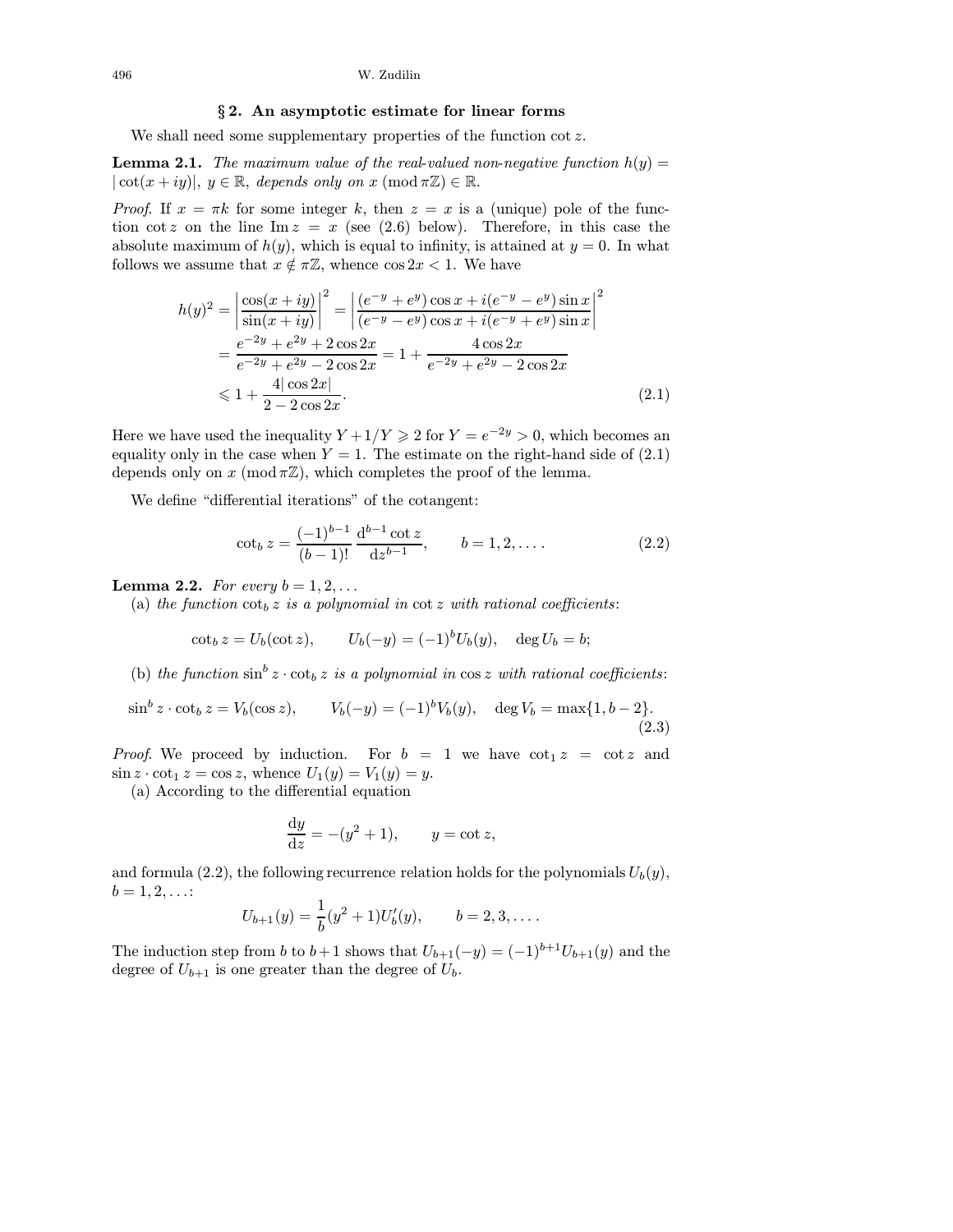(b) Assume that (2.3) holds for some integer  $b \ge 1$ . Then

$$
\sin z \cdot \frac{d}{dz} V_b(\cos z) = \sin z \cdot \frac{d}{dz} (\sin^b z \cdot \cot_b z)
$$
  
=  $b \cos z \cdot \sin^b z \cdot \cot_b z + \sin^{b+1} z \cdot \frac{d}{dz} \cot_b z$   
=  $b \cos z \cdot V_b(\cos z) - b \sin^{b+1} z \cdot \cot_{b+1} z$ ,

whence

$$
\sin^{b+1} z \cdot \cot_{b+1} z = \cos z \cdot V_b(\cos z) - \frac{1}{b} \sin z \cdot \frac{d}{dz} V_b(\cos z)
$$

$$
= \cos z \cdot V_b(\cos z) + \frac{1}{b} \sin^2 z \cdot V'_b(\cos z)
$$

$$
= V_{b+1}(\cos z),
$$

where

$$
V_{b+1}(y) = yV_b(y) + \frac{1}{b}(1 - y^2)V'_b(y).
$$
\n(2.4)

Formula (2.4) and the induction hypothesis imply that  $V_{b+1}(y)$  is a polynomial whose degree cannot exceed the degree of  $V_b(y)$  more than by one. Besides,  $U_{b+1}(-y) = (-1)^{b+1}U_{b+1}(y)$ . Since  $V_2(y) = 1$  (by  $(2.4)$ ), we have deg  $V_{b+1} \leq b-1$ . The induction step from b to b+1 and relation (2.4) show that the coefficient of  $y^{b-1}$ in the polynomial  $V_{b+1}(y)$  is non-zero and equals  $2^{b-1}/b!$ . Hence, (2.3) holds for all  $b = 1, 2, \ldots$ , which completes the proof of the lemma.

**Lemma 2.3.** For any  $b = 1, 2, \ldots$  and any integer k the following representation holds in the neighbourhood of  $t = k$ :

$$
\pi^b \cot_b \pi t = \frac{1}{(t-k)^b} + O(1),\tag{2.5}
$$

where the function in  $O(1)$  is analytic in the neighbourhood of  $t = k$ . The function  $\cot_b \pi t$  is analytic in the neighbourhood of  $t \in \mathbb{C} \setminus \mathbb{Z}$ 

Proof. The second assertion of the lemma follows from formula (2.2) defining the function  $\cot_b z$  and the decomposition of the cotangent into a sum of partial fractions:

$$
\pi \cot \pi t = \frac{1}{t} + \sum_{m=1}^{\infty} \left( \frac{1}{t-m} + \frac{1}{t+m} \right)
$$
 (2.6)

(see, for example, [\[22\],](#page-53-0) Ch. X,  $\S 3$ , formula (3)).

In the neighbourhood of  $t = k \in \mathbb{Z}$  we have

$$
\pi \cot \pi t = \pi \cot \pi (t - k) = \frac{1}{t - k} \cdot \left( 1 + \sum_{s=2}^{\infty} B_s \frac{(2\pi i)^s (t - k)^s}{s!} \right), \tag{2.7}
$$

where  $B_s$ ,  $s = 2, 3, \ldots$ , are the Bernoulli numbers (see, for example, [\[22\],](#page-53-0) Ch. X, § 3, formula (2)). Differentiating identity (2.7)  $b-1$  times, we obtain representation (2.5) and the first assertion of the lemma, which completes the proof.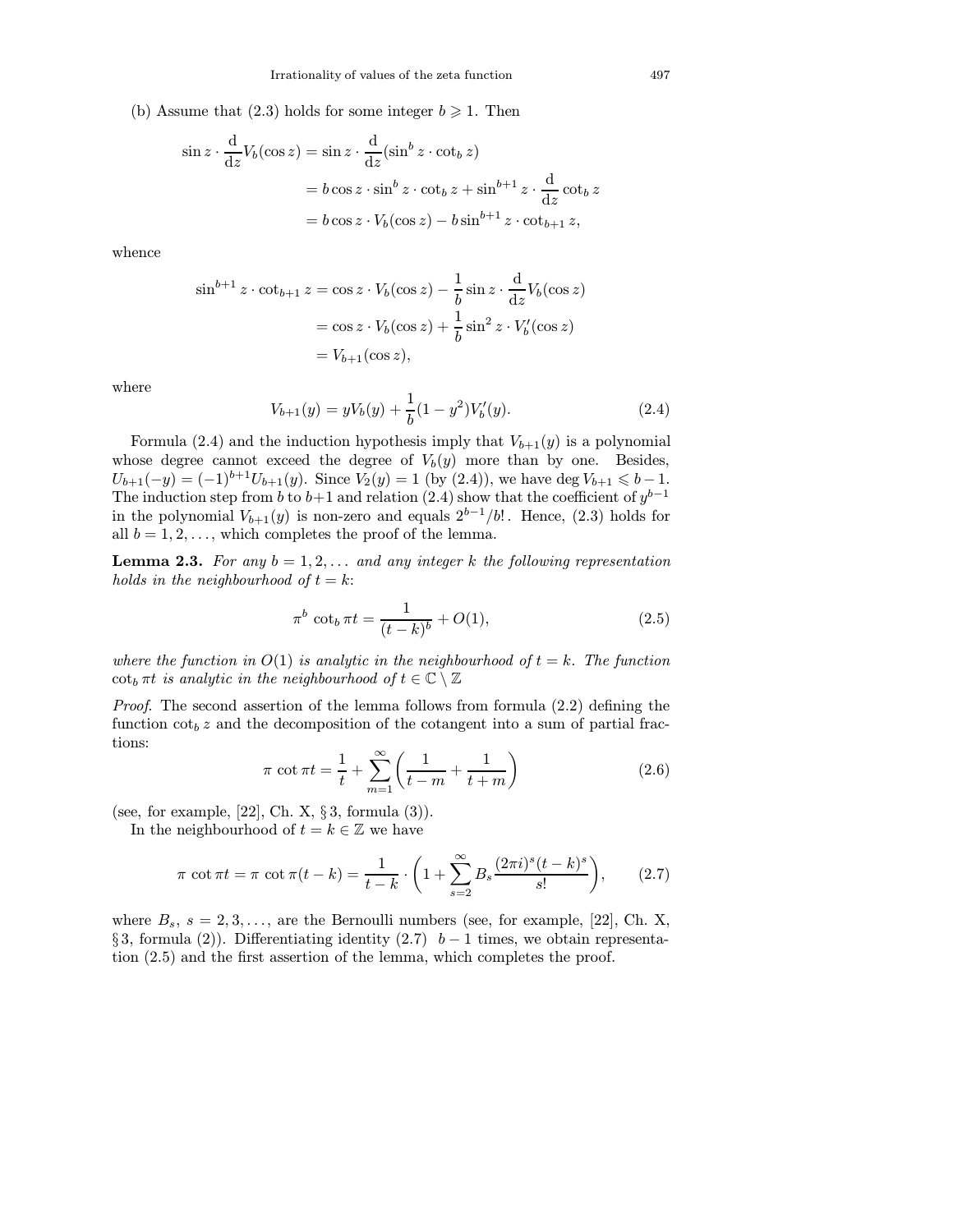Lemma 2.4. The following integral representation holds for the sum in (1.2):

$$
I = \frac{\pi^{b-1}i}{2} \int_{M-i\infty}^{M+i\infty} \cot_b \pi t \cdot R(t) \, \mathrm{d}t,\tag{2.8}
$$

where  $M \in \mathbb{R}$  is an arbitrary constant in the interval  $n < M < (2r + 1)n$ .

Proof. Consider the integrand in (2.8) on the contour of the rectangle with vertices  $M \pm iN$ ,  $N + 1/2 \pm iN$  (see Fig. 1), where the integer N is sufficiently large,  $N > (2r + 1)n$ . Since the function  $R(t)$  is analytic inside this rectangle and on its boundary, Cauchy's theorem and Lemma 2.3 imply that the integral

$$
\frac{\pi^b}{2\pi i} \left( \int_{M+iN}^{M-iN} + \int_{M-iN}^{N+1/2-iN} + \int_{N+1/2-iN}^{N+1/2+iN} + \int_{N+1/2+iN}^{M+iN} \right) \cot_b \pi t \cdot R(t) dt \quad (2.9)
$$

is equal to the sum of the residues of the integrand at  $t \in \mathbb{Z}$ ,  $M < t \le N$ . Using  $(2.5)$ and the expansion

$$
R(t) = R(k) + R'(k) \cdot (t - k) + \dots + \frac{R^{(b-1)}(k)}{(b-1)!} \cdot (t - k)^{b-1} + O((t - k)^b)
$$

in the neighbourhood of  $t = k \in \mathbb{Z}$ ,  $M < k \le N$ , we obtain that the integral (2.9) is equal to

$$
\sum_{M < k \leqslant N} \operatorname{Res}_{t=k}(\pi^b \cot_b \pi t \cdot R(t)) = \sum_{M < k \leqslant N} \frac{R^{(b-1)}(k)}{(b-1)!} = \sum_{k=n+1}^N \frac{R^{(b-1)}(k)}{(b-1)!}.\tag{2.10}
$$



Figure 1. The neighbourhood of the point  $x^*$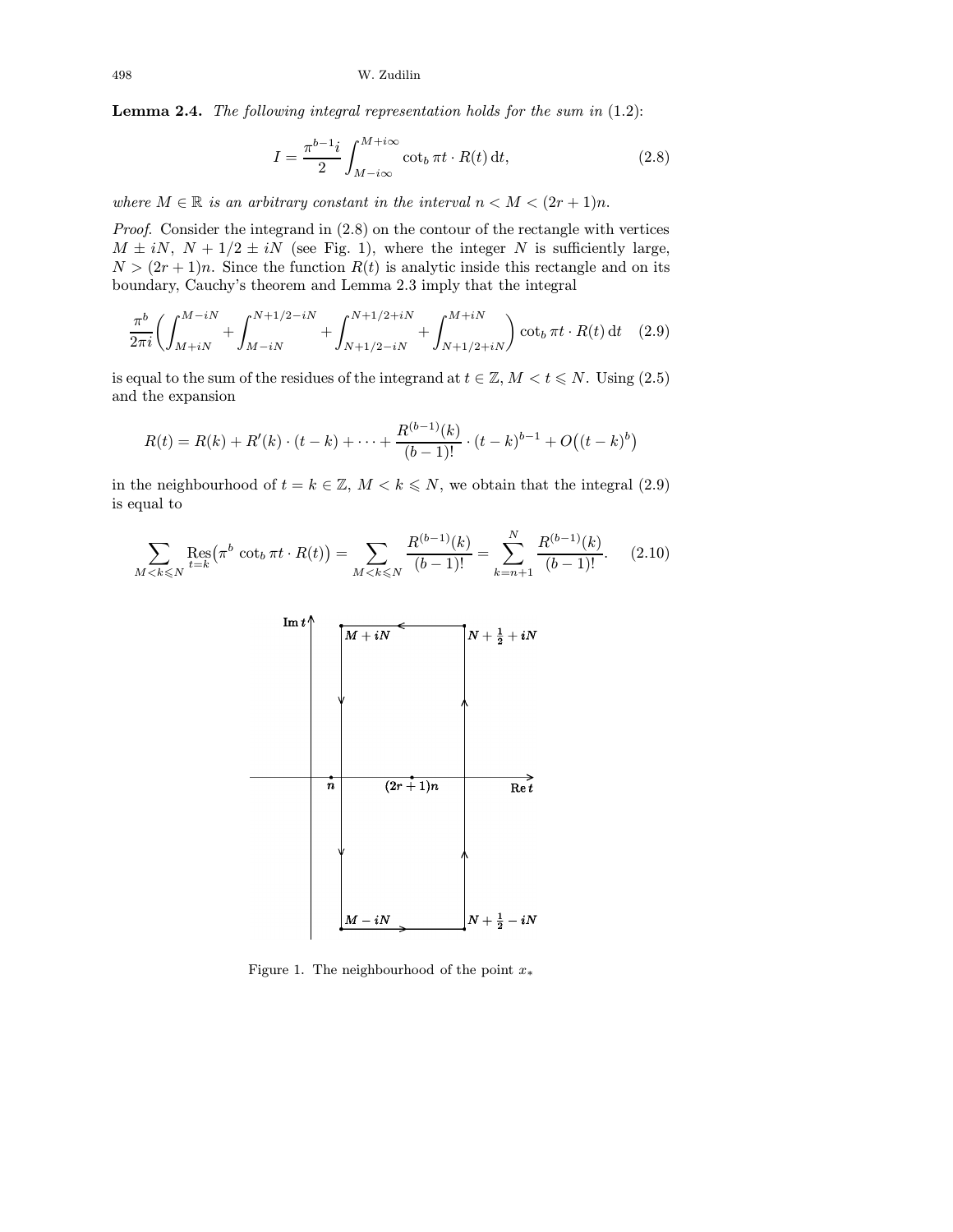Let us note that on the sides  $[N + 1/2 - iN, N + 1/2 + iN]$ ,  $[M - iN, N + 1/2 - iN]$ and  $[N+1/2+iN, M+iN]$  of the rectangle we have  $R(t) = O(N^{-2})$  by (1.3), and the function  $\cot_b \pi t$  is bounded. The latter assertion follows from assertion (a) of Lemma 2.2 and the boundedness of  $\cot \pi t$  on the sides under consideration: for the segment  $[N+1/2-iN, N+1/2+iN]$  we use Lemma 2.1, while for the other two segments we use the trivial estimate

$$
|\cot \pi(x+iy)| = \left|\frac{1+e^{\pm 2\pi ix} \cdot e^{-2\pi |y|}}{1-e^{\pm 2\pi ix} \cdot e^{-2\pi |y|}}\right| \leq \frac{1+e^{-2\pi |y|}}{1-e^{-2\pi |y|}}, \quad x \in \mathbb{R},
$$

for  $y = \pm N$ . Therefore,

$$
\left(\int_{M-iN}^{N+1/2-iN} + \int_{N+1/2-iN}^{N+1/2+iN} + \int_{N+1/2+iN}^{M+iN}\right) \cot_b \pi t \cdot R(t) dt = O(N^{-1}).
$$

Passing to the limit in (2.9) as  $N \to \infty$ , we obtain the right-hand side of (2.8). Passing to the limit in  $(2.10)$ , we obtain the desired sum  $(1.2)$ , which completes the proof of the lemma.

**Lemma 2.5.** The following relation holds for (1.2) as  $n \to \infty$ :

$$
I = \tilde{I} \frac{(-1)^{bn} (2\sqrt{\pi n})^{a-2rb} (2\pi)^b}{n^{a-1}} (1 + O(n^{-1})),
$$

where

$$
\tilde{I} = \tilde{I}_n := -\frac{1}{2\pi i} \int_{\mu - i\infty}^{\mu + i\infty} \sin^b \pi n\tau \cdot \cot_b \pi n\tau \cdot e^{nf(\tau)} \cdot g(\tau) d\tau,
$$
 (2.11)

$$
f(\tau) = b(\tau + 2r + 1)\log(\tau + 2r + 1) + b(-\tau + 2r + 1)\log(-\tau + 2r + 1)
$$
  
+  $(a+b)(\tau - 1)\log(\tau - 1) - (a+b)(\tau + 1)\log(\tau + 1) + (a - 2rb)2\log 2,$   
(2.12)

$$
g(\tau) = \frac{(\tau + 2r + 1)^{b/2}(-\tau + 2r + 1)^{b/2}}{(\tau + 1)^{(a+b)/2}(\tau - 1)^{(a+b)/2}},
$$
\n(2.13)

and  $\mu \in \mathbb{R}$  is an arbitrary constant in the interval  $1 < \mu < 2r + 1$ .

Remark 2.1. To define the functions  $f(\tau)$  and  $g(\tau)$  unambiguously, we consider them in the  $\tau$ -plane with cuts along the rays  $(-\infty, 1]$  and  $[2r + 1, +\infty)$ , fixing the branches of logarithms that take real values on the interval  $(1, 2r + 1)$  of the real axis. This choice of branches is motivated by the following proof.

*Proof.* Using the formula  $\Gamma(z + 1) = z\Gamma(z)$ , we express the rational function (1.1) in terms of the gamma function:

$$
R(t) = (-1)^{an} \left( \frac{\Gamma(\pm t + (2r+1)n + 1)}{\Gamma(\pm t + n + 1)} \right)^b \left( \frac{\Gamma(t)\Gamma(1-t)}{\Gamma(\pm t + n + 1)} \right)^a (2n)!^{a-2rb}, \quad (2.14)
$$

where, as before,  $\pm$  stands for two factors in the product. We transform the integrand in  $(2.8)$  using formula  $(2.14)$  for  $R(t)$  and the identity

$$
\Gamma(t)\Gamma(1-t) = \frac{\pi}{\sin \pi t} = (-1)^n \Gamma(-t+n+1)\Gamma(t-n).
$$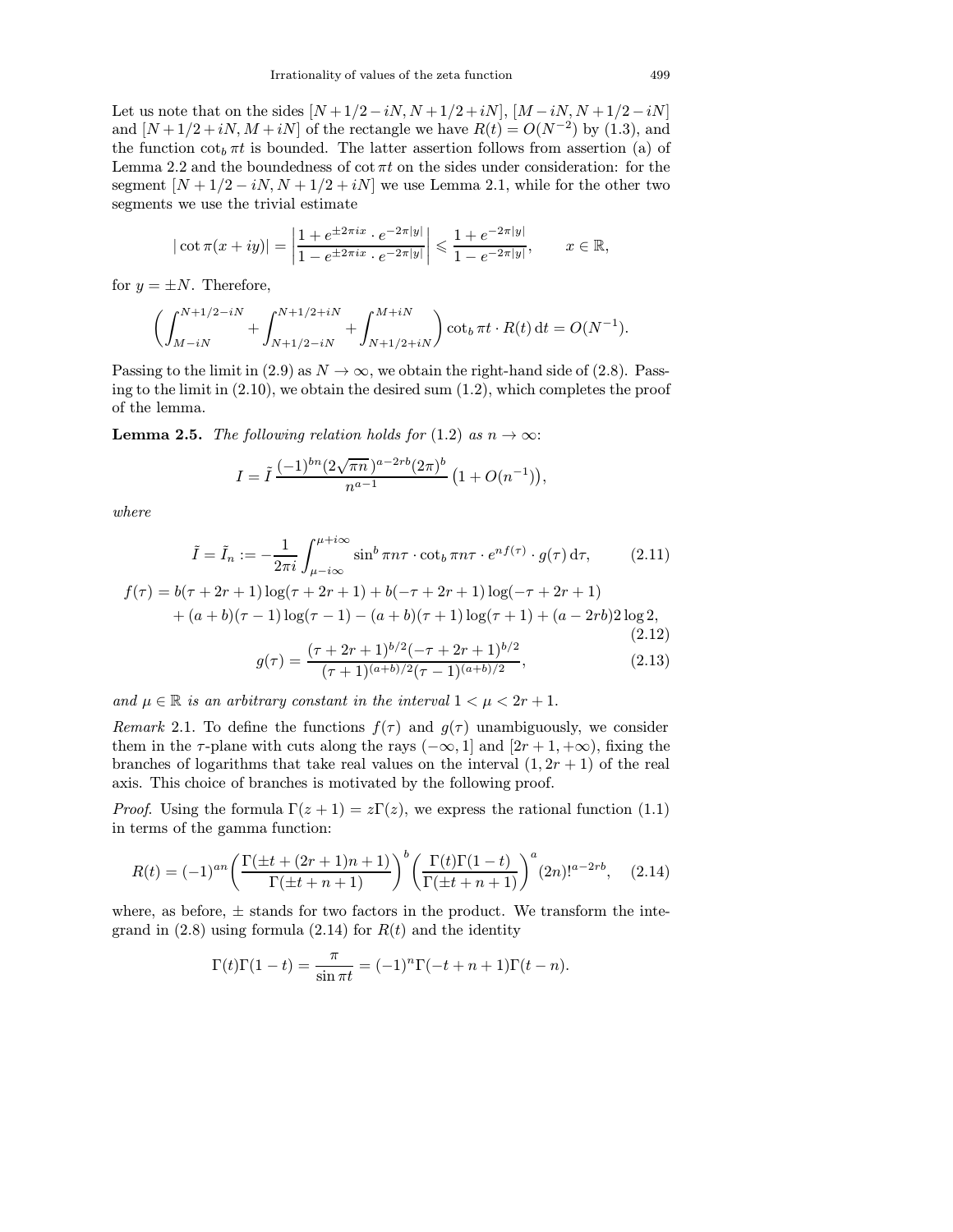We have

$$
R(t) = \frac{(-1)^{bn} \cdot \sin^b \pi t}{\pi^b} \frac{\Gamma(\pm t + (2r+1)n + 1)^b \Gamma(t - n)^{a+b}}{\Gamma(t + n + 1)^{a+b}} (2n)!^{a-2rb}.
$$
 (2.15)

Substituting this expression into (2.8), we obtain the formula

$$
I = \frac{(-1)^{bn}i}{2\pi} \int_{M-i\infty}^{M+i\infty} \sin^b \pi t \cdot \cot_b \pi t
$$
  
\n
$$
\times \frac{\Gamma(\pm t + (2r+1)n+1)^b \Gamma(t-n)^{a+b} (2n)^{a-2rb}}{\Gamma(t+n+1)^{a+b}} dt
$$
  
\n
$$
= \frac{(-1)^{bn} (2n)^{a-2rb}i}{2\pi} \int_{M-i\infty}^{M+i\infty} \sin^b \pi t \cdot \cot_b \pi t \cdot \frac{(-t + (2r+1)n)^b (t + (2r+1)n)^b}{(t+n)^{a+b}}
$$
  
\n
$$
\times \frac{\Gamma(\pm t + (2r+1)n)^b \Gamma(t-n)^{a+b} \Gamma(2n)^{a-2rb}}{\Gamma(t+n)^{a+b}} dt,
$$
\n(2.16)

where  $M \in \mathbb{R}$  is an arbitrary constant in the interval  $n < M < (2r + 1)n$ . We put  $M = \mu n$  for  $\mu \in \mathbb{R}$  in the interval  $1 < \mu < 2r + 1$ .

The asymptotics of the gamma function

$$
\log \Gamma(z) = \left(z - \frac{1}{2}\right) \log z - z + \log \sqrt{2\pi} + O\left(|z|^{-1}\right) \tag{2.17}
$$

(see, for example, [\[23\],](#page-53-0) § 3.10) implies that the following formulae hold on the contour of integration in (2.16):

$$
\log \Gamma(\pm t + (2r+1)n) = \left(\pm t + (2r+1)n - \frac{1}{2}\right) \log(\pm t + (2r+1)n)
$$

$$
-\left(\pm t + (2r+1)n\right) + \log \sqrt{2\pi} + O(n^{-1}),
$$

$$
\log \Gamma(t + n) = \left(t + n - \frac{1}{2}\right) \log(t + n) - (t + n) + \log \sqrt{2\pi} + O(n^{-1}),
$$

$$
\log \Gamma(t - n) = \left(t - n - \frac{1}{2}\right) \log(t - n) - (t - n) + \log \sqrt{2\pi} + O(n^{-1}),
$$

$$
\log \Gamma(2n) = \left(2n - \frac{1}{2}\right) \log(2n) - 2n + \log \sqrt{2\pi} + O(n^{-1}).
$$

The change  $t = n\tau$  in the integrals in (2.16) yields

$$
I = \frac{(-1)^{bn} (2\sqrt{\pi n})^{a-2rb} (2\pi)^{b-1} i}{n^{a-1}} \int_{\mu - i\infty}^{\mu + i\infty} \sin^b \pi n\tau \cdot \cot_b \pi n\tau \cdot e^{nf(\tau)}
$$

$$
\times \frac{(\tau + 2r + 1)^{b/2} (-\tau + 2r + 1)^{b/2}}{(\tau + 1)^{(a+b)/2} (\tau - 1)^{(a+b)/2}} \left(1 + O(n^{-1})\right) d\tau,
$$

where  $f(\tau)$  is the function defined in (2.12) and  $\mu = M/n \in \mathbb{R}$  is an arbitrary constant in the interval  $1 < \mu < 2r + 1$ . This completes the proof of the lemma.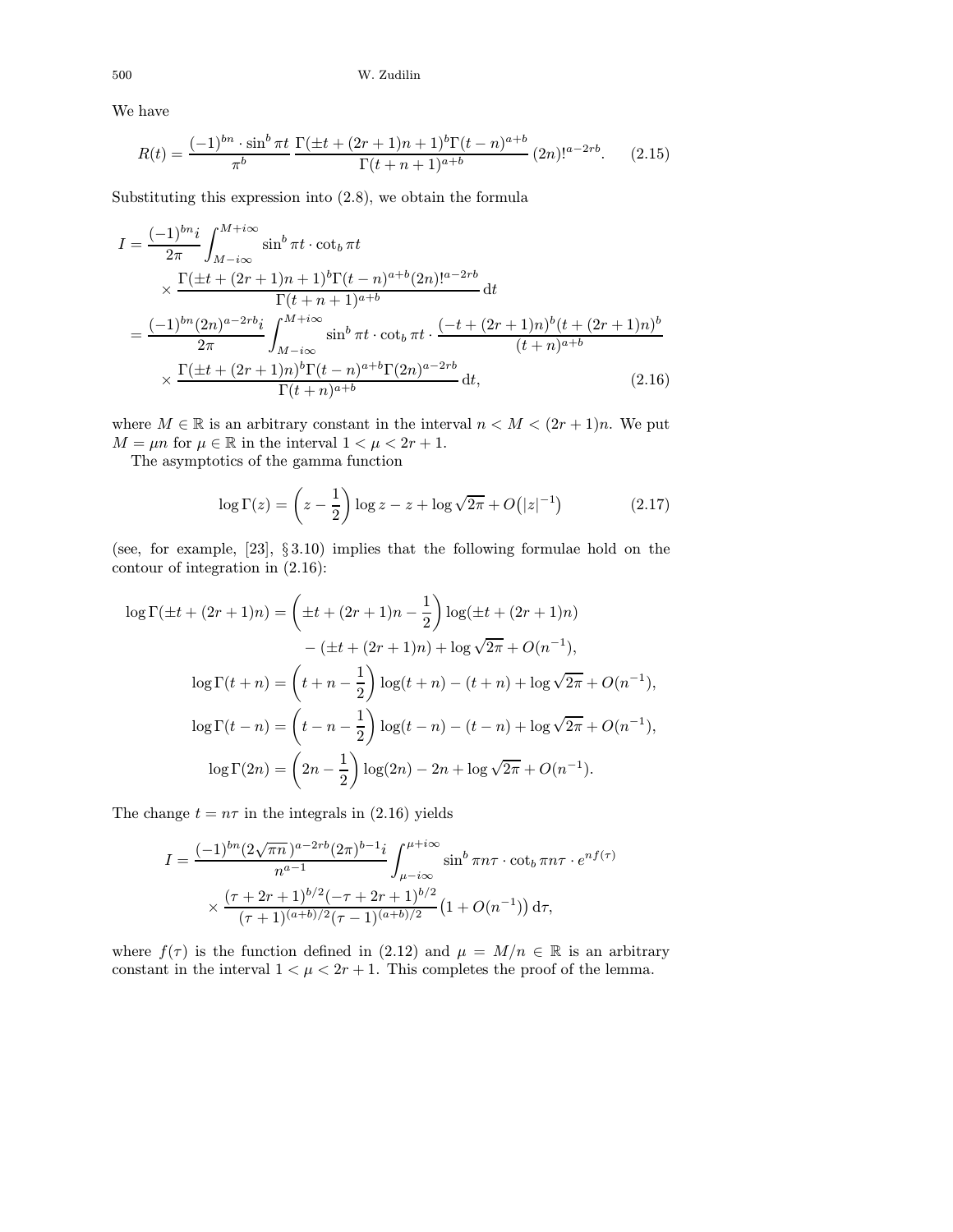By assertion (b) of Lemma 2.2 the integral in (2.11) can be written as

$$
\tilde{I} = -\frac{1}{2\pi i} \sum_{k=-b}^{b} c_k \int_{\mu - i\infty}^{\mu + i\infty} e^{n(f(\tau) - k\pi i\tau)} g(\tau) d\tau, \qquad c_k = c_{-k},
$$
\n(2.18)

where the sum is taken over those k that have even parity with b, and  $c_{-b} = c_b = 0$ if  $b > 1$ .

**Lemma 2.6.** For  $\mu, \lambda \in \mathbb{R}$ ,  $1 < \mu < 2r + 1$ , and n a positive integer we put

$$
J_{n,\lambda} = \frac{1}{2\pi i} \int_{\mu - i\infty}^{\mu + i\infty} e^{n(f(\tau) - \lambda \pi i \tau)} g(\tau) d\tau.
$$
 (2.19)

Then

$$
J_{n,-\lambda} = \overline{J_{n,\lambda}},
$$

where the bar stands for complex conjugation.

*Proof.* Applying Schwarz' reflection principle to the functions  $f(\tau)$ ,  $g(\tau)$  analytic in  $\mathbb{C} \setminus ((-\infty, 1] \cup [2r + 1, +\infty))$  and taking real values on the interval  $(1, 2r + 1)$ (see, for example, [\[24\],](#page-53-0) Ch. III, §7, Proposition 7.1) and making the change  $\tau \mapsto \bar{\tau}$ in the integral in (2.19), we obtain that

$$
J_{n,\lambda} = \frac{1}{2\pi i} \int_{\mu - i\infty}^{\mu + i\infty} e^{n(f(\bar{\tau}) - \lambda \pi i \bar{\tau})} g(\bar{\tau}) d\bar{\tau} = -\frac{1}{2\pi i} \int_{\mu - i\infty}^{\mu + i\infty} e^{n(f(\bar{\tau}) - \lambda \pi i \bar{\tau})} g(\bar{\tau}) d\tau
$$

$$
= \frac{1}{2\pi i} \int_{\mu - i\infty}^{\mu + i\infty} e^{n(\bar{f}(\tau) + \lambda \pi i \bar{\tau})} \overline{g(\tau)} d\tau = \overline{J_{n, -\lambda}},
$$

as was to be shown.

**Corollary 2.1.** The integral in  $(2.11)$  can be written as

$$
\tilde{I} = -2 \sum_{\substack{k=0 \ k \equiv b \pmod{2}}}^{b} c_k \operatorname{Re} J_{n,k},
$$
\n(2.20)

where  $c_k$  are some (rational) constants,  $c_1 = 1$  for  $b = 1$  and  $c_b = 0$ ,  $c_{b-2} \neq 0$ for  $b > 1$ .

Proof. The desired representation (2.20) follows immediately from assertion (b) of Lemma 2.2, formula (2.18), and Lemma 2.6.

Now let us calculate the asymptotics of the integrals on the right-hand side of (2.18) using the saddle-point method. We have to determine the saddle points of the integrands, that is, the zeros of the derivatives of the functions  $f(\tau) - k\pi i\tau$ ,  $k = 0, \pm 1, \ldots, \pm b, \; k \equiv b \; (\text{mod } 2)$ . It is easy to verify that the roots of the derivative

$$
\frac{d}{d\tau}(f(\tau) - k\pi i\tau) = b\log(\tau + 2r + 1) - b\log(-\tau + 2r + 1) \n+ (a + b)\log(\tau - 1) - (a + b)\log(\tau + 1) - k\pi i, \nk = 0, \pm 1, ..., \pm b, \quad k \equiv b \pmod{2},
$$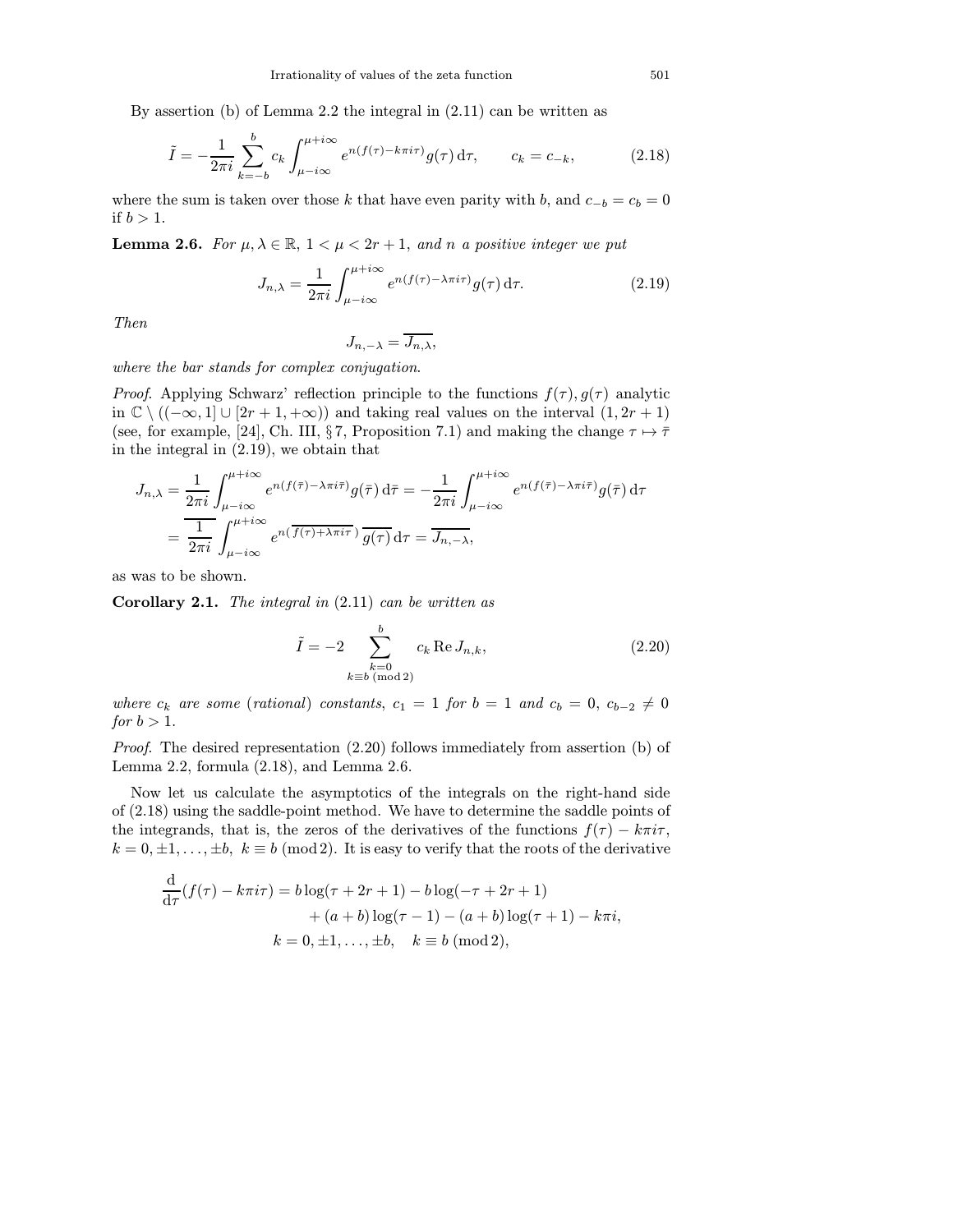are simultaneously the roots of the polynomial

$$
(\tau + 2r + 1)^{b}(\tau - 1)^{a+b} - (\tau - 2r - 1)^{b}(\tau + 1)^{a+b}, \qquad (2.21)
$$

whose quantity is equal to the degree  $a + 2b - 1$  of this polynomial.

**Lemma 2.7.** Let a, b, r be positive integers, let  $a + b$  be even,  $a \geqslant 3rb$ , and let  $f(\tau)$ be the function defined by  $(2.12)$ , where the corresponding branches of the logarithms in the cut plane  $\mathbb{C}\setminus ((-\infty, 1] \cup [2r+1, +\infty))$  take real values on the interval  $(1, 2r+1)$ . Then the equation

$$
f'(\tau) - \lambda \pi i = 0, \qquad \lambda \in \mathbb{R}, \tag{2.22}
$$

has

(a) a pair of real solutions  $-\mu_0 \pm i0$  with  $\mu_0$  symmetric with respect to the imaginary axis for  $\lambda = 0$ , where  $\mu_0 \in (1, 2r + 1)$ , and  $+ (-)$  in  $\pm i0$  corresponds to the upper (lower) bank of the cut  $(-\infty, 1]$ ,

(b) a pair of real solutions  $-\mu_1 \pm i0$  and  $\mu_1 \pm i0$  symmetric with respect to the imaginary axis for  $\lambda = \pm b$ , where  $\mu_1 \in (2r + 1, +\infty)$ , and  $+ (-)$  in  $\pm i0$ coincides with the sign of  $\lambda$  and corresponds to the upper (lower) banks of the cuts  $(-\infty, 1]$ ,  $[2r+1, +\infty)$ ,

(c) a real solution  $\pm i0$  for  $\lambda = \pm (a+b)$ , where  $+ (-)$  in  $\pm i0$  coincides with the sign of  $\lambda$  and corresponds to the upper (lower) bank of the cut  $(-\infty, 1]$ ,

(d) a solution on the imaginary axis for the real  $\lambda$  such that  $b < |\lambda| < a+b$ ,

(e) a pair of complex solutions symmetric with respect to the imaginary axis for the real  $\lambda$  such that  $0 < |\lambda| < b$ .

All solutions of equation (2.22) corresponding to positive  $\lambda$  are contained in the half-plane Im  $\tau > 0$ . All solutions corresponding to negative  $\lambda$  are contained in the half-plane Im  $\tau < 0$ . All solutions of equation (2.22) appear in the list (a)–(e).

Proof. Since

$$
f'(\tau) = b \log(\tau + 2r + 1) - b \log(-\tau + 2r + 1)
$$
  
+  $(a + b) \log(\tau - 1) - (a + b) \log(\tau + 1)$  (2.23)

and  $\log z = \log |z| + i \arg z$ ,  $-\pi < \arg z < \pi$ , for the main branch of the logarithm with the cut  $(-\infty, 0]$  in the z-plane, we have

Re 
$$
f'(\tau) = \log \frac{|\tau + 2r + 1|^b |\tau - 1|^{a+b}}{|-\tau + 2r + 1|^b |\tau + 1|^{a+b}},
$$
  
\nIm  $f'(\tau) = b \arg(\tau + 2r + 1) - b \arg(-\tau + 2r + 1)$  (2.24)

$$
+ (a + b) \arg(\tau - 1) - (a + b) \arg(\tau + 1), \tag{2.25}
$$

and the arguments  $arg(\cdot)$  take the value zero on  $(1, 2r + 1)$ . Formula (2.25) has the following geometrical interpretation in the notation of Fig. 2:

Im 
$$
f'(\tau) = b(\beta_- + \beta_+) + (a+b)(\alpha_+ - \alpha_-) = b(\pi - \beta) + (a+b)\alpha,
$$
 (2.26)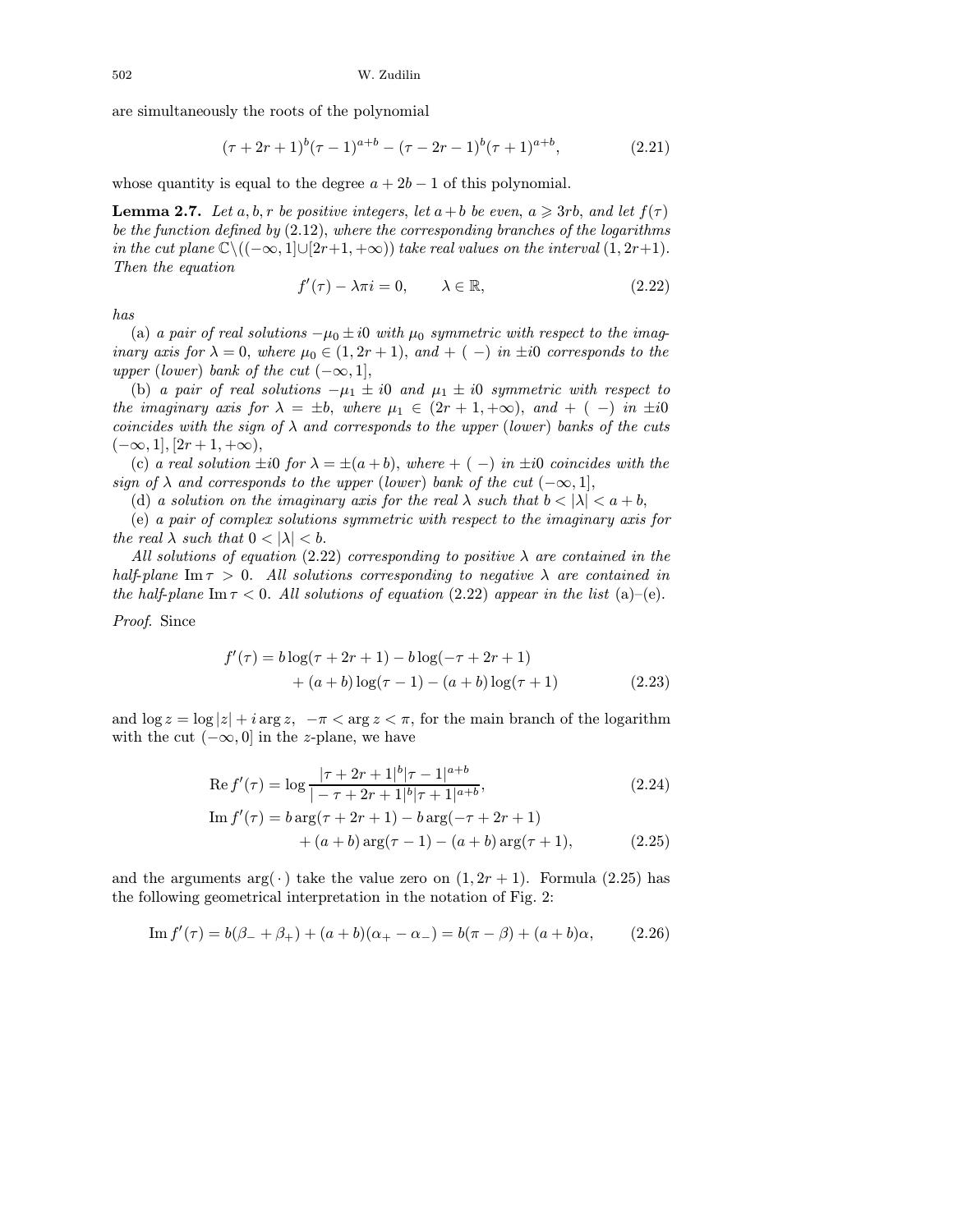whence  $\text{Im } f'(\tau) > 0$  if  $\text{Im } \tau > 0$  and  $\text{Im } f'(\tau) < 0$  if  $\text{Im } \tau < 0$ . By (2.24) and (2.26), the set of solutions of equation (2.22) for every  $\lambda$  is symmetric with respect to the imaginary axis, and the symmetry  $\tau \mapsto \overline{\tau}$  maps it onto the set of solutions of equation (2.22) with  $-\lambda$  instead of  $\lambda$ . In what follows we deal with  $\lambda > 0$ and the upper half-plane. The results thus obtained can b transferred to the case when  $\lambda < 0$  by the symmetry with respect to the real axis.



Figure 2

By (2.23), any solution of equation (2.22) is a root of the polynomial

$$
(\tau + 2r + 1)^{b}(\tau - 1)^{a+b} - e^{\lambda \pi i}(-\tau + 2r + 1)^{b}(\tau + 1)^{a+b}, \qquad (2.27)
$$

whose degree is equal to  $a + 2b - 1$  if  $\lambda$  is an integer that has even parity with b (otherwise, its degree is equal to  $a + 2b$ ). If  $\lambda \equiv b \pmod{2}$ , then this polynomial coincides with (2.21).

(a), (c). If  $\lambda = 0$  (or, which is the same,  $\lambda = a + b$ ), then the polynomial (2.27) is an odd function. Therefore, 0 is one of its roots. The corresponding solution +i0 of equation (2.22) corresponds to  $\lambda = a + b$ , since  $\alpha = \beta = \pi$  in (2.26) for  $\tau = 0$ . Calculating the values of the polynomial at  $1, 2r + 1$  and using the fact that this polynomial is odd, we obtain that it has a pair of real roots  $\pm \mu_0$ , where  $\mu_0 \in (1, 2r + 1)$ . We shall show later that  $\mu_0$  is the unique real root in  $(1, 2r + 1)$ , but until then we assume that  $\mu_0$  is the real root nearest to  $2r + 1$  of the polynomial (2.27) with  $\lambda = 0$  in the above interval. By (2.26), the solutions  $-\mu_0 + i0$  and  $\mu_0$  correspond to  $\lambda = 0$  in equation (2.22).

(b) Calculating the values of (2.27) with  $\lambda = b$  at  $2r + 1, +\infty$ , we likewise obtain that this polynomial has a pair of real roots  $\pm \mu_1$ . We assume for the moment that among the roots in the interval  $(2r + 1, +\infty)$  the root  $\mu_1 \in (2r + 1, +\infty)$  is the nearest to 2r + 1. By (2.26), the solutions  $-\mu_1 + i0$  and  $\mu_1 + i0$  correspond to  $\lambda = b$ in equation (2.22).

In the case when  $a \geqslant 3rb$  there is a better localization of the root  $\mu_1$ , namely,  $\mu_1 \in (2r+1, 4r+1)$ . Indeed, the value of the polynomial  $(2.27)$  at  $4r+1$  is equal to

$$
(6r+2)^b(4r)^{a+b} - (2r)^b(4r+2)^{a+b} = (2r)^b(4r)^{a+b}\left(\left(3+\frac{1}{r}\right)^b - \left(1+\frac{1}{2r}\right)^{a+b}\right) < 0,
$$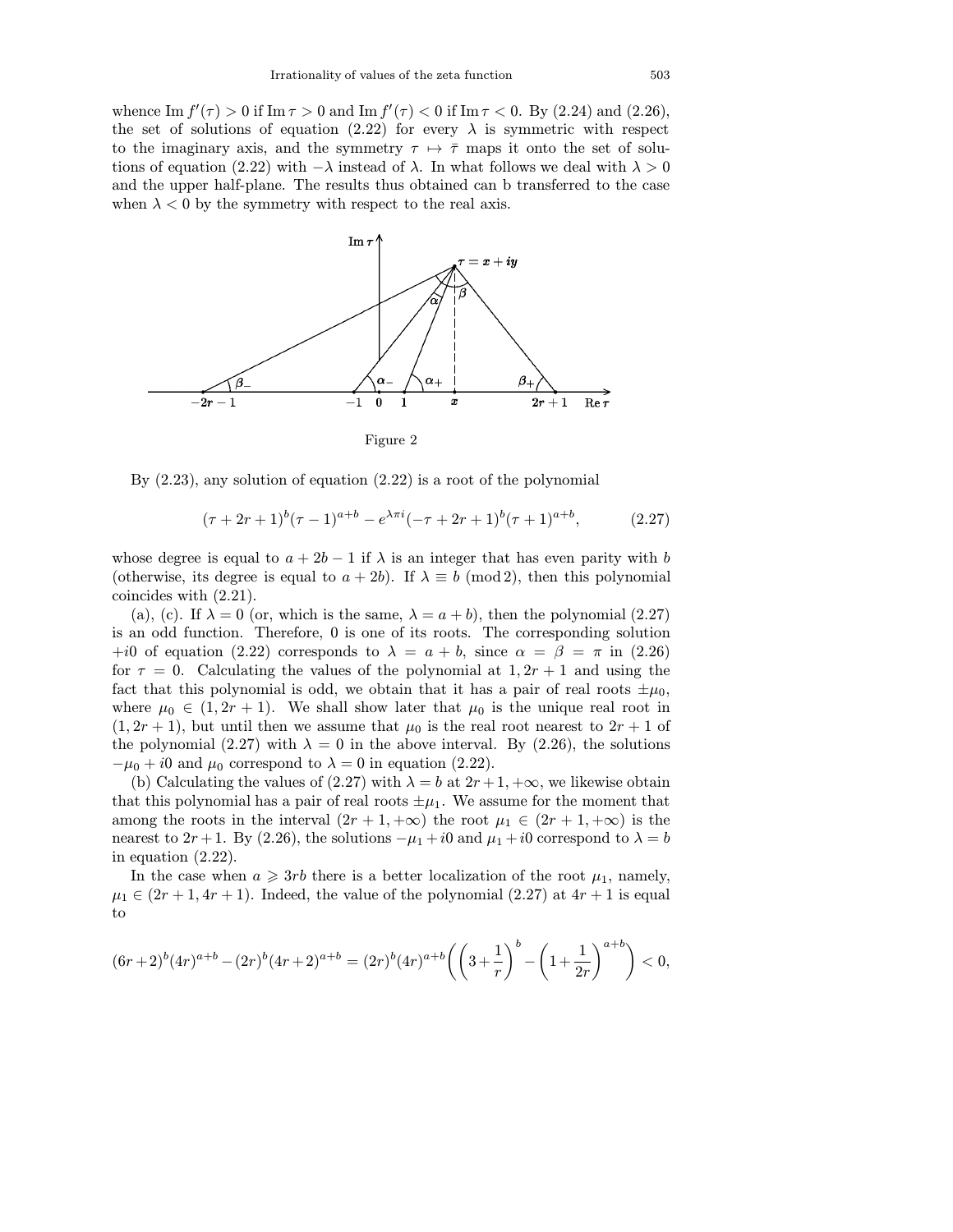since

$$
(3r+1)\log\left(1+\frac{1}{2r}\right) = 4\log\frac{3}{2} > 2\log 2 = \log\left(3+\frac{1}{r}\right) \quad \text{if } r=1,
$$
  

$$
(3r+1)\log\left(1+\frac{1}{2r}\right) > \frac{3r+1}{2r+1} \ge \frac{7}{5} > 2\log 2 > \log\left(3+\frac{1}{r}\right) \quad \text{if } r \ge 2,
$$

where we have used the elementary inequality

$$
\frac{1}{n+1} < \log\left(1 + \frac{1}{n}\right) < \frac{1}{n},\tag{2.28}
$$

which holds for all positive integers  $n$ , whence

$$
(a+b)\log\left(1+\frac{1}{2r}\right) \geqslant (3r+1)b\log\left(1+\frac{1}{2r}\right) > b\log\left(3+\frac{1}{r}\right).
$$

(d) By (2.24), we have Re  $f'(\tau) = 0$  on the imaginary axis. As  $\tau$  ranges over the ray iy,  $y > 0$ , the angles  $\alpha, \beta$  decrease continuously from  $\pi$  to 0. Therefore, the function  $\text{Im } f'(\tau) = b(\pi - \beta) + (a + b)\alpha$  takes all intermediate values in the interval  $(b\pi,(a+b)\pi)$ . In particular, for every real  $\lambda, b < \lambda < a+b$ , we obtain at least one solution of equation (2.22) that lies on the imaginary axis.

(e) We shall now localize the complex solutions of (2.22) corresponding to the real  $\lambda$ ,  $0 < |\lambda| < b$ .

Consider the semicircle of radius  $2\rho$  with centre  $2r+1$ , where  $\rho < r$ , in the upper half-plane. For  $\tau = x + iy$  on this semicircle we have

$$
|-\tau + 2r + 1|^2 = 4\rho^2, \qquad |\tau + 2r + 1|^2 = 4\rho^2 + 4(2r + 1)x,
$$
  

$$
|\tau - 1|^2 = 4\rho^2 + 4rx - 4r(r + 1), \qquad |\tau + 1|^2 = 4\rho^2 + 4(r + 1)x - 4r(r + 1).
$$
  
(2.29)

By (2.24),

$$
2\operatorname{Re} f'(\tau) = \log \frac{(\rho^2 + (2r+1)x)^b (\rho^2 + rx - r(r+1))^{a+b}}{\rho^{2b} (\rho^2 + (r+1)x - r(r+1))^{a+b}}.
$$
 (2.30)

We denote the function in (2.30) by  $\tilde{f}(x)$ ,  $2r + 1 - 2\rho < x < 2r + 1 + 2\rho$ . It is a monotonically increasing function of  $x$ , since

$$
\tilde{f}'(x) = \frac{b(2r+1)}{\rho^2 + (2r+1)x} + \frac{(a+b)r}{\rho^2 + rx - r(r+1)} - \frac{(a+b)(r+1)}{\rho^2 + (r+1)x - r(r+1)}
$$
\n
$$
= \frac{b(2r+1)}{\rho^2 + (2r+1)x} + \frac{(a+b)(r(r+1) - \rho^2)}{(\rho^2 + rx - r(r+1))(\rho^2 + (r+1)x - r(r+1))}
$$
\n
$$
= \frac{4b(2r+1)}{|\tau + 2r + 1|^2} + \frac{16(a+b)(r(r+1) - \rho^2)}{|\tau - 1|^2|\tau + 1|^2} > 0.
$$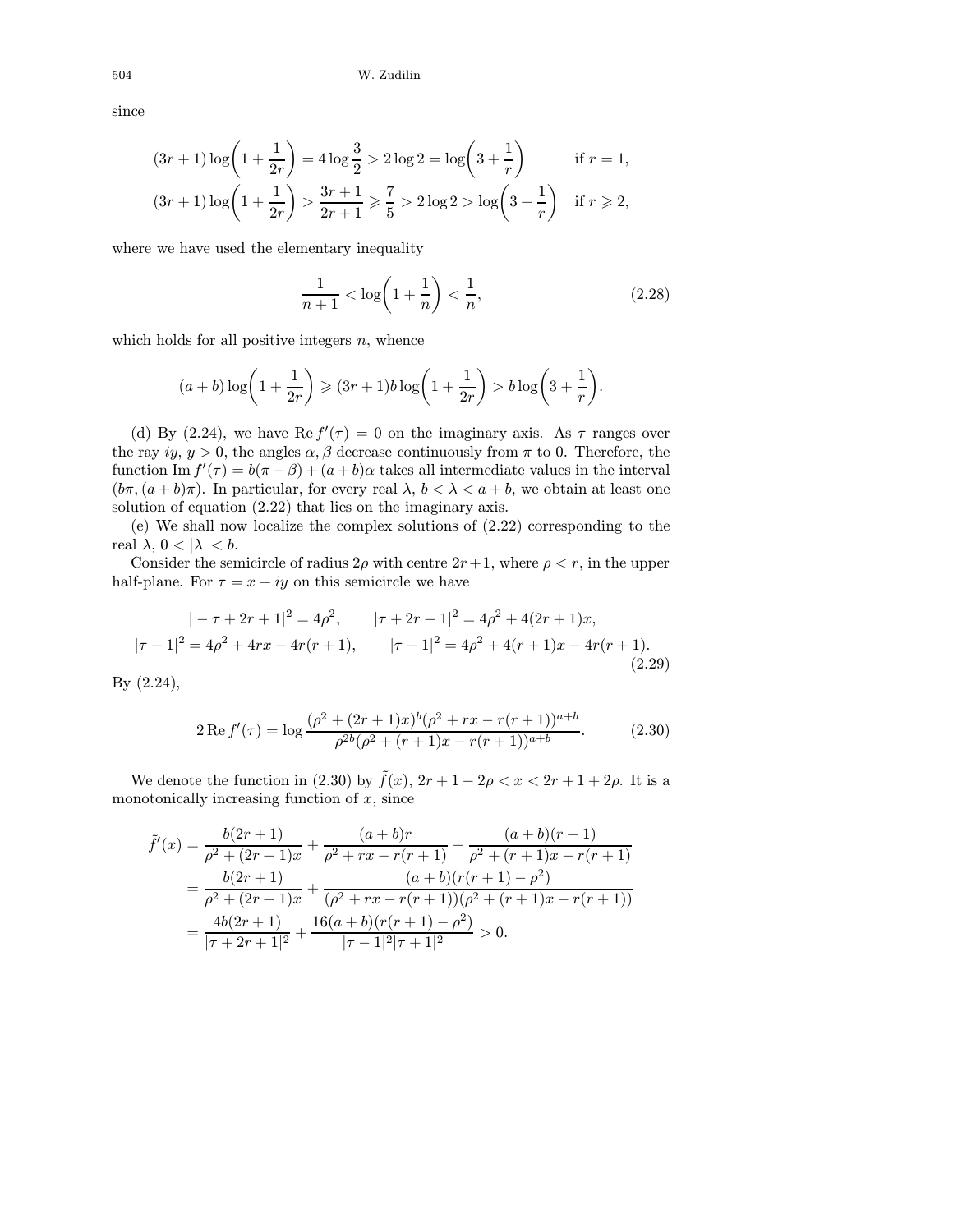Therefore,

$$
\tilde{f}(2r+1-2\rho) < \tilde{f}(x) < \tilde{f}(2r+1+2\rho), \qquad x \in (2r+1-2\rho, 2r+1+2\rho), \tag{2.31}
$$

and

$$
Re f'(2r + 1 - 2\rho) < Re f'(\tau) < Re f'(2r + 1 + 2\rho + i0) \tag{2.32}
$$

on the semicircle under consideration. Consider  $\rho = (\mu_1 - 2r - 1)/2$ , where  $\mu_1 \in (2r + 1, +\infty)$  is the real root of the polynomial  $(2.27)$  with  $\lambda = b$ . As mentioned above,  $2r + 1 < \mu_1 < 4r + 1$  if  $a \geqslant 3rb$ , that is, the assumption  $\rho < r$  holds. By (2.32), we have

$$
Re f'(\tau) < Re f'(\mu_1 + i0) = 0
$$
\n(2.33)

for the points of the semicircle. Besides,

$$
\lim_{\tau \to 2r+1} \operatorname{Re} f'(\tau) = +\infty. \tag{2.34}
$$

Consider the rays starting from the point  $2r+1$  and contained in the upper halfplane. By  $(2.33)$  and  $(2.34)$ , each of these contains a point  $\tau$  belonging to the domain bounded by the above semicircle and the real axis and such that  $\text{Re } f'(\tau) = 0$ . Hence, this domain contains a part of the continuously differentiable curve

$$
\operatorname{Re} f'(\tau) = \log \frac{|\tau + 2r + 1|^b |\tau - 1|^{a+b}}{|-\tau + 2r + 1|^b |\tau + 1|^{a+b}} = 0. \tag{2.35}
$$

(See Fig. 3, where this part of the curve is situated, according to (2.31), between the two semicircles corresponding to  $\rho = (\mu_1 - 2r - 1)/2$  and  $\rho = (2r + 1 - \mu_0)/2$ . By (2.26), the values of  $\text{Im } f'(\tau)$  on this curve as it approaches the real axis are equal to 0 (at  $\mu_0$ ) and  $b\pi$  (at  $\mu_1$ ). Therefore, Im  $f'(\tau)$  takes on the curve all intermediate values between 0 and  $b\pi$ , that is, the values  $\lambda\pi$ , where  $0 < \lambda < b$ . So we have produced solutions of equation (2.22) for these  $\lambda$ . Every point obtained from these by reflection in the imaginary axis also is a solution.



Figure 3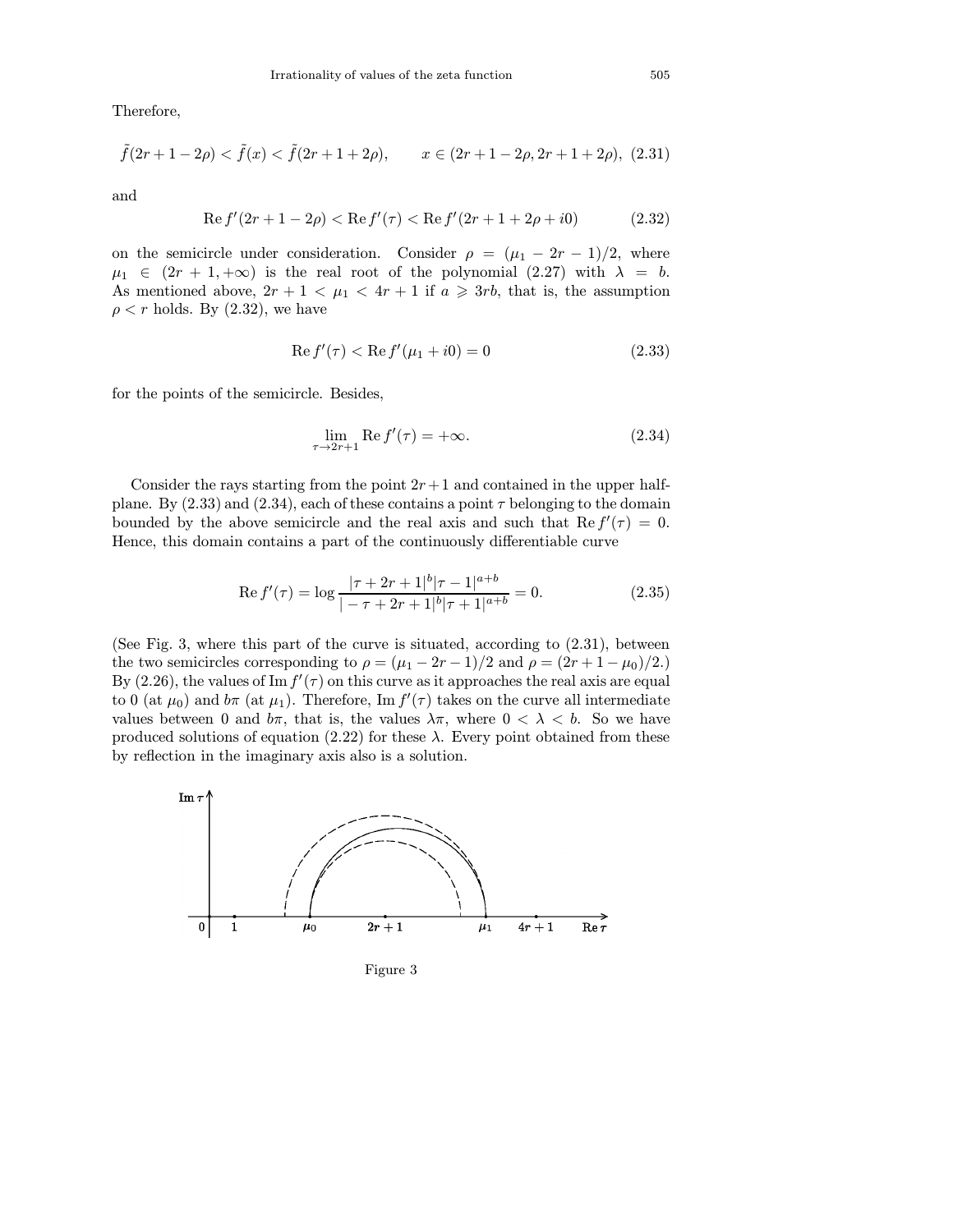We have produced all the solutions of equation  $(2.22)$  listed in  $(a)$ –(e). To complete the proof, we have to show that there are no others. Assume the contrary, that is, assume that for some  $\lambda_0 \in \mathbb{R}$  there is a solution of equation (2.22) that is not listed in  $(a)$ –(e). As mentioned above, this solution is a root of the polynomial (2.27) with  $\lambda = \lambda_0$ . We claim that the number of roots of (2.27) listed in (a)–(e) is equal to its degree, which will contradict our assumption.

If  $\lambda_0$  is not an integer, then we have a purely imaginary solutions (see (d)) corresponding to  $\lambda \equiv \lambda_0 \pmod{2}$ ,  $b < |\lambda| < a + b$ , and b pairs of complex solutions (see (e)) corresponding to  $\lambda \equiv \lambda_0 \pmod{2}$ ,  $|\lambda| < b$ . Therefore, the total number of roots of (2.27) with  $\lambda = \lambda_0$  listed in (d) and (e) is equal to the degree  $a + 2b$  of the polynomial.

If  $\lambda_0$  is an integer (even or odd), then a solution of equation (2.22) with  $\lambda = \lambda_0$ is a root of the polynomial

$$
(\tau + 2r + 1)^{2b}(\tau - 1)^{2(a+b)} - (\tau - 2r - 1)^{2b}(\tau + 1)^{2(a+b)}.
$$
 (2.36)

For this polynomial we have found two real roots  $\pm \mu_0$  in (a), two real roots  $\pm \mu_1$ in (b), one real root 0 in (c),  $2(a-1)$  purely imaginary roots in (d) and  $4(b-1)$ complex roots in (e). The total number of roots of the polynomial (2.36) listed in (a)–(e) is equal to its degree  $2a + 4b - 1$ .

Hence, any solution of equation  $(2.22)$  is contained in the list  $(a)$ – $(e)$ . This contradiction completes the proof of the lemma.

Remark 2.2. We replaced the original assumption  $a \geqslant 2rb$  by the stronger assumption  $a \geqslant 3rb$  in Lemma 2.7 only in order to localize the root  $\mu_1$ . Therefore, Lemma 2.7 remains valid in the case when  $a \geqslant 2rb$  if

$$
\mu_1 < 4r + 1. \tag{2.37}
$$

**Corollary 2.2.** The set of  $\tau \in \mathbb{C}$  for which (2.35) holds is the union of the imaginary axis and a pair of closed curves symmetric with respect to the imaginary axis (see Fig. 4). These curves divide the complex plane into four parts, in each of which the sign of  $\text{Re } f'(\tau)$  is constant.



Figure 4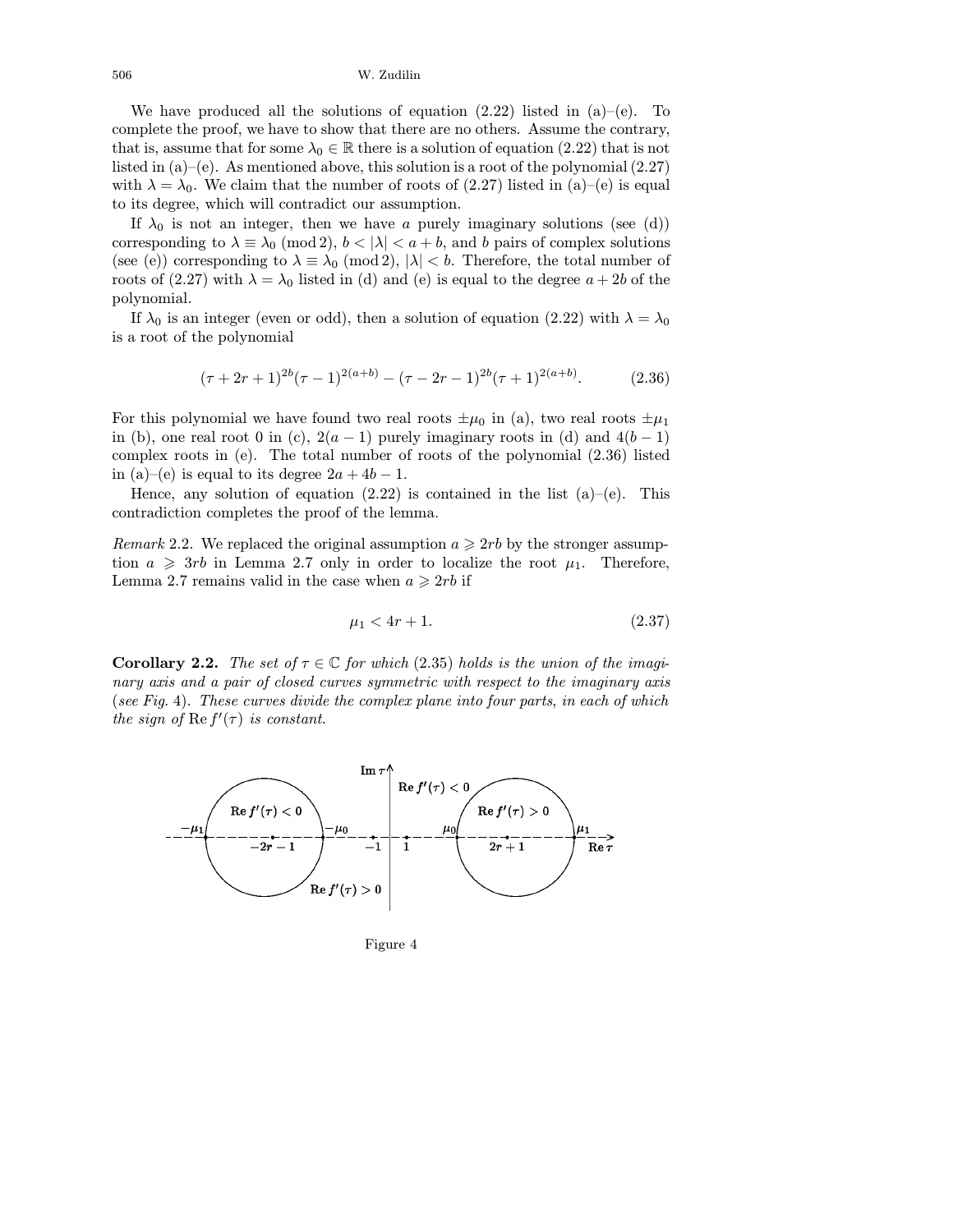Corollary 2.3. Any semicircle of radius  $\rho$ ,  $2r + 1 - \mu_0 < 2\rho < \mu_1 - 2r - 1$ , with centre  $2r + 1$  lying in the upper half-plane, intersects the curve (2.35) (see Fig. 3) at precisely one point.

*Proof.* This assertion follows from inequalities (2.32), since the function Re  $f'(\tau)$  is monotonic on any of these semicircles.

**Lemma 2.8.** Let  $a, b, r, n$  be positive integers,  $a \geq 2rb$ , let  $f(\tau), g(\tau)$  be as defined in (2.12), (2.13), and let  $\mu, \lambda \in \mathbb{R}, 1 < \mu < 2r + 1, |\lambda| \leqslant b$ . Then the contour of integration  $\text{Re}\,\tau = \mu$  in the integral

$$
\int_{\mu - i\infty}^{\mu + i\infty} e^{n(f(\tau) - \lambda \pi i\tau)} g(\tau) \, \mathrm{d}\tau \tag{2.38}
$$

can be replaced by any other contour  $\mathcal L$  joining infinitely remote points in the domains  $\text{Re}\,\tau \geqslant \mu$ ,  $\text{Im}\,\tau < 0$  and  $\text{Re}\,\tau \geqslant \mu$ ,  $\text{Im}\,\tau > 0$  and intersecting the real axis at precisely one point  $\tau = \mu$ . In particular,  $\mathcal L$  can go along the upper and (or) lower bank of the cut  $[2r+1, +\infty)$ .

*Proof.* For any real  $N > \mu$  we join the points of the original contour  $\text{Re } \tau = \mu$  and those of the new contour  $\mathcal L$  by two arcs of radius N with centre at the origin. We denote the corresponding points of intersection with the contours by  $M_{\pm}$  and  $L_{\pm}$ (see Fig. 5).



Figure 5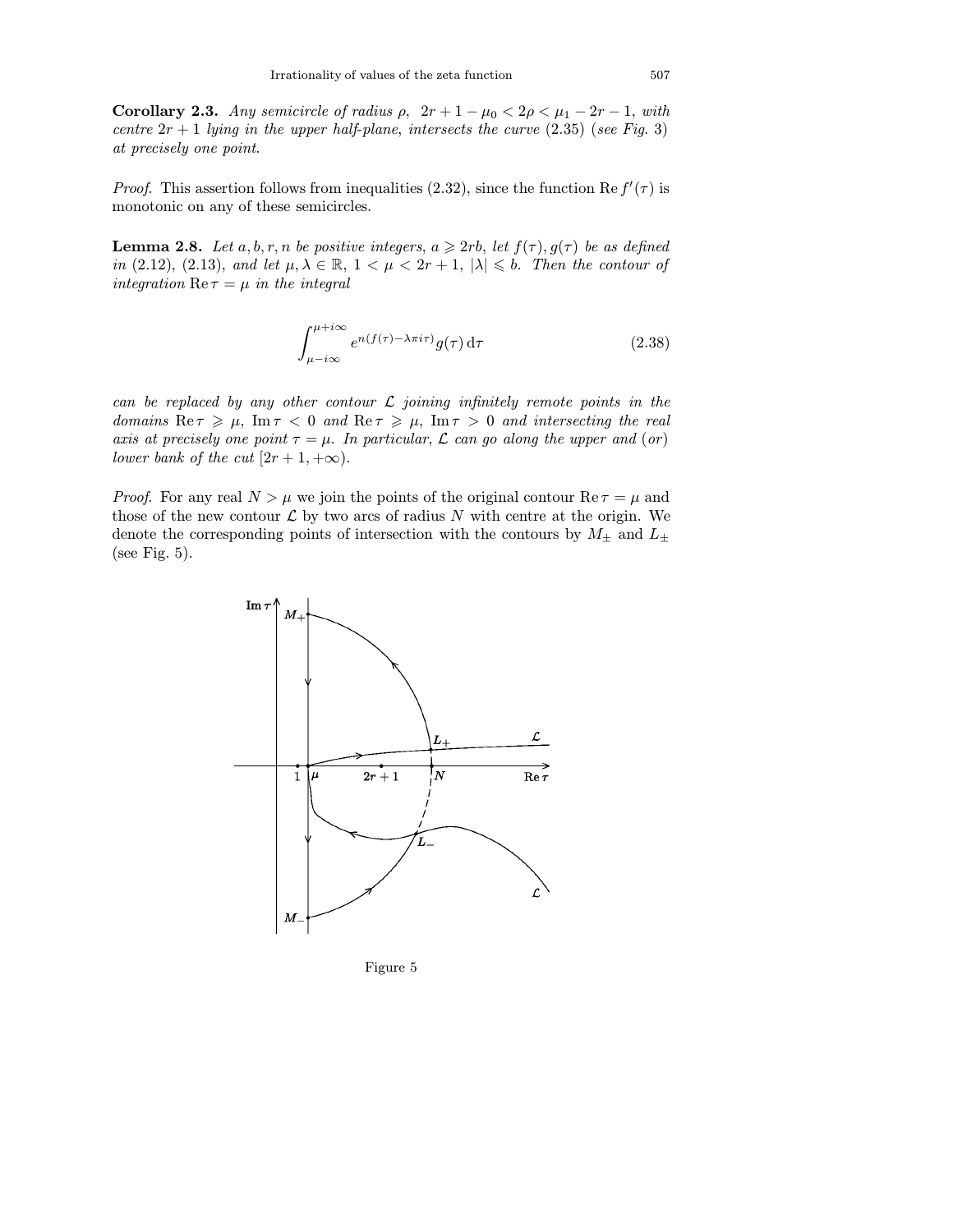There are no singular points of the integrand in (2.38) inside the curvilinear triangles  $\mu L_+M_+$  and  $\mu M_-L_-$ . The lemma will be proved if we can show that

$$
\int_{L+M+} e^{n(f(\tau)-\lambda \pi i \tau)} g(\tau) d\tau \to 0, \qquad \int_{M-L-} e^{n(f(\tau)-\lambda \pi i \tau)} g(\tau) d\tau \to 0 \qquad (2.39)
$$

as  $N \to \infty$ , where  $L_+M_+$  and  $M_-L_-$  are arcs of the circle of radius N with centre at the origin.

On the arcs  $L_+M_+$  and  $M_-L_-$  of the circle  $\tau = Ne^{it}$  we have the inequalities  $0 \leqslant t < \pi/2$  and  $-\pi/2 < t \leqslant 0$ , respectively (the value  $t = 0$  is taken on the upper and lower bank of the cut  $[2r + 1, +\infty)$ . Using Taylor's formula, we obtain the relations

$$
\log(\tau + 1) = \log(Ne^{it} + 1) = \log(Ne^{it}) + \log\left(1 + \frac{e^{-it}}{N}\right)
$$

$$
= \log N + it + \frac{e^{-it}}{N} + O\left(\frac{1}{N^2}\right),\tag{2.40}
$$

$$
\log(\tau - 1) = \log N + it - \frac{e^{-it}}{N} + O\left(\frac{1}{N^2}\right),\tag{2.41}
$$

$$
\log(\tau + 2r + 1) = \log(Ne^{it} + 2r + 1) = \log(Ne^{it}) + \log\left(1 + \frac{(2r+1)e^{-it}}{N}\right)
$$

$$
= \log N + it + \frac{(2r+1)e^{-it}}{N} + O\left(\frac{1}{N^2}\right),\tag{2.42}
$$

$$
\log(-\tau + 2r + 1) = \mp \pi i + \log(N e^{it} - (2r + 1))
$$

$$
= \mp \pi i + \log N + it - \frac{(2r + 1)e^{-it}}{N} + O\left(\frac{1}{N^2}\right), \tag{2.43}
$$

where  $-$  (+) in  $\mp \pi i$  in (2.43) corresponds to the arc  $L_+M_+$  (  $M_-L_-$ ) according to the choice of branches of the logarithm. The constant in  $O(1/N^2)$  in formulae (2.40)–(2.43) is absolute, since  $|e^{-it}| = 1$  for real t. Substituting these expansions into (2.12), we obtain the formula

$$
f(\tau) = f(Ne^{it})
$$
  
=  $(\log N + it)(b(\tau + 2r + 1) + b(-\tau + 2r + 1) + (a + b)(\tau - 1) - (a + b)(\tau + 1))$   
+  $\frac{e^{-it}}{N}(b(2r + 1)(\tau + 2r + 1) - b(2r + 1)(-\tau + 2r + 1)$   
-  $(a + b)(\tau - 1) - (a + b)(\tau + 1)$   
=  $\tau i \cdot b(-\tau + 2r + 1) + (a - 2rb)2 \log 2 + O\left(\frac{|\tau|}{N^2}\right)$   
=  $-2(a - 2rb)\left(\log \frac{Ne}{2} + it\right) \pm b\pi i(Ne^{it} - 2r - 1) + O\left(\frac{1}{N}\right),$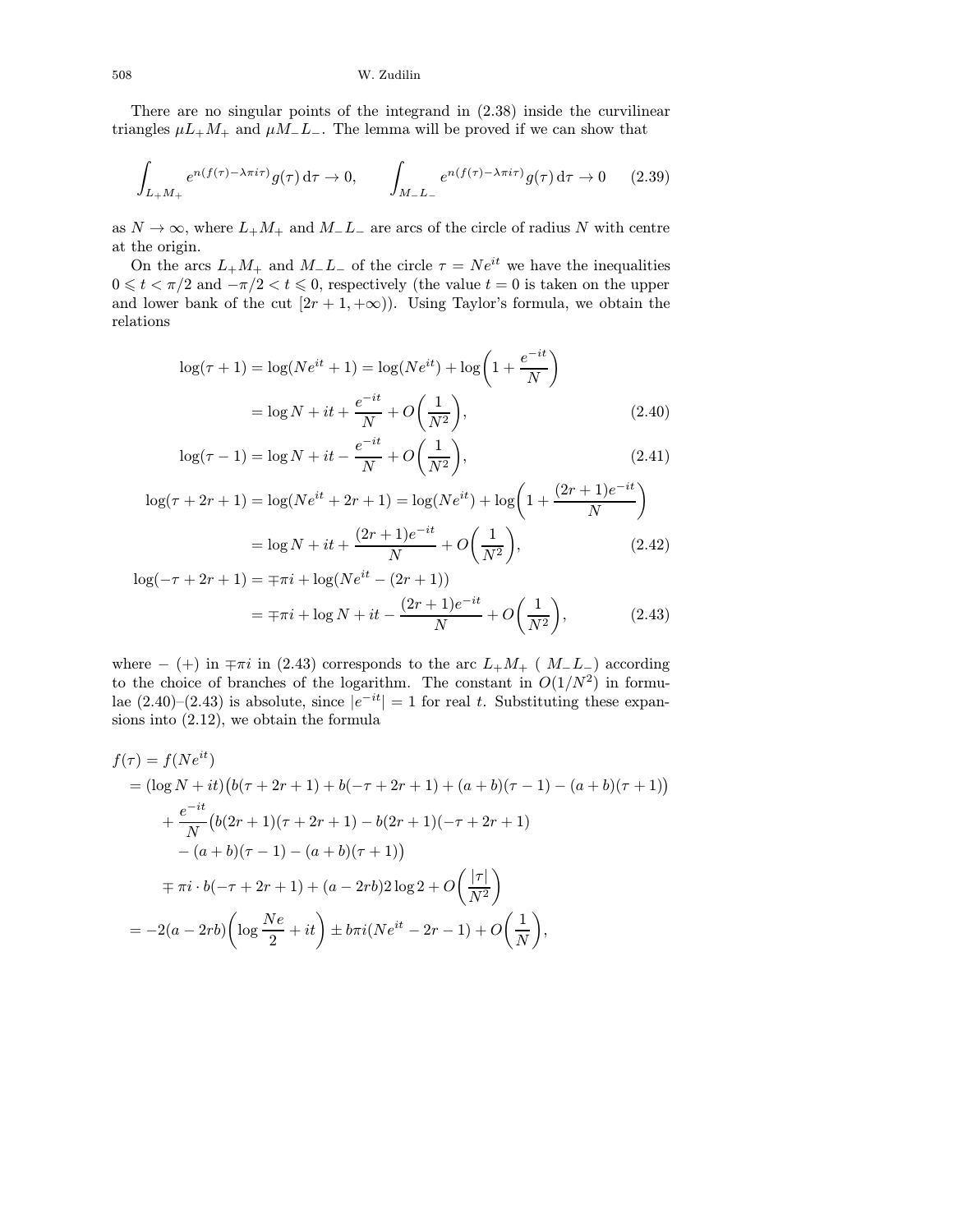where the sign of  $\pm b\pi$  coincides with the sign of t (and sin t). Therefore,

$$
\operatorname{Re}(f(\tau) - \lambda \pi i \tau) = -2(a - 2rb) \log \frac{Ne}{2} - (b \mp \lambda)\pi N |\sin t| + O\left(\frac{1}{N}\right) \leq \frac{1}{n}
$$

on the arcs  $L_+M_+$  and  $M_-L_-$  as  $N \to \infty$ . (We have used the inequalities  $a \geqslant 2rb$ and  $|\lambda| \leqslant b$ .) Hence, the estimate

$$
|e^{n(f(\tau) - \lambda \pi i \tau)}| = e^{n \operatorname{Re}(f(\tau) - \lambda \pi i \tau)} \leqslant e \tag{2.44}
$$

holds for all sufficiently large N. The following trivial estimate holds for the function (2.13) on the arcs  $L_+M_+$  and  $M_-L_-$ :

$$
|g(\tau)| = O\left(\frac{N^{b/2} N^{b/2}}{N^{(a+b)/2} N^{(a+b)/2}}\right) = O\left(\frac{1}{N^a}\right) = O\left(\frac{1}{N^2}\right) \quad \text{as } N \to \infty,
$$
 (2.45)

since  $a \geqslant 2rb \geqslant 2$ . Since the length of each of the arcs  $L_+M_+$  and  $M_-L_-$  does not exceed  $\pi N/2$ , estimates (2.44) and (2.45) imply that every integral in (2.39) is of order  $O(1/N)$ . Hence, the limiting relations (2.39) hold, which completes the proof of the lemma.

**Lemma 2.9.** Let a, b, r be positive integers,  $a \geqslant 2rb$ , let  $f(\tau)$ ,  $g(\tau)$  be the functions defined in (2.12) and (2.13), and let  $\lambda \in \mathbb{R}$ ,  $|\lambda| \leq b$ . Assume, moreover, that (2.37) and the assumption

$$
\mu_0 + \sqrt{\mu_0^2 - 1} \ge \mu_1 \tag{2.46}
$$

hold for the real roots  $\mu_0 \in (1, 2r + 1)$  and  $\mu_1 \in (2r + 1, +\infty)$  of  $(2.36)$ .

Then the asymptotic behaviour of the integral (2.38) with  $\mu = \mu_0$  as  $n \to \infty$ is determined by the single saddle point  $\tau_0$  (the solution of equation (2.22)) in the domain Im  $\tau > 0$ . More precisely, the following asymptotic formula holds:

$$
J_{n,\lambda} = \frac{1}{2\pi i} \int_{\mu_0 - i\infty}^{\mu_0 + i\infty} e^{n(f(\tau) - \lambda \pi i\tau)} g(\tau) d\tau
$$
  
=  $(2\pi)^{-1/2} |f''(\tau_0)|^{-1/2} e^{n \operatorname{Re} f_0(\tau_0)} |g(\tau_0)| \cdot e^{-\frac{i}{2} \operatorname{arg} f''(\tau_0) + i \operatorname{arg} g(\tau_0) + i n \operatorname{Im} f_0(\tau_0)}$   
 $\times n^{-1/2} (1 + O(n^{-1})) \qquad \text{as } n \to \infty,$  (2.47)

where

$$
f_0(\tau) = f(\tau) - f'(\tau)\tau
$$
  
= b(2r + 1) log(\tau + 2r + 1) + b(2r + 1) log(-\tau + 2r + 1)  
-(a + b) log(\tau + 1) - (a + b) log(\tau - 1) + (a - 2rb)2 log 2. (2.48)

*Proof.* We shall prove the lemma only for  $\lambda \geq 0$ . The case when  $\lambda < 0$  can be reduced to this case by reflection in the real axis.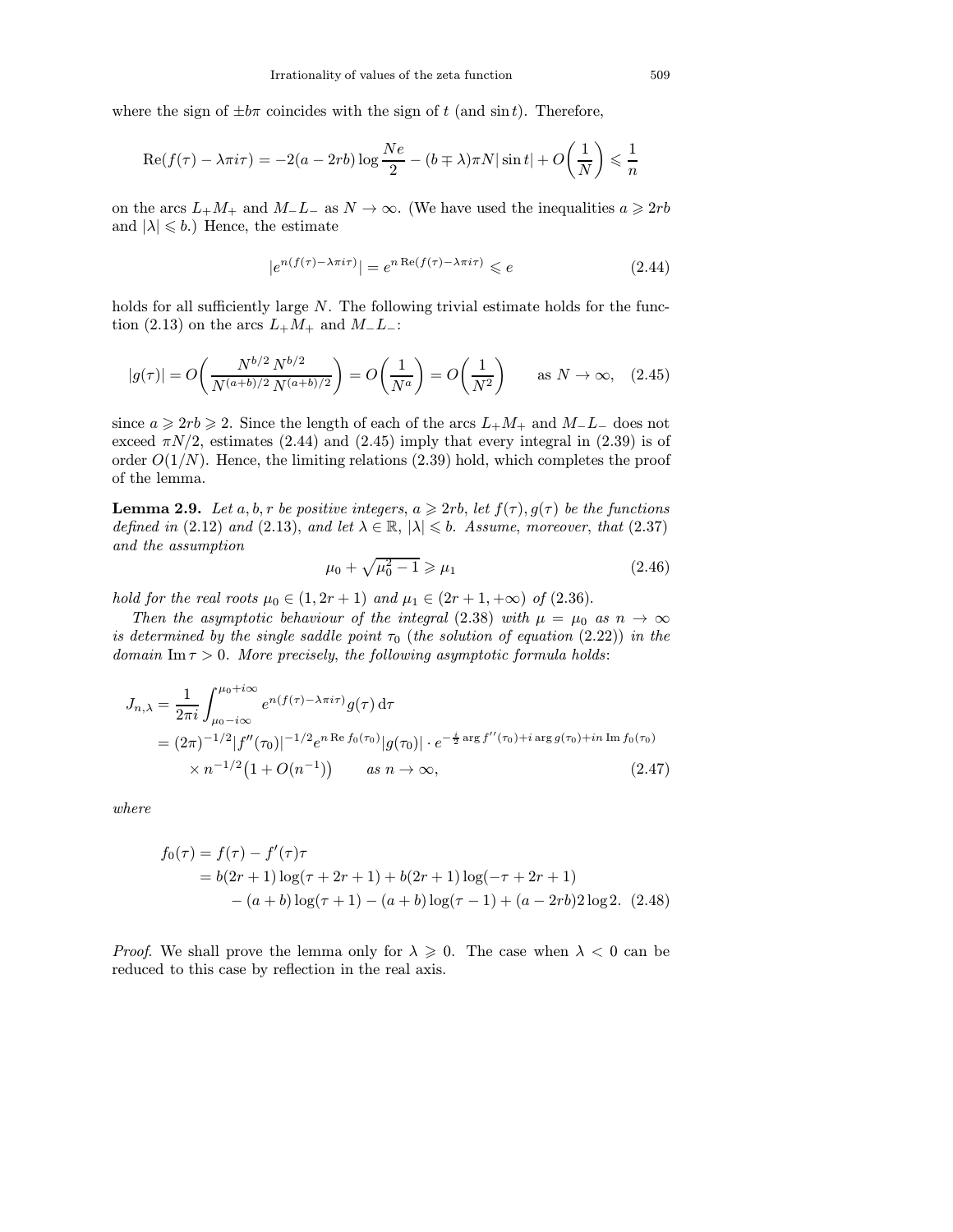According to Lemma 2.8, we replace the contour of integration in (2.38) with  $\mu = \mu_0$  by a contour consisting of rectilinear rays and segments. Let us note at once that the derivative of Re  $f(\tau)$  on every such rectilinear part  $\tau = \tau_1 + e^{i\varphi}t$ ,  $t \in \mathbb{R}$ , is given by the formula

$$
\frac{d}{dt} \operatorname{Re} f(\tau) = \operatorname{Re} \frac{df(\tau)}{dt} = \operatorname{Re} \left( \frac{d\tau}{dt} \cdot \frac{df(\tau)}{d\tau} \right) = \operatorname{Re} f'(\tau) \cos \varphi - \operatorname{Im} f'(\tau) \sin \varphi.
$$
\n(2.49)

If  $\lambda = 0$ , then  $\mu_0$  is the unique maximum point of the function Re  $f(\tau)$  on the line  $\tau = \mu_0 + it$ ,  $-\infty < t < +\infty$ , since

$$
\frac{\mathrm{d}}{\mathrm{d}t} \operatorname{Re} f(\tau) = -\operatorname{Im} f'(\tau)
$$

and Im  $f'(\tau)$  takes negative values in the domain Im  $\tau < 0$  and positive ones in the domain Im  $\tau > 0$ . So, in the case when  $\lambda = 0$ , we use the original contour  $\operatorname{Re} \tau = \mu_0.$ 

If  $\lambda = b$ , then we replace the ray going from  $\mu_0$  to  $\mu_0 + i\infty$  in the contour of integration in (2.38) with  $\mu = \mu_0$  by a ray going from  $\mu_0$  to  $+\infty$  along the upper bank of the cut  $[2r + 1, +\infty)$ . The function

$$
Re(f(\tau) - \lambda \pi i \tau) \tag{2.50}
$$

increases on the set  $\tau = \mu_0 + it$ ,  $-\infty < t \leq 0$ , since

$$
\frac{\mathrm{d}}{\mathrm{d}t}\operatorname{Re}(f(\tau) - \lambda \pi i \tau) = -\operatorname{Im} f'(\tau) + \lambda \pi \geqslant \lambda \pi > 0. \tag{2.51}
$$

On the set  $\tau = t$ ,  $\mu_0 \leq t < +\infty$ , the function  $\text{Re}(f(\tau) - \lambda \pi i \tau) = \text{Re}(f(\tau))$  has a unique maximum point at  $t = \mu_1$  (by Lemma 2.7 and Corollary 2.2).



Figure 6

It remains to consider the case when  $\lambda \in (0, b)$ . We replace the ray going from  $\mu_0$  to  $\mu_0 + i\infty$  by the segment  $\tau = \mu_0 + e^{i\varphi}t$ ,  $0 \leqslant t \leqslant \sqrt{\mu_0^2 - 1}$ , passing through the saddle point  $\tau_0$  (the unique solution of equation (2.22) in the domain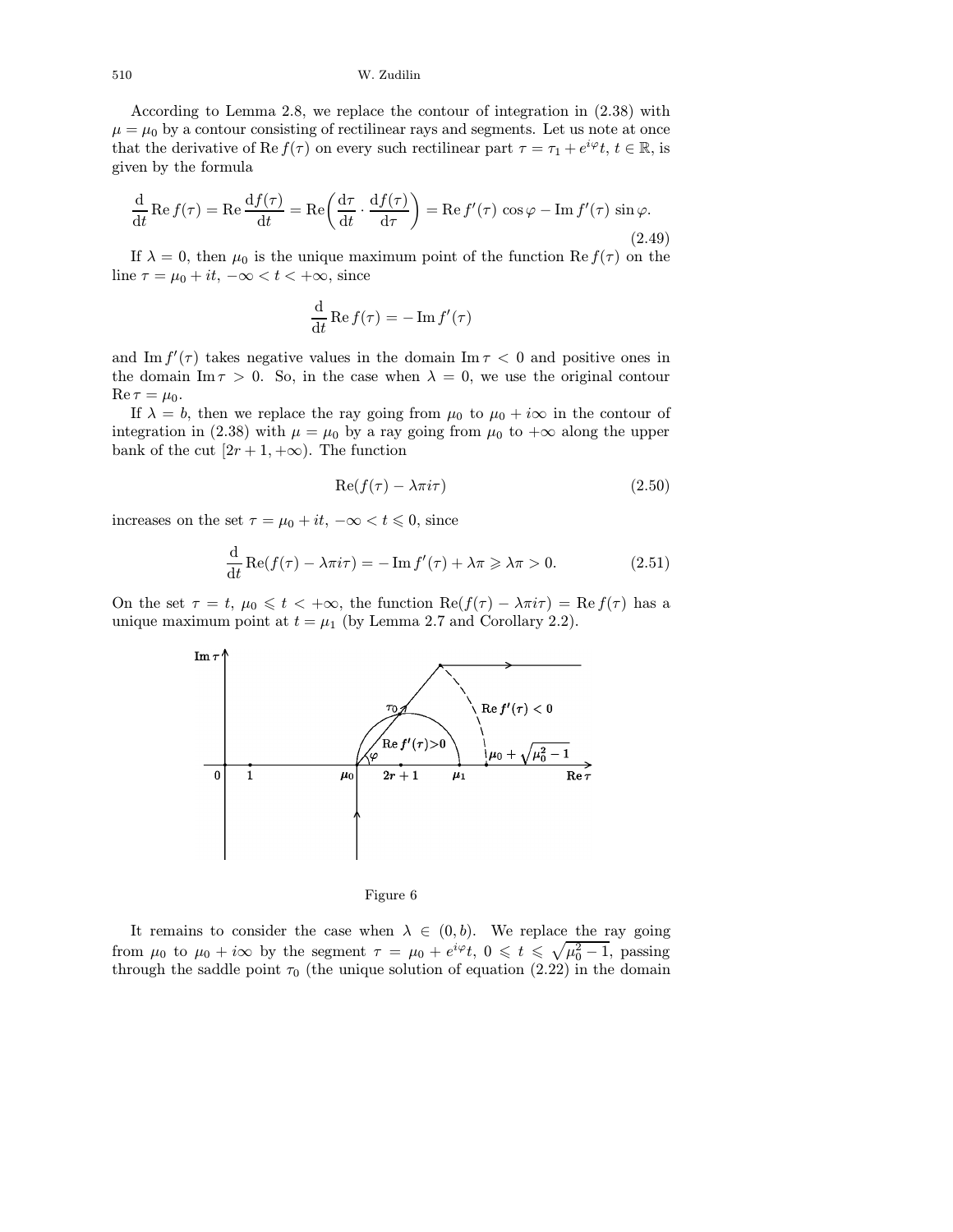$\text{Re}\,\tau > 0$ ) and the ray  $\tau = e^{i\varphi}\sqrt{\mu_0^2 - 1} + t$ ,  $\mu_0 \leqslant t < +\infty$ . By Corollary 2.3, the ray  $\tau = \mu_0 + e^{i\varphi} t$ ,  $t > 0$ , intersects the curve Re  $f'(\tau) = 0$  at a single point (namely,  $\tau_0$ ), and  $0 < \varphi < \pi/2$ . By (2.46),  $\tau_0$  is an interior point of the above segment (see Fig. 6). On the ray  $\tau = \mu_0 + it$ ,  $t \le 0$ , the function (2.50) increases by (2.51). On the ray  $\tau = e^{i\varphi} \sqrt{\mu_0^2 - 1} + t$ ,  $t \ge \mu_0$ , it decreases, since

$$
\frac{\mathrm{d}}{\mathrm{d}t}\operatorname{Re}(f(\tau)-\lambda\pi i\tau)=\operatorname{Re}(f'(\tau)-\lambda\pi i)=\operatorname{Re}f'(\tau)<0
$$

by Corollary 2.2. Hence, it is sufficient to show that  $\tau_0$  is the unique maximum point of the function (2.50) on the segment  $\tau = \mu_0 + e^{i\varphi}t$ ,  $0 \leq t \leq t_1$ , where  $t_1 = \sqrt{\mu_0^2 - 1}$ . Assume that  $t_0$  corresponds to the point  $\tau_0 = \mu_0 + e^{i\varphi} t_0$  on the segment under consideration. By Corollary 2.3,

$$
\operatorname{Re} f'(\mu_0 + e^{i\varphi} t) < 0 \quad \text{for } 0 < t < t_0, \qquad \operatorname{Re} f'(\mu_0 + e^{i\varphi} t) > 0 \quad \text{for } t_0 < t \leq t_1. \tag{2.52}
$$

We claim that the function  $\text{Im } f'(\tau)$  increases monotonically on the segment under consideration. Let us use the geometric interpretation (2.26) of the function Im  $f'(\tau)$  once again. As  $t \geq 0$  increases on the ray  $\tau = \mu_0 + e^{i\varphi}t$ , the angle  $\beta$ decreases monotonically from  $\pi$  to 0, whereas the angle  $\alpha$  first increases from 0 to some  $\alpha_0$  and then decreases from  $\alpha_0$  to 0. We claim that the maximal value  $\alpha_0$  is attained on the ray at  $t = t_1$ , which will imply that the function

$$
\operatorname{Im} f'(\tau) = b(\pi - \beta) + (a + b)\alpha
$$

is monotonically increasing on the segment  $\tau = \mu_0 + e^{i\varphi} t$ ,  $0 \leqslant t \leqslant t_1$ .



Figure 7

The points  $\tau = x + iy$  of the upper half-plane at which the real segment [−1, 1] subtends less than a given angle  $\alpha$  belong to an arc of the circle of radius  $1/\sin \alpha$ with centre  $i \cot \alpha$  (this assertion for an acute angle  $\alpha$  is depicted in Fig. 7):

$$
x^2 + y^2 - 2y \cot \alpha = 1,
$$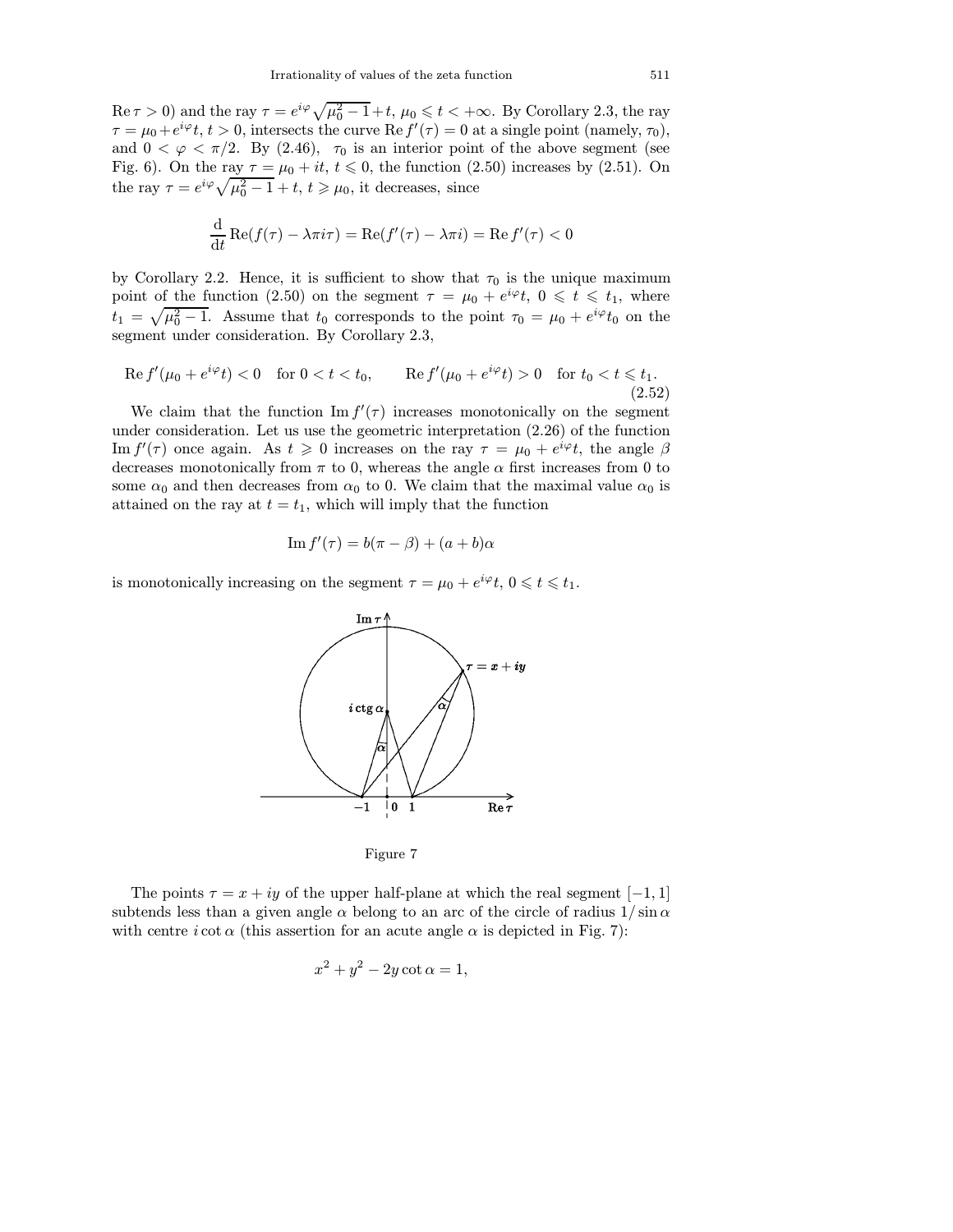whence

$$
\alpha = \cot^{-1} \frac{x^2 + y^2 - 1}{2y}.
$$

On the given ray,  $x = \mu_0 + t \cos \varphi$  and  $y = t \sin \varphi$  if  $t \ge 0$ , whence

$$
\frac{d\alpha}{dt} = -\frac{(2x\cos\varphi + 2y\sin\varphi) \cdot 2y - 2\sin\varphi \cdot (x^2 + y^2 - 1)}{(x^2 + y^2 - 1)^2 + (2y)^2}
$$

$$
= -2\sin\varphi \cdot \frac{t^2 - (\mu^2 - 1)}{(x^2 + y^2 - 1)^2 + 4y^2}.
$$

Therefore, the maximal value of  $\alpha$  is attained at  $t = \sqrt{\mu_0^2 - 1}$ .

Since Im  $f'(\tau)$  is monotonically increasing on the segment  $\tau = \mu_0 + e^{i\varphi}t$ ,  $0 \leq$  $t \leq t_1$ , we have

 $\text{Im } f'(\mu_0 + e^{i\varphi}t) < \lambda \pi \quad \text{for } 0 \leqslant t < t_0, \qquad \text{Im } f'(\mu_0 + e^{i\varphi}t) > \lambda \pi \quad \text{for } t_0 < t \leqslant t_1.$ (2.53)

Combining  $(2.52)$ ,  $(2.53)$  and  $(2.49)$ , we obtain that the function

$$
\frac{\mathrm{d}}{\mathrm{d}t}\mathrm{Re}(f(\tau)-\lambda\pi i\tau)=\mathrm{Re}\,f'(\tau)\,\cos\varphi-(\mathrm{Im}\,f'(\tau)-\lambda\pi)\,\sin\varphi
$$

on the segment  $\tau = \mu_0 + e^{i\varphi} t$ ,  $0 \leqslant t \leqslant t_1$ , changes sign from plus to minus only when  $\tau$  passes through  $\tau_0 = \mu_0 + e^{i\varphi} t_0$ . Hence,  $\tau_0$  is indeed the unique maximum point on the segment and on the whole contour of integration consisting of this segment and two rays.

To prove the asymptotic formula (2.47), we write down the contribution of the saddle point  $\tau_0$ :

$$
(2\pi)^{1/2}e^{\frac{\pi i}{2} - \frac{i}{2}\arg f''(\tau_0)}|f''(\tau_0)|^{-1/2}e^{n(f(\tau_0) - \lambda\pi i\tau_0)}g(\tau_0)\,n^{-1/2}\big(1 + O(n^{-1})\big) \tag{2.54}
$$

(see, for example,  $[23]$ ,  $\S 5.7$ , formula  $(5.7.2)$ ). We have

$$
f''(\tau) = \frac{b}{\tau + 2r + 1} + \frac{b}{-\tau + 2r + 1} + \frac{a+b}{\tau - 1} - \frac{a+b}{\tau + 1}
$$
  
= 
$$
2 \frac{(a - 2rb)\tau^2 - (2r + 1)(a - 2rb + 2ra)}{(\tau^2 - 1)(\tau^2 - (2r + 1)^2)} \neq 0
$$

at those  $\tau$  for which  $\text{Re } f'(\tau) = 0$  (in particular,  $\tau_0$ ). Using the equality

$$
f(\tau_0) - \lambda \pi i \tau_0 = f(\tau_0) - f'(\tau_0) \tau_0 = f_0(\tau_0)
$$

and separating the modulus and argument in  $(2.54)$ , we obtain  $(2.47)$ , which completes the proof of the lemma.

Corollary 2.4. Let the assumptions of Lemma 2.9 hold. Assume, moreover, that

$$
-\frac{1}{2}\arg f''(\tau_0) + \arg g(\tau_0) \not\equiv \frac{\pi}{2} \ (\operatorname{mod} \pi \mathbb{Z}) \quad or \quad \operatorname{Im} f_0(\tau_0) \not\equiv 0 \ (\operatorname{mod} \pi \mathbb{Z}). \tag{2.55}
$$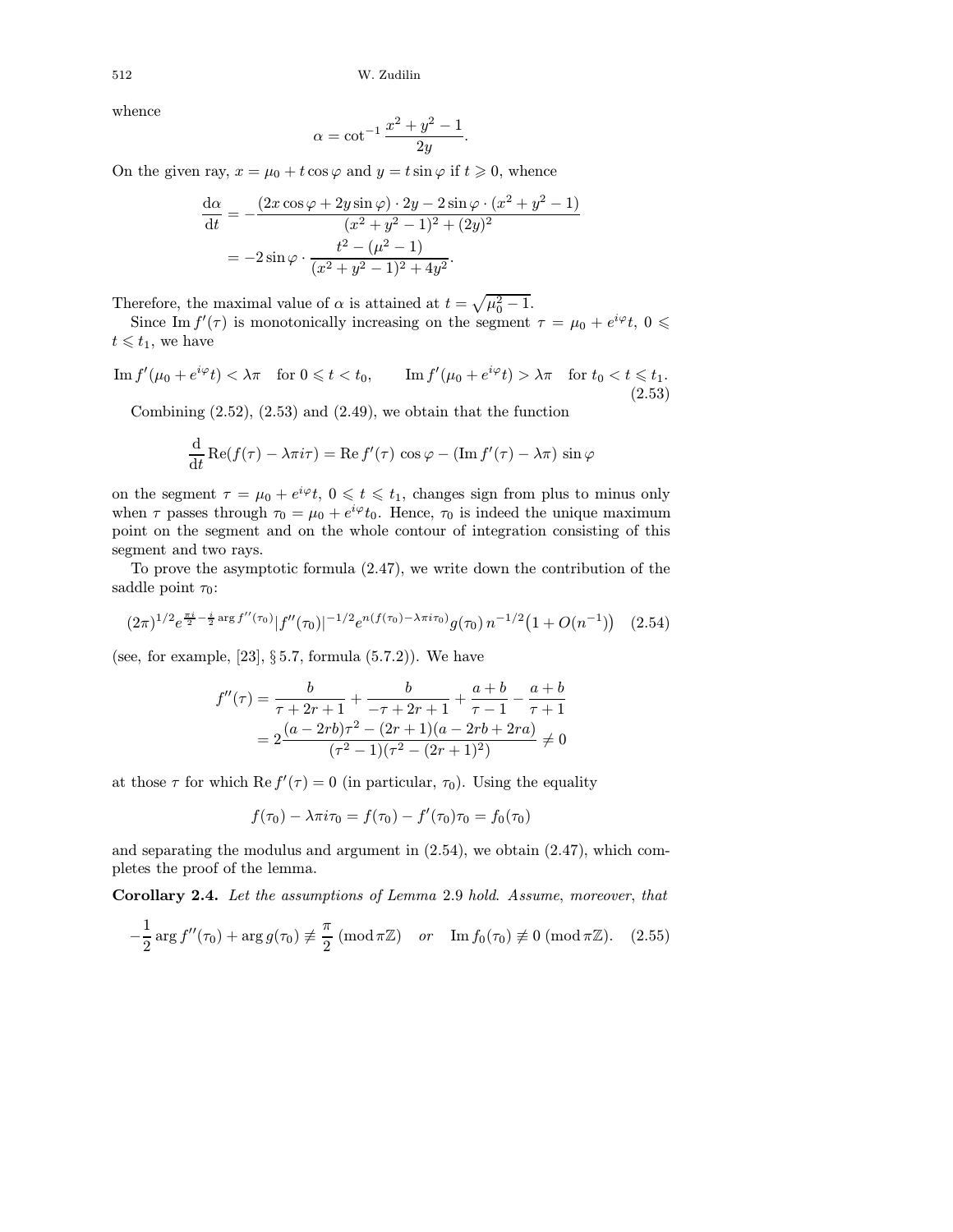Then the following limiting relation holds for the integral

Re 
$$
J_{n,\lambda} = \frac{1}{2}(J_{n,\lambda} + J_{n,-\lambda}) = \frac{1}{2\pi i} \int_{\mu_0 - i\infty}^{\mu_0 + i\infty} e^{nf(\tau)} \cos(\lambda \pi n \tau) g(\tau) d\tau
$$
:

$$
\overline{\lim}_{n \to \infty} \frac{\log |\operatorname{Re} J_{n,\lambda}|}{n} = \operatorname{Re} f_0(\tau_0)
$$
  
= 
$$
\log \frac{2^{2(a-2rb)} |\tau_0 + 2r + 1|^{b(2r+1)} | -\tau_0 + 2r + 1|^{b(2r+1)}}{|\tau_0 + 1|^{a+b} |\tau_0 - 1|^{a+b}}.
$$
 (2.56)

Moreover, in the case when

$$
-\frac{1}{2}\arg f''(\tau_0) + \arg g(\tau_0) \equiv 0 \ (\text{mod } \pi \mathbb{Z}) \quad \text{and} \quad \text{Im } f_0(\tau_0) \equiv 0 \ (\text{mod } \pi \mathbb{Z}), \tag{2.57}
$$

the integral  $J_{n,\lambda}$  has the real asymptotics (2.47), which implies that the upper limit in (2.56) becomes a limit.

*Proof.* Assumption (2.55) implies that the real part of the coefficient of  $n^{-1/2}$  in the asymptotic formula  $(2.47)$  is non-zero for an infinite sequence of numbers n. It is on this sequence that the limiting relation  $(2.56)$  is attained. If  $(2.57)$  holds, then the principal term of the asymptotics  $(2.47)$  is a real number, and  $(2.56)$  with lim instead of lim follows immediately from (2.47).

We now state our definitive results concerning

$$
\varkappa = \overline{\lim_{n \to \infty}} \frac{\log |I_n|}{n} = \overline{\lim_{n \to \infty}} \frac{\log |\tilde{I}_n|}{n}
$$
\n(2.58)

(see Lemma 2.5). If  $b = 1$  or  $b = 2$ , then the results take a simple form, and the upper limits in (2.58) can be replaced by limits. Our assertions in these cases will be stated as separate propositions.

**Proposition 2.1.** Let  $b = 1$ , let r be a positive integer, let  $a > 2r$  be an odd integer, and let  $\mu_1 \in (2r+1, +\infty)$  be a real root of the polynomial (2.21). Then

$$
\varkappa = \lim_{n \to \infty} \frac{\log |I_n|}{n} = \log \frac{2^{2(a-2r)} (\mu_1 + 2r + 1)^{2r+1} (\mu_1 - 2r - 1)^{2r+1}}{(\mu_1 + 1)^{a+1} (\mu_1 - 1)^{a+1}}.
$$
 (2.59)

*Proof.* In the case when  $b = 1, \tau = \mu_1$  is the unique maximum point of the function  $\text{Re } f(\tau)$  on the contour of integration for calculating the asymptotics of the integral  $J_{n,1}$  in the proof of Lemma 2.9 (the ray  $\tau = \mu_0 + it$ ,  $t \le 0$ , and the ray  $\tau = t$ ,  $t \geq \mu_0$ , that goes along the upper bank of the cut  $[2r+1, +\infty)$ . This implies, in particular, that  $f''(\mu_1) < 0$ , whence

$$
-\frac{1}{2}\arg f''(\mu_1) \equiv \frac{\pi}{2} \ (\operatorname{mod} \pi \mathbb{Z}).
$$

In the case when  $b = 1$  we have for the function  $(2.13)$  that

$$
arg g(\mu_1) = -\frac{\pi}{2}
$$
 and  $Im f_0(\mu_1) = -(2r+1)\pi$ .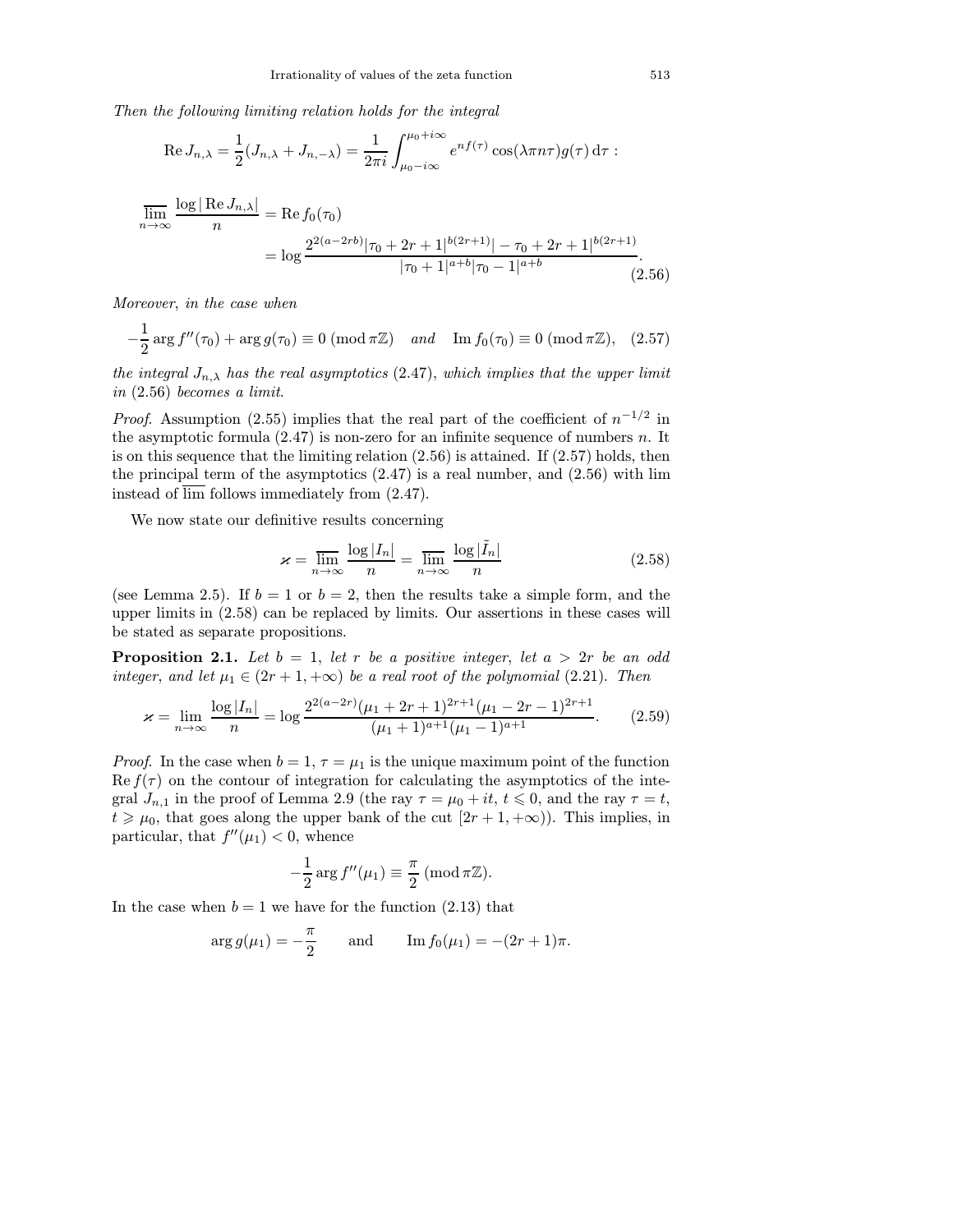Using Corollary 2.4 with  $\lambda = 1$  and  $\tau_0 = \mu_1$ , we obtain that (2.57) holds and

$$
\lim_{n \to \infty} \frac{\log |\operatorname{Re} J_{n,1}|}{n} = \operatorname{Re} f_0(\mu_1).
$$

The formula  $\tilde{I}_n = -\operatorname{Re} J_{n,1}$  (see Corollary 2.1) and Lemma 2.5 imply that (2.59) holds.

**Proposition 2.2.** Let  $b = 2$ , let r be a positive integer, assume that  $a \geq 4r$  is an even integer, and let  $\mu_0 \in (1, 2r + 1)$  be a real root of the polynomial (2.21). Then

$$
\varkappa = \lim_{n \to \infty} \frac{\log |I_n|}{n} = \log \frac{2^{2(a-4r)} (\mu_0 + 2r + 1)^{2(2r+1)} (-\mu_0 + 2r + 1)^{2(2r+1)}}{(\mu_0 + 1)^{a+2} (\mu_0 - 1)^{a+2}}.
$$
 (2.60)

*Proof.* If  $b = 2$ , then  $\tilde{I}_n = -J_{n,0}$ , and  $\tau = \mu_0$  is the unique maximum on the contour of integration  $\tau = \mu_0 + it$ ,  $t \in \mathbb{R}$ , for calculating the asymptotics of the integral  $J_{n,0}$  in the proof of Lemma 2.9. Therefore,  $f''(\mu_0) > 0$ , whence

$$
-\frac{1}{2}\arg f''(\mu_0) \equiv 0 \ (\mathrm{mod}\,\pi\mathbb{Z}).
$$

It is obvious that

$$
arg g(\mu_1) = 0,
$$
  $Im f_0(\mu_1) = 0.$ 

Corollary 2.4 with  $\lambda = 0$  and  $\tau_0 = \mu_0$  implies that (2.57) holds and

$$
\lim_{n\to\infty}\frac{\log|J_{n,0}|}{n}=\operatorname{Re} f_0(\mu_0)=f_0(\mu_0).
$$

Combining this with Lemma 2.5, we obtain (2.60).

**Lemma 2.10.** Assume that the real root  $\mu_1 \in (2r+1, +\infty)$  of the polynomial (2.21) satisfies the inequality

$$
\mu_1 \leqslant 2r + 1 + \min\bigg\{\frac{br(r+1)}{2(a+b)}, \frac{r(r+1)}{3(2r+1)}\bigg\}.
$$
\n(2.61)

Then  $\text{Re } f_0(\tau)$  regarded as a function of  $\text{Re } \tau$  increases in the domain  $\text{Re } \tau > 0$ , Im  $\tau \geqslant 0$  on curve (2.35).

Proof. As was shown in the proof of Lemma 2.7 (see also Corollary 2.3), on the smooth curve (2.35) in the domain  $\text{Re}\,\tau > 0$ ,  $\text{Im}\,\tau \geq 0$  the quantity  $\rho = |\tau - (2r+1)|/2$ ,  $\tau = x + iy$ , can be represented as an implicit function of  $x, \mu_0 \leqslant x \leqslant \mu_1$ , which is continuously differentiable and increases. Using formulae (2.29), (2.30) and differentiating with respect to  $x$ , we obtain the following formula on the curve defined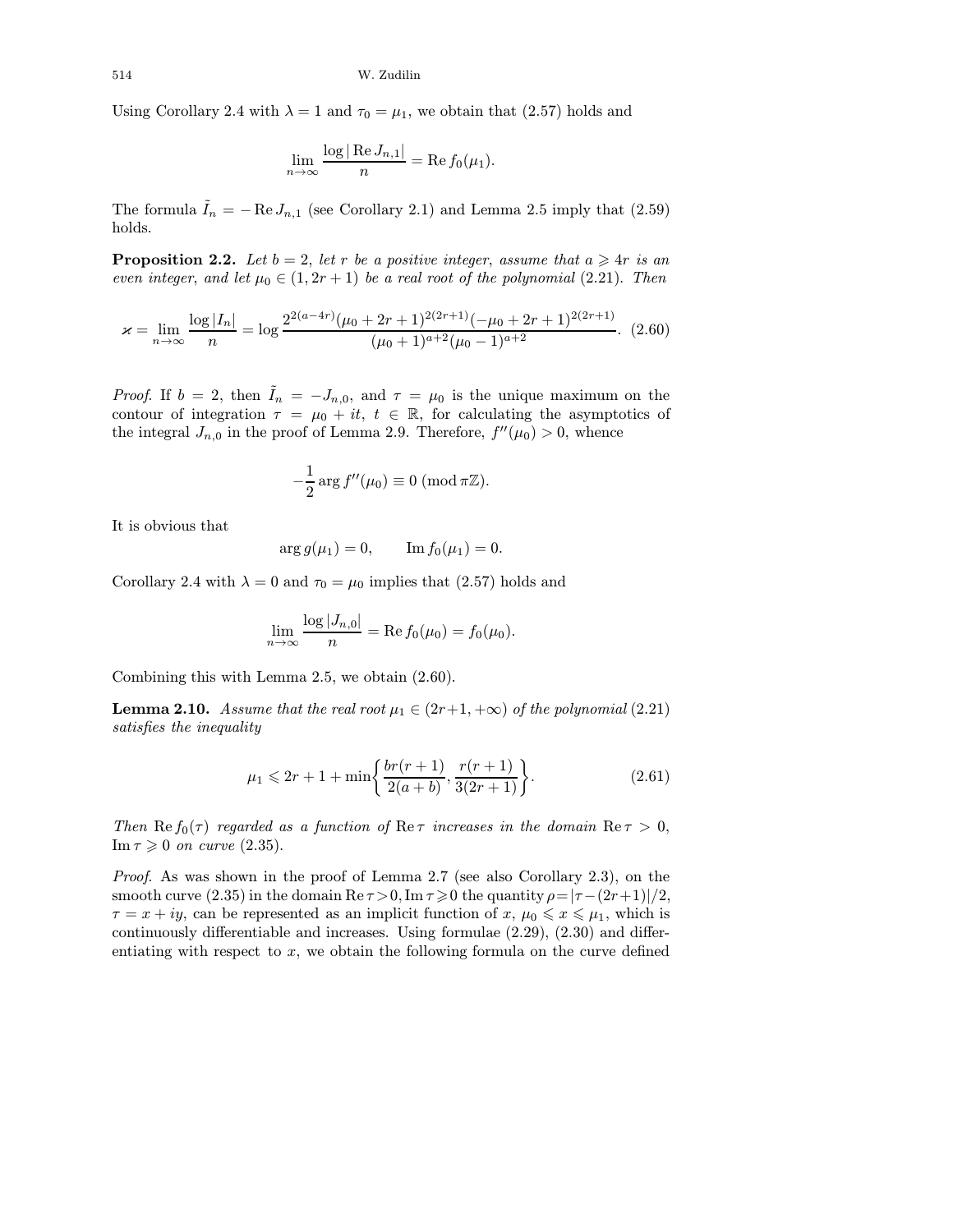by formula (2.35):

$$
2\rho\rho'\left(\frac{b}{\rho^2 + (2r+1)x} - \frac{b}{\rho^2} + \frac{a+b}{\rho^2 + rx - r(r+1)} - \frac{a+b}{\rho^2 + (r+1)x - r(r+1)}\right) + \left(\frac{b(2r+1)}{\rho^2 + (2r+1)x} + \frac{(a+b)r}{\rho^2 + rx - r(r+1)} - \frac{(a+b)(r+1)}{\rho^2 + (r+1)x - r(r+1)}\right) = 0.
$$

Simple transformations yield that

$$
2\rho\rho'x\left(\frac{b(2r+1)}{|\tau\pm(2r+1)|^2} - \frac{a+b}{|\tau\pm 1|^2}\right) = \frac{b(2r+1)\rho^2}{|\tau\pm(2r+1)|^2} + \frac{(a+b)(r(r+1)-\rho^2)}{|\tau\pm 1|^2}.
$$
\n(2.62)

Therefore, the function  $\text{Re } f_0(\tau)$  can be regarded on the curve (2.35) as a function of  $x, \mu_0 \leqslant x \leqslant \mu_1$ . By (2.29), we have

$$
\tilde{f}_0(x) := 2 \operatorname{Re} f_0(\tau) = \log \frac{\rho^{2b(2r+1)} (\rho^2 + (2r+1)x)^{b(2r+1)}}{(\rho^2 + rx - r(r+1))^{a+b} (\rho^2 + (r+1)x - r(r+1))^{a+b}}.
$$

Combining this with (2.29) and (2.62), we obtain that

$$
\tilde{f}'_0(x) = 2\rho \rho' \left( \frac{b(2r+1)}{\rho^2} + \frac{b(2r+1)}{\rho^2 + (2r+1)x} - \frac{a+b}{\rho^2 + rx - r(r+1)} - \frac{a+b}{\rho^2 + (r+1)x - r(r+1)} \right) \n+ \left( \frac{b(2r+1)^2}{\rho^2 + (2r+1)x} - \frac{(a+b)r}{\rho^2 + rx - r(r+1)} - \frac{(a+b)(r+1)}{\rho^2 + (r+1)x - r(r+1)} \right) \n= 32\rho \rho' (2\rho^2 + (2r+1)x) \left( \frac{b(2r+1)}{|\tau \pm (2r+1)|^2} - \frac{a+b}{|\tau \pm 1|^2} \right) \n+ 16(2r+1) \left( \frac{b(2r+1)\rho^2}{|\tau \pm (2r+1)|^2} + \frac{(a+b)(r(r+1)-\rho^2)}{|\tau \pm 1|^2} \right) \n+ \frac{64\rho \rho'(a+b)r(r+1)}{|\tau \pm 1|^2} - \frac{32(a+b)r(r+1)x}{|\tau \pm 1|^2} \n= \frac{32(\rho^2 + (2r+1)x)}{x} \left( \frac{b(2r+1)\rho^2}{|\tau \pm (2r+1)|^2} + \frac{(a+b)(r(r+1)-\rho^2)}{|\tau \pm 1|^2} \right) \n+ \frac{32(a+b)r(r+1)}{|\tau \pm 1|^2} (2\rho \rho' - x).
$$
\n(2.63)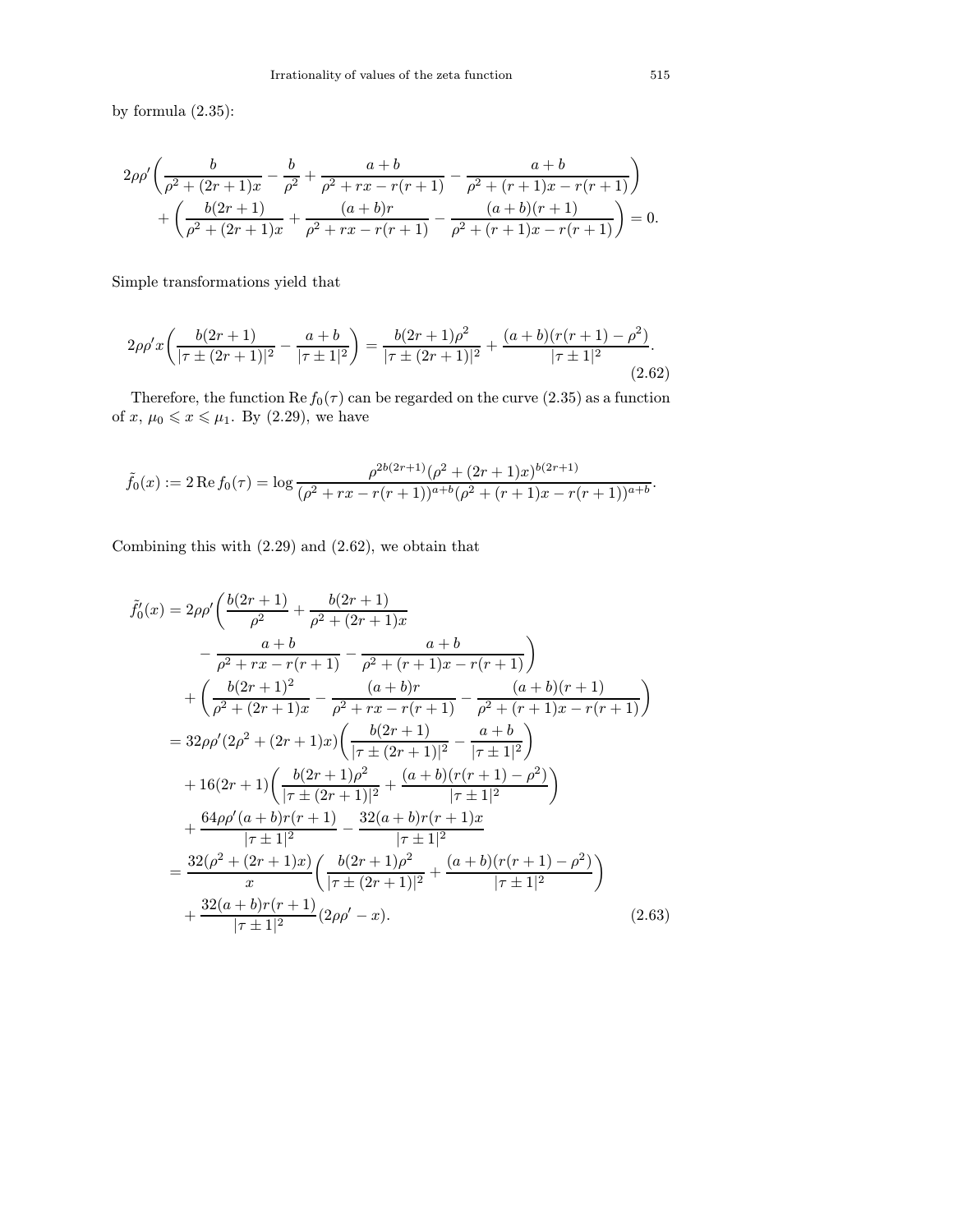The function  $\rho = \rho(x)$  increases on the curve (2.35). Hence,  $\rho' \geq 0$ . Continuing the chain in (2.63), we obtain that

$$
\tilde{f}'_0(x) \geq \frac{32(\rho^2 + (2r+1)x)}{x} \frac{b(2r+1)\rho^2}{|\tau \pm (2r+1)|^2} + 32(2r+1)\frac{(a+b)(r(r+1)-\rho^2)}{|\tau \pm 1|^2} \n- \frac{32(a+b)r(r+1)x}{|\tau \pm 1|^2} \n= \frac{2b(2r+1)}{x} - \frac{2(a+b)((2r+1)\rho^2 + r(r+1)x - r(r+1)(2r+1))}{(\rho^2 + rx - r(r+1))(\rho^2 + (r+1)x - r(r+1))}.
$$

Put

$$
\varepsilon = \min\left\{\frac{br(r+1)}{2(a+b)}, \frac{r(r+1)}{3(2r+1)}\right\}.
$$
\n(2.64)

We have  $\varepsilon \ge \mu_1 - 2r - 1$ . The localization of the curve (2.35) (see Corollary 2.3) implies that

$$
2r + 1 - \varepsilon \leqslant x \leqslant 2r + 1 + \varepsilon, \qquad 0 < \rho \leqslant \frac{\varepsilon}{2},
$$

whence

 $\overline{1}$ 

$$
\tilde{e}'_0(x) > \frac{2b(2r+1)}{2r+1+\varepsilon} - \frac{2(a+b)((2r+1)\varepsilon/4 + r(r+1))\varepsilon}{r(r+1)(r-\varepsilon)(r+1-\varepsilon)} \n&> 2(2r+1)\left(\frac{b}{2r+1+\varepsilon} - \frac{(a+b)(2r+1+\varepsilon)\varepsilon}{4r(r+1)(r-\varepsilon)(r+1-\varepsilon)}\right) \n= 2(2r+1) \cdot \frac{4br(r+1)(r-\varepsilon)(r+1-\varepsilon) - \varepsilon(a+b)(2r+1+\varepsilon)^2}{4r(r+1)(r-\varepsilon)(r+1-\varepsilon)(2r+1+\varepsilon)}.
$$
\n(2.65)

Combining the inequalities

$$
br(r+1) \ge \frac{\varepsilon}{2}(a+b) \qquad \text{if} \quad \varepsilon \le \frac{br(r+1)}{2(a+b)},
$$

$$
8(r-\varepsilon)(r+1-\varepsilon) > (2r+1+\varepsilon)^2 \qquad \text{if} \quad \varepsilon \le \frac{r(r+1)}{3(2r+1)},
$$

with (2.64) and (2.65), we obtain that  $\tilde{f}'_0(x) > 0$ . Hence, Re  $f_0(\tau)$ , regarded as a function of  $x = \text{Re}\,\tau$ , increases on the curve (2.35), as was to be shown.

**Proposition 2.3.** Let a, b, r be positive integers, assume that  $a + b$  is even,  $b \ge 3$ ,  $a \geqslant 2rb$ , and assume that (2.61) holds for the real root  $\mu_1 \in (2r+1, +\infty)$  of the polynomial (2.21). Let

$$
\varkappa := \log \frac{2^{2(a-2rb)}|\tau_0 + 2r + 1|^{b(2r+1)}| - \tau_0 + 2r + 1|^{b(2r+1)}}{|\tau_0 + 1|^{a+b}|\tau_0 - 1|^{a+b}},
$$

where  $\tau_0$  is a complex root of the polynomial (2.21) in the domain Re  $\tau > 0$ , Im  $\tau > 0$ with maximal real part  $\text{Re}\,\tau_0$ . Assume, moreover, that (2.55) holds. Then

$$
\overline{\lim_{n \to \infty}} \frac{\log |I_n|}{n} = \varkappa.
$$
\n(2.66)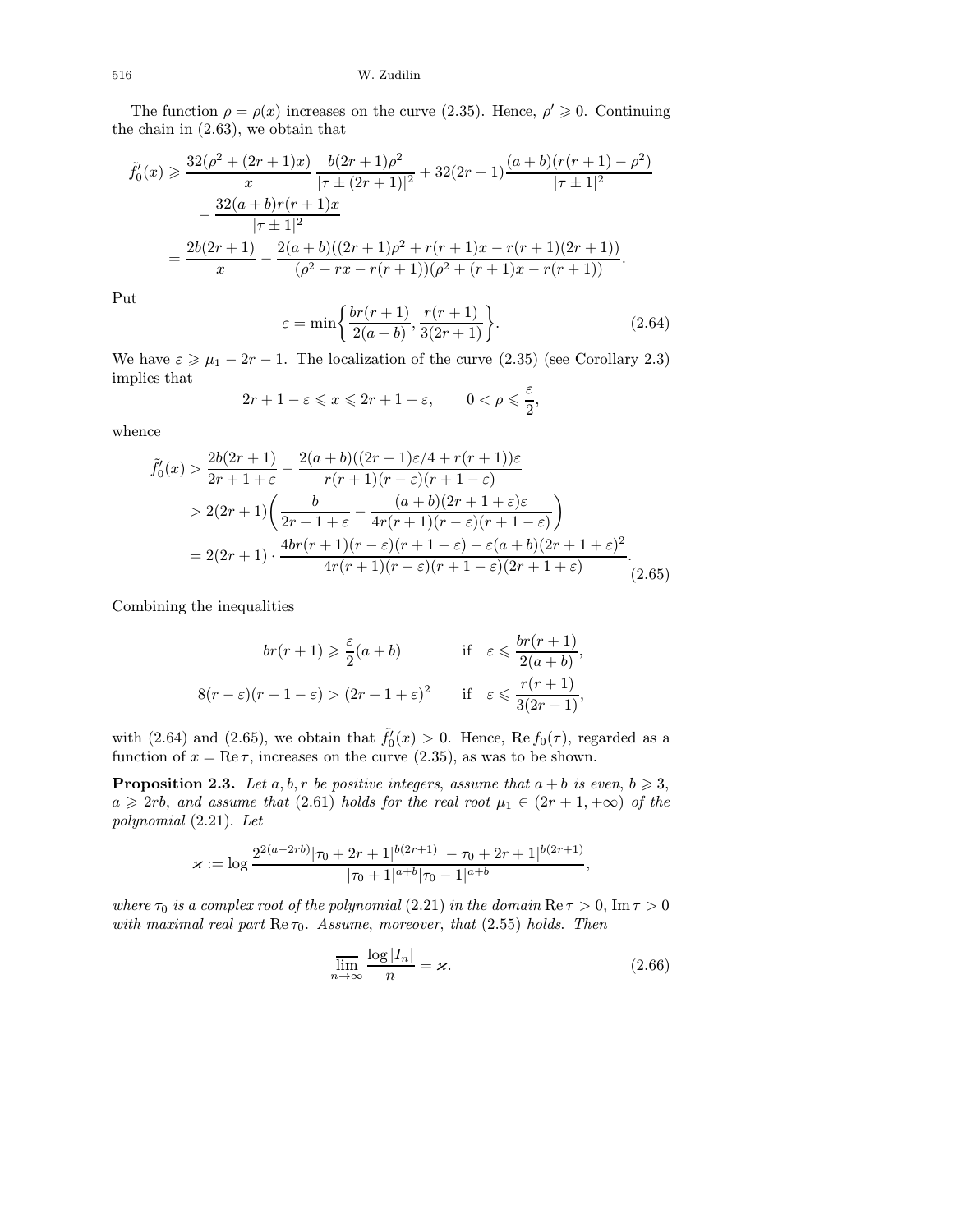*Proof.* The inequality (2.61) implies that  $\mu_1 - (2r + 1) < r/3$ . Hence, (2.37) and (2.46) hold. By Lemma 2.10, the maximal value of the function Re  $f_0(\tau)$ on the roots of polynomial (2.21) is attained at  $\tau = \tau_0$ , for which  $\lambda = k = b - 2$ . By Corollary 2.4, the asymptotics of the integral (2.20) is determined by the contribution of Re  $J_{n,b-2}$ , since the contributions of the other quantities are exponentially smaller in comparison with Re  $J_{n,b-2}$ , and the coefficient  $c_{b-2}$  in (2.20) is non-zero by assertion (b) of Lemma 2.2. Therefore,

$$
\overline{\lim_{n \to \infty}} \frac{\log |\tilde{I}_n|}{n} = \overline{\lim_{n \to \infty}} \frac{\log |\operatorname{Re} J_{n,b-2}|}{n} = \varkappa.
$$

Using Lemma 2.5, we obtain the desired relation (2.66).

# § 3. Estimates for the coefficients of linear forms

Our first result will be an upper estimate for the coefficients of linear forms.

**Proposition 3.1.** Let  $a, b, r$  be positive integers, assume that  $a+b$  is even,  $a \geq 2rb$ , and let the linear forms  $(1.5)$  be defined by  $(1.2)$  and  $(1.1)$ . Then the following estimate holds for the coefficients  $\bar{A}_s$ ,  $s = 0$  or  $s = b + 1, \ldots, a + b - 1$ :

$$
\overline{\lim}_{n \to \infty} \frac{\log |\bar{A}_s|}{n} \leq 2b(2r+1)\log(2r+1) + 2(a-2rb)\log 2,
$$
\n
$$
s = 0 \text{ or } s = b+1, ..., a+b-1 \text{ and is odd.}
$$
\n(3.1)

Moreover, estimate  $(3.1)$  is exact in the case when a is even:

$$
\lim_{n \to \infty} \frac{\log |\bar{A}_s|}{n} = 2b(2r+1)\log(2r+1) + 2(a-2rb)\log 2,
$$
\n
$$
s = b+1, \dots, a+b-1 \text{ and is odd.}
$$
\n(3.2)

*Proof.* Consider decomposition  $(1.6)$ , where the coefficients can be calculated using the formulae

$$
A_{k,j} = \frac{1}{(a-j)!} \frac{d^{a-j}}{dt^{a-j}} (R(t)(t+k)^a) \Big|_{t=-k}, \qquad k = 0, \pm 1, \ldots, \pm n, \quad j = 1, 2, \ldots, a.
$$

First of all we claim that

$$
\max_{k=0,\pm 1,\dots,\pm n} |A_{k,a}| = |A_{0,a}| = \frac{((2r+1)n)!^{2b}(2n)!^{a-2rb}}{n!^{2(a+b)}}.
$$
 (3.3)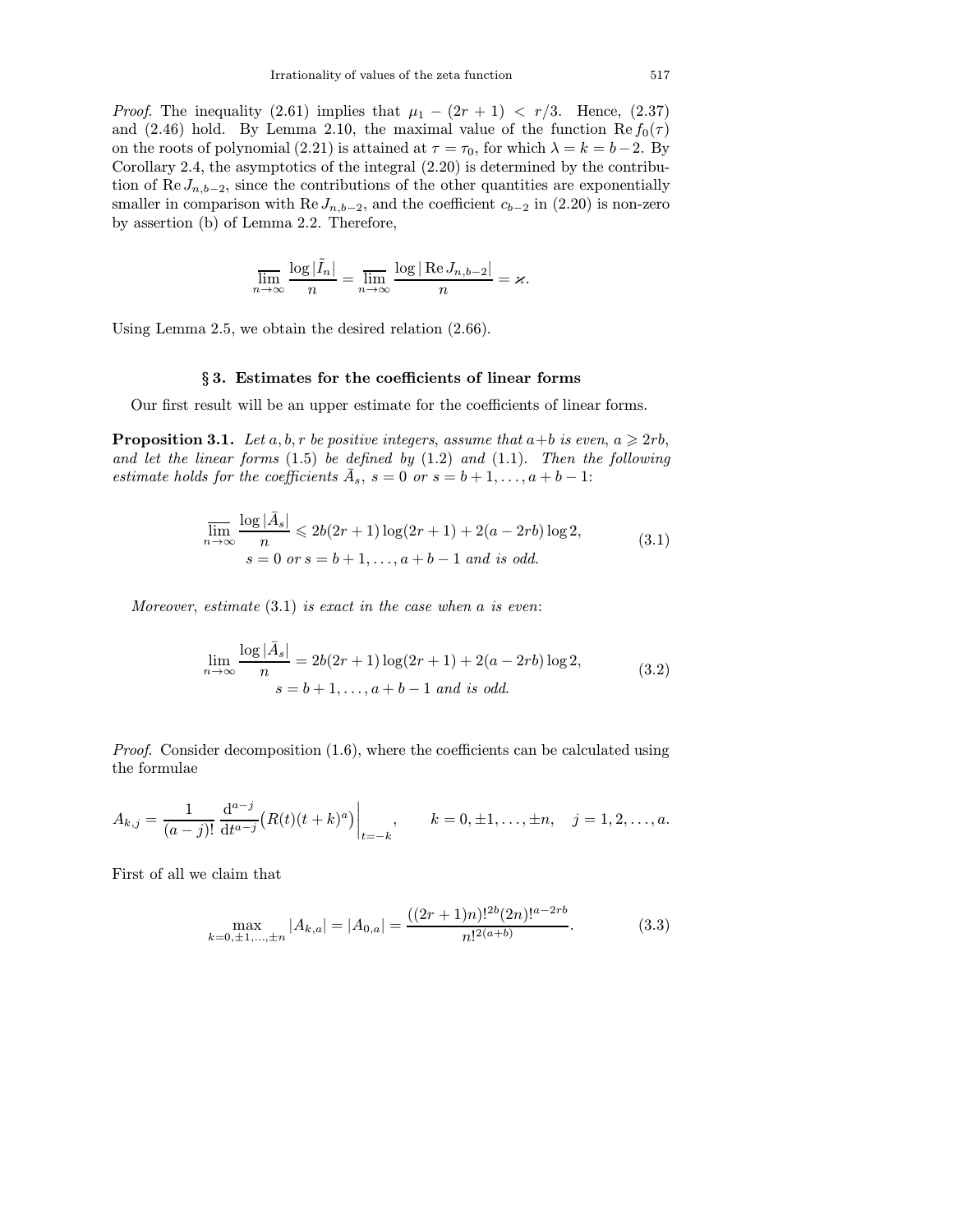Since  $|A_{k,a}| = |A_{-k,a}|$  for  $k = 0, 1, \ldots, n$ , it is sufficient to show that  $|A_{k,a}|$  decreases as  $k$  increases from 0 to  $n$ . This can be verified directly:

$$
\frac{|A_{k,a}|}{|A_{k-1,a}|} = \frac{((2r+1)n+k)^b}{((2r+1)n-k+1)^b} \cdot \frac{(n-k+1)^{a+b}}{(n+k)^{a+b}}
$$
\n
$$
= \left(\frac{((2r+1)n+k)\cdot(n-k+1)}{((2r+1)n-k+1)\cdot(n+k)}\right)^b \cdot \left(\frac{n-k+1}{n+k}\right)^{a+b}
$$
\n
$$
= \left(\frac{(2r+1)n^2 - k(k-1) + n(-2rk+2r+1)}{(2r+1)n^2 - k(k-1) + n(2rk+1)}\right)^b \cdot \left(\frac{n-(k-1)}{n+k}\right)^{a+b}
$$
\n
$$
< 1, \qquad k = 1, \ldots, n.
$$

We now fix an integer k,  $|k| \leq n$ , and denote the logarithmic derivative of  $R(t)(t + k)^a$  by  $g_k(t)$ :

$$
g_k(t) = b \sum_{\substack{l=-(2r+1)n\\l\neq k}}^{(2r+1)n} \frac{1}{t+l} - (a+b) \sum_{\substack{l=-n\\l\neq k}}^{n} \frac{1}{t+l}.
$$

Then for  $j = 0, 1, 2, \ldots$  the modulus of the quantity

$$
\frac{1}{j!} \frac{d^j g_k(t)}{dt^j} \bigg|_{t=-k} = b \sum_{l=-(2r+1)n}^{-(n+1)} \frac{(-1)^j}{(l-k)^{j+1}} + b \sum_{l=n+1}^{(2r+1)n} \frac{(-1)^j}{(l-k)^{j+1}} - a \sum_{\substack{l=-n \\ l \neq k}}^n \frac{(-1)^j}{(l-k)^{j+1}}
$$

is bounded above by  $2(2rb + a)n$  (we estimate every summand on the right-hand side by 1). Using Leibniz' rule for the differentiation of a product, we obtain that

$$
A_{k,a-j} = \frac{1}{j!} \frac{d^{j-1}}{dt^{j-1}} \left( g_k(t) \cdot R(t) (t+k)^a \right) \Big|_{t=-k}
$$
  
= 
$$
\frac{1}{j} \sum_{m=0}^{j-1} \frac{1}{(j-1-m)!} \frac{d^{j-1-m} g_k(t)}{dt^{j-1-m}} \Big|_{t=-k} \cdot A_{k,a-m}, \qquad j=1,\ldots,a-1,
$$
 (3.4)

whence

$$
|A_{k,a-j}| \leq 2(2rb+a)n \cdot \frac{1}{j} \sum_{m=0}^{j-1} |A_{k,a-m}|
$$
  
 
$$
\leq 2(2rb+a)n \cdot \max_{m=0,1,\dots,j-1} |A_{k,a-m}|, \qquad j=1,\dots,a-1. \tag{3.5}
$$

We obtain the following estimate from (3.5) by induction:

$$
|A_{k,a-j}| \leq (2(2rb+a)n)^{j-1} |A_{k,a}|, \qquad j=1,\ldots,a.
$$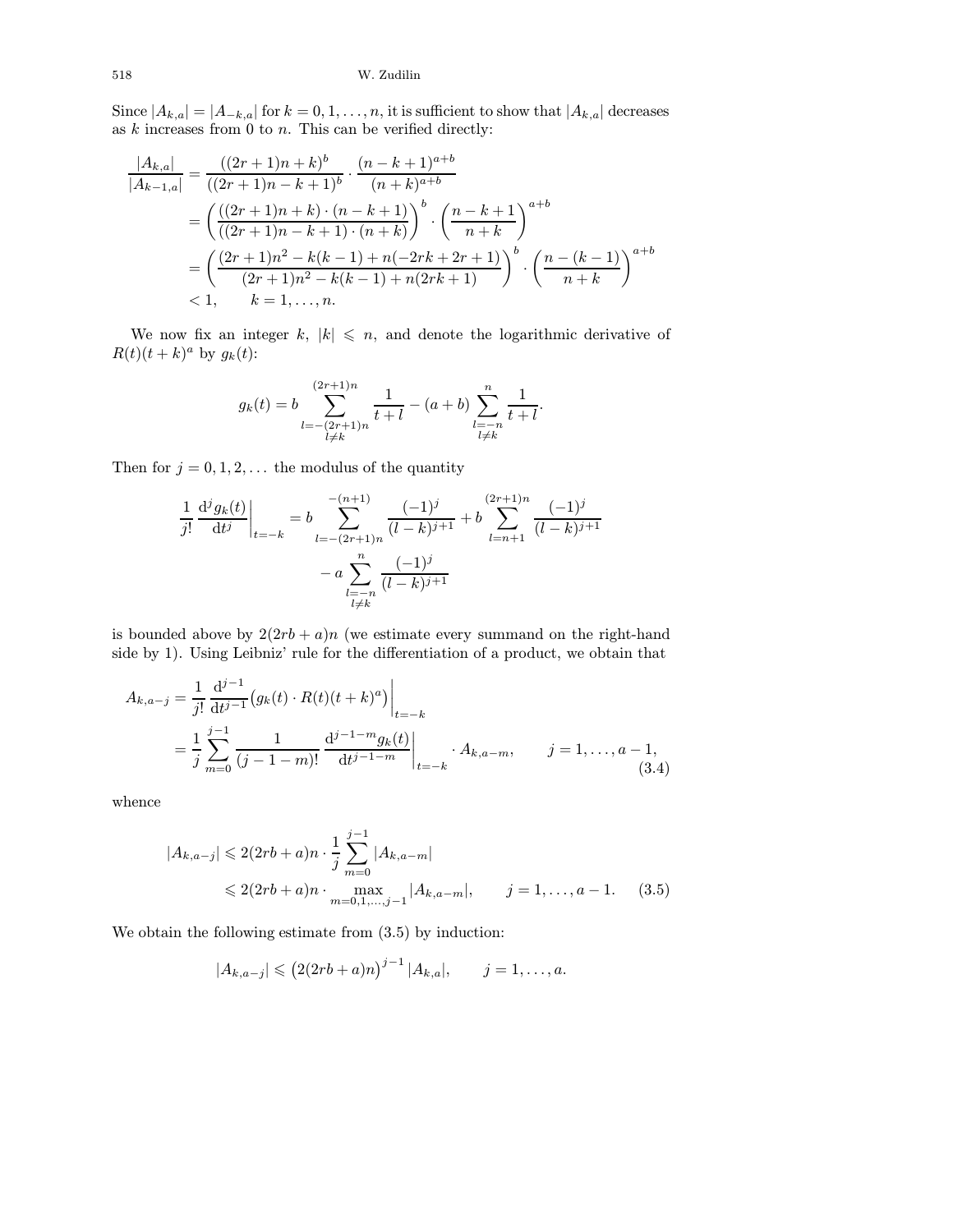By  $(3.3)$ , we have

$$
|A_{k,a-j}| \leq (2(2rb+a)n)^{a-1} \frac{((2r+1)n)!^{2b}(2n)!^{a-2rb}}{n!^{2(a+b)}},
$$
  

$$
k = 0, \pm 1, \dots, \pm n, \quad j = 1, \dots, a.
$$

Combining this with (1.11) and (1.12), we obtain that

$$
|\bar{A}_s| \leq 2^{a+b-2} (2n+1)^2 \left( 2(2rb+a)n \right)^{a-1} \frac{((2r+1)n)!^{2b} (2n)!^{a-2rb}}{n!^{2(a+b)}},
$$
\n
$$
s = 0 \text{ or } s = b+1, \dots, a+b-1.
$$
\n(3.6)

We obtain the limiting relations  $(3.1)$  from  $(3.6)$  using Stirling's formula  $(2.17)$  for  $\Gamma(z)=(z - 1)!$  with positive integers  $z \to \infty$ .

If a is an even integer and j is an even integer such that  $0 \leq j \leq a$ , then formula (3.4) with  $k = 0$  implies that  $|A_{0,a-j}| \geq |A_{0,a}|$ . If a is even and s is odd,  $b < s < a + b$ , then the summands on the right-hand side of (1.11) have the same sign, whence

$$
|\bar{A}_s| \ge |A_{0,a}|
$$
,  $s = b + 1,..., a + b - 1$  and is odd.

So we have obtained both upper and lower estimates for the asymptotics of coefficients of linear forms  $(1.5)$  for even a using Stirling's formula. This proves the limiting relations (3.2) and completes the proof of the proposition.

It turns out that the estimate  $(3.1)$  holds for odd values of a as well. The results obtained in  $\S 2$  enable us to calculate the asymptotics of the coefficients  $(1.11)$  for odd a. This will occupy the rest of this section.

For positive integers m the following expansion holds in the neighbourhood of the point  $t = 0$ :

$$
\left(\frac{\sin \pi t}{\pi}\right)^{2m} = \sum_{l=m}^{\infty} d_l^{(m)} t^{2l},\tag{3.7}
$$

where  $d_l^{(m)}$ ,  $l = m, m + 1, \ldots$ , are real numbers,  $d_m^{(m)} = 1$ .

Lemma 3.1. Assume that a is an odd integer. Then the following recurrence relations hold for the coefficients of the linear form (1.5):

$$
\bar{A}_{2m+b} = -\frac{(2m+b-1)!}{(2m)!(b-1)!} \frac{(-1)^b}{\pi i} \int_{iM-\infty}^{iM+\infty} \left(\frac{\sin \pi t}{\pi}\right)^{2m} R(t) dt
$$

$$
-\sum_{l=m+1}^{(a-1)/2} \frac{(2l)!(2m+b-1)!}{(2m)!(2l+b-1)!} d_l^{(m)} \bar{A}_{2l+b}, \qquad m = 1, 2, \dots, \frac{a-1}{2}, \tag{3.8}
$$

where  $M > 0$  is an arbitrary real constant.

*Proof.* If m is a positive integer, then  $(3.7)$  implies that the following expansion holds in the neighbourhood of  $t = -k \in \mathbb{Z}$ :

$$
\left(\frac{\sin \pi t}{\pi}\right)^{2m} = \left(\frac{\sin \pi (t+k)}{\pi}\right)^{2m} = \sum_{l=m}^{\infty} d_l^{(m)}(t+k)^{2l}.
$$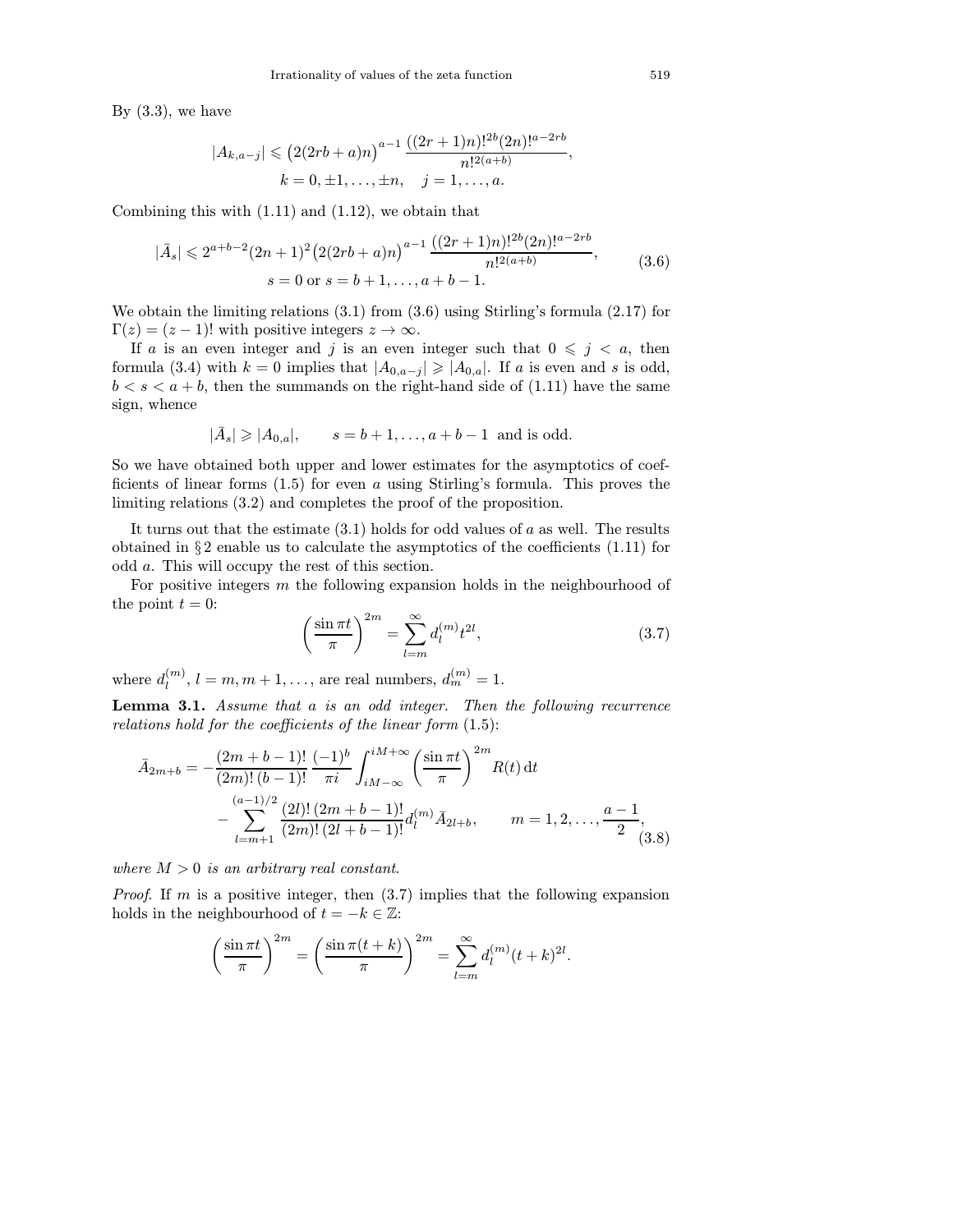Formula (1.6) implies that the following formulae hold in the neighbourhood of  $t = -k$  for the function defined by (1.1):

$$
R(t) = \frac{A_{k,a}}{(t+k)^a} + \frac{A_{k,a-1}}{(t+k)^{a-1}} + \cdots + \frac{A_{k,1}}{t+k} + O(1),
$$

where  $k = 0, \pm 1, \ldots, \pm n$ , and  $R(t) = O(1)$  in the neighbourhood of  $t = -k \in \mathbb{Z}$ ,  $|k| > n$ . Therefore,

$$
\operatorname{Res}_{t=-k} \left( \left( \frac{\sin \pi t}{\pi} \right)^{2m} R(t) \right) = \begin{cases} 0 & \text{if } |k| > n, \\ \sum_{l=m}^{(a-1)/2} d_l^{(m)} A_{k,2l+1} & \text{if } |k| \leq n, \end{cases}
$$

for  $m < a/2$  and any integer k. If the closed contour  $\mathcal L$  goes around the points  $0, \pm 1, \ldots, \pm n$  anticlockwise, then

$$
\frac{1}{2\pi i} \oint_{\mathcal{L}} \left( \frac{\sin \pi t}{\pi} \right)^{2m} R(t) dt = (-1)^{b-1} \sum_{l=m}^{(a-1)/2} \frac{(2l)! (b-1)!}{(2l+b-1)!} d_l^{(m)} \bar{A}_{2l+b}
$$

$$
= (-1)^{b-1} \left( \frac{(2m)! (b-1)!}{(2m+b-1)!} \bar{A}_{2m+b} + \sum_{l=m+1}^{(a-1)/2} \frac{(2l)! (b-1)!}{(2l+b-1)!} d_l^{(m)} \bar{A}_{2l+b} \right), \tag{3.9}
$$

which follows from (1.11) and the relation  $d_m^{(m)} = 1$ . We deduce from (3.9) the following recurrence formulae:

$$
\bar{A}_{2m+b} = \frac{(2m+b-1)!}{(2m)!(b-1)!} \frac{(-1)^b}{2\pi i} \oint_{\mathcal{L}} \left(\frac{\sin \pi t}{\pi}\right)^{2m} R(t) dt
$$

$$
- \sum_{l=m+1}^{(a-1)/2} \frac{(2l)!(2m+b-1)!}{(2m)!(2l+b-1)!} d_l^{(m)} \bar{A}_{2l+b}, \qquad m = 1, 2, \dots, \frac{a-1}{2}.
$$



Figure 8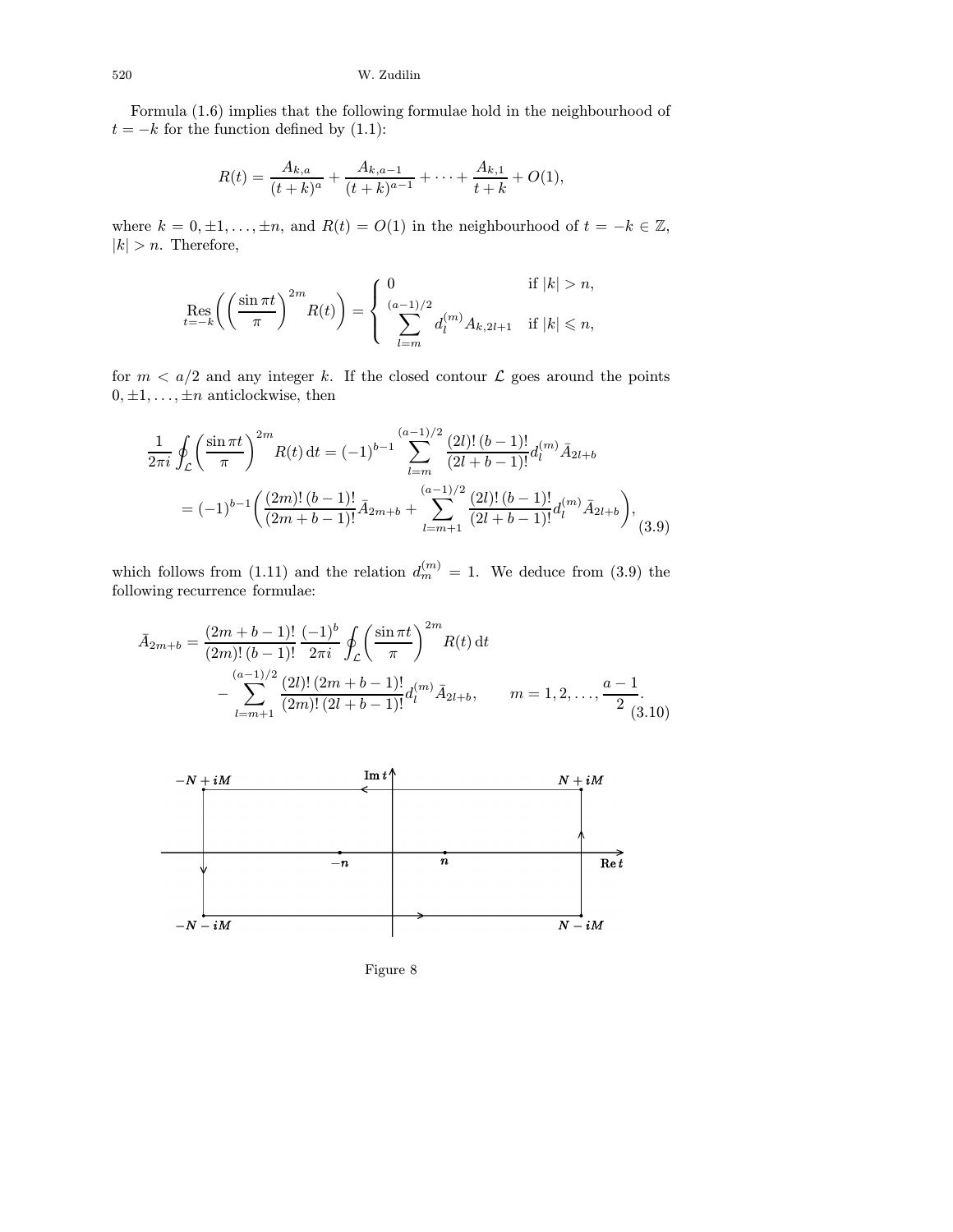Now let the contour of integration  $\mathcal L$  be the rectangle with vertices  $\pm N \pm iM$ , where  $M > 0$  is a fixed real constant and  $N > n$  is sufficiently large (see Fig. 8). As  $N \to \infty$ , the following estimates hold on the vertical sides of the rectangle:

$$
\left|\frac{\sin \pi t}{\pi}\right| \leqslant \frac{e^{\pi M}}{\pi}, \qquad R(t) = O(N^{-2}).
$$

Therefore, we have

$$
\frac{1}{2\pi i} \oint_{\mathcal{L}} \left( \frac{\sin \pi t}{\pi} \right)^{2m} R(t) dt
$$
\n
$$
= \frac{1}{2\pi i} \left( \int_{iM+N}^{iM-N} + \int_{-iM-N}^{-iM+N} \right) \left( \frac{\sin \pi t}{\pi} \right)^{2m} R(t) dt + O(N^{-1}) \quad \text{as } N \to \infty
$$
\n(3.11)

for  $m = 1, 2, \ldots, (a-1)/2$ , where the constant in  $O(N^{-1})$  depends only on M. Since the integrand in  $(3.11)$  is an odd function (see  $(1.8)$ ) and the contour  $\mathcal L$  is symmetric with respect to 0, it is sufficient to integrate over half the contour and double the result. Passing to the limit as  $N \to \infty$ , we obtain the recurrence formulae (3.8) from (3.10), which completes the proof of the lemma.

It follows from Lemma 3.1 that the asymptotic behaviour of the coefficients of the linear form (1.5) is closely connected with the asymptotics of the integrals

$$
K_{n,m} = \frac{1}{\pi i} \int_{iM-\infty}^{iM+\infty} \left(\frac{\sin \pi t}{\pi}\right)^{2m} R_n(t) dt
$$
  
=  $\frac{(-1)^{bn}}{\pi i} \int_{iM-\infty}^{iM+\infty} \left(\frac{\sin \pi t}{\pi}\right)^{2m+b}$   
 $\times \frac{\Gamma(\pm t + (2r+1)n + 1)^b \Gamma(t-n)^{a+b} (2n)!^{a-2rb}}{\Gamma(t+n+1)^{a+b}} dt, \quad m = 1, 2, ..., \frac{a-1}{2},$  (3.12)

as  $n \to \infty$ , where we have used formula (2.15). As in § 2, we assume that the cuts  $(-\infty, n]$  and  $[(2r + 1)n, +\infty)$  are made in the t-plane.

**Lemma 3.2** (compare [\[23\],](#page-53-0) § 6.5). For any  $y_0 > 0$  the asymptotic equality

$$
\log \Gamma(z) = \left(z - \frac{1}{2}\right) \log z - z + \log \sqrt{2\pi} + O(|z|^{-1}) + O(e^{-2\pi \operatorname{Im} z}) \tag{3.13}
$$

holds in the domain  $\text{Im } z \geq y_0$ .

*Proof.* The asymptotic relation (2.17) holds in the domain  $|\arg z| < \pi - \varepsilon$ , but the identity

$$
\Gamma(z)\Gamma(-z) = -\frac{\pi}{z\sin\pi z} = \frac{2\pi i}{ze^{-\pi iz}(1 - e^{2\pi iz})}
$$
(3.14)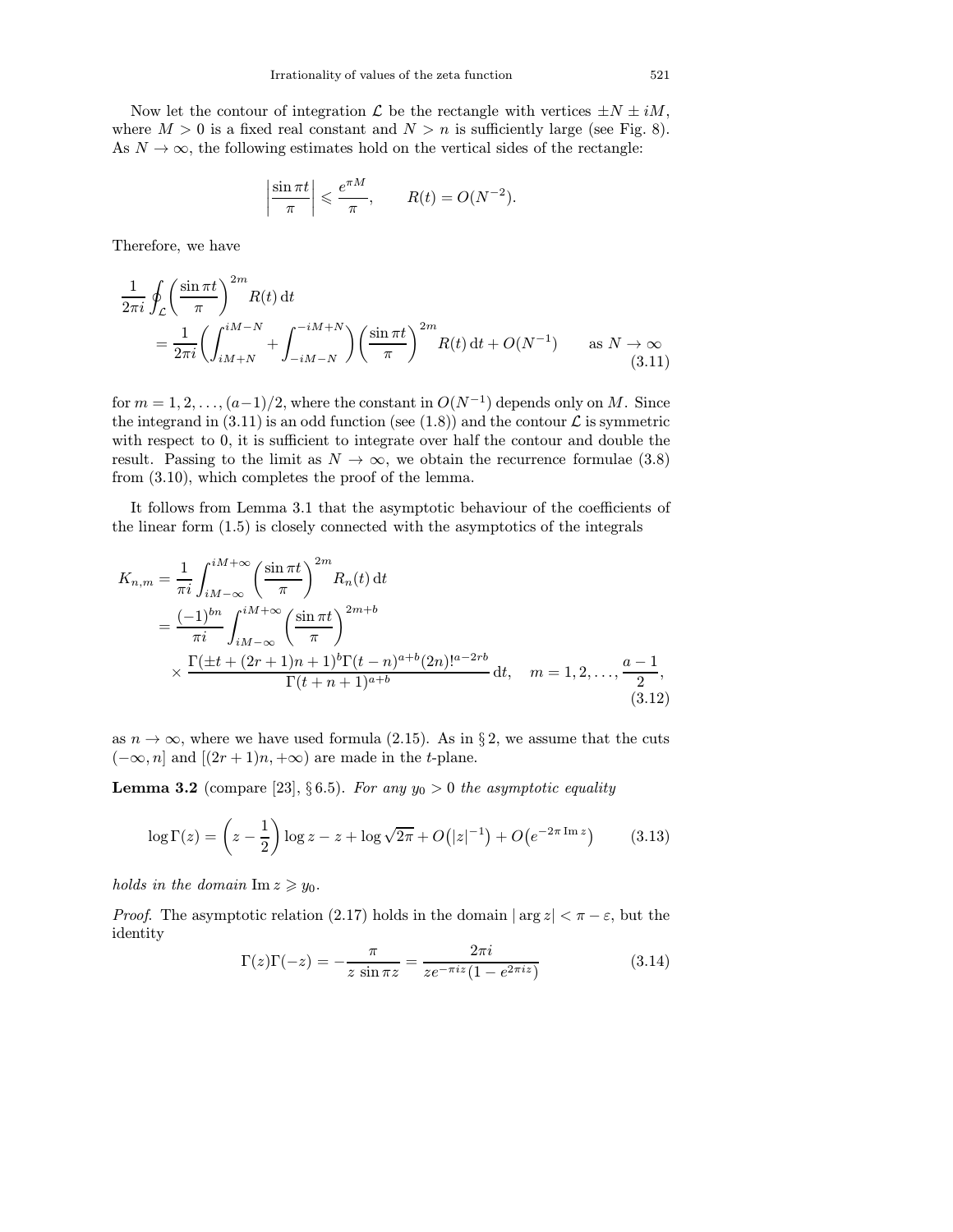enables us to write down asymptotics in the quadrant  $\text{Im } z > 0$ ,  $\text{Re } z < 0$  as well. Making the cut  $(-\infty, 0]$  in the z-plane and fixing principal values of the argument, we deduce from (2.17) and (3.14) the following relation in this quadrant:

$$
\log \Gamma(z) = \log(2\pi i) - \log z + \pi i z - \log(1 - e^{2\pi i z}) - \log \Gamma(-z)
$$
  
=  $\left(\log(2\pi) + \pi i \left(z + \frac{1}{2}\right) - \log z - \log(1 - e^{2\pi i z})\right)$   
 $-\left(\left(-z - \frac{1}{2}\right)(\log z - \pi i) + z + \log \sqrt{2\pi} + O(|z|^{-1})\right)$   
=  $\left(z - \frac{1}{2}\right)\log z - z + \log \sqrt{2\pi} + O(|z|^{-1}) + \log(1 - e^{2\pi i z}).$  (3.15)

Observing that  $|e^{-2\pi i z}| \leq u_0 := e^{-2\pi y_0} < 1$  in the domain  $\text{Im } z \geq v_0$  and combining (3.15) with the relation  $|\ln(1-u)| \leq C|u|$ , which holds for  $|u| \leq u_0$  with some constant C depending only on  $u_0$ , we complete the proof of formula (3.13).

**Lemma 3.3.** Let  $\mu$  be a positive real constant. Then the relation

$$
K_{n,m} = \tilde{K}_{n,m} \cdot \frac{(-1)^{bn} (2\sqrt{\pi n})^{a-2rb} 2^b}{\pi^{2m} n^{a-1}} \cdot \left(1 + O(n^{-1}) + O(e^{-2\pi n\mu})\right)
$$

holds for the integrals (3.12) as  $n \to \infty$ , where

$$
\tilde{K}_{n,m} = \frac{1}{\pi i} \int_{i\mu - \infty}^{i\mu + \infty} \sin^{2m + b} \pi n \tau \cdot e^{n f(\tau)} g(\tau) d\tau, \qquad m = 1, 2, \dots, \frac{a - 1}{2}, \quad (3.16)
$$

and the functions  $f(\tau)$ ,  $g(\tau)$  are defined by (2.12) and (2.13) (see also Remark 2.1).

Proof. The proof repeats the proof of Lemma 2.5 except that we replace the asymptotics (2.17) by (3.13) (when integrating over the contour  $\text{Im } t = M = \mu n, \, \mu > 0$ ).

**Lemma 3.4.** Assume that (2.61) holds for the real root  $\mu_1 \in (2r+1, +\infty)$  of the polynomial (2.21), and assume that

$$
|\eta_1| < \min\left\{\sqrt{3}, \frac{\log(r^2 + r)}{\pi}\right\} \tag{3.17}
$$

for the purely imaginary root  $\eta_1 \in (0, +i\infty)$  of minimal absolute value. Then the following relation holds for integrals (3.16) as  $n \to \infty$ :

$$
|\tilde{K}_{n,(a-1)/2}| = \frac{|g(\eta_1)|}{|f''(\eta_1)|^{1/2} 2^{a+b-1/2} \pi^{1/2} n^{1/2}} e^{n \operatorname{Re} f_0(\eta_1)} \left(1 + O(n^{-1})\right),
$$
\n
$$
|\tilde{K}_{n,m}| = |\tilde{K}_{n,(a-1)/2}| \cdot O(e^{-2\pi n\mu}), \qquad m = 1, 2, \dots, \frac{a-1}{2} - 1,
$$
\n(3.18)

where the constant  $\mu$  is defined by the equality  $i\mu = \eta_1$ .

*Proof.* By Lemma 2.7,  $\lambda = a + b - 1$  in equation (2.22) corresponds to the root  $i\mu = \eta_1$  of the polynomial (2.21).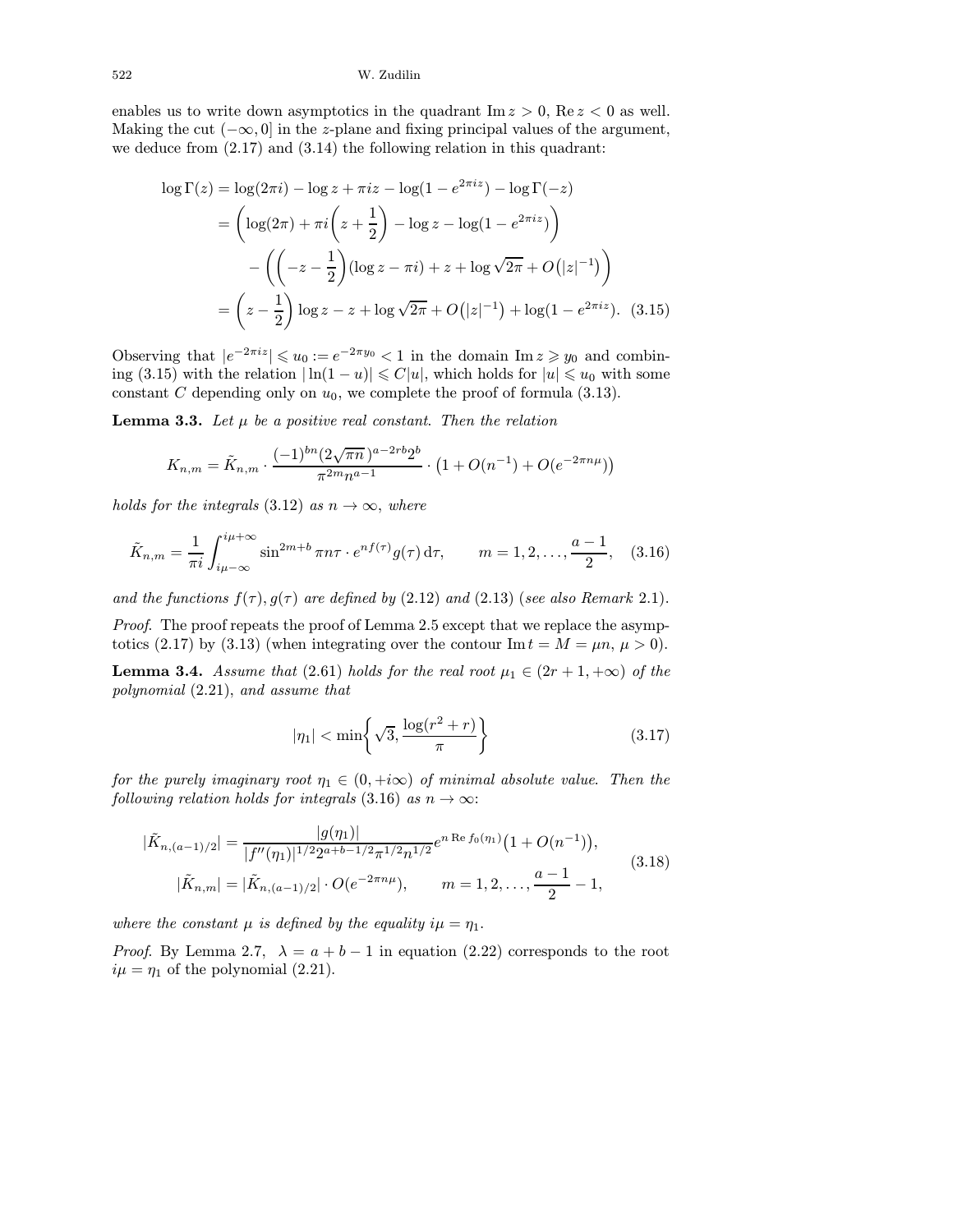Using the equality

$$
\sin^{2m+b} \pi n \tau = \left(\frac{e^{\pi i n \tau} - e^{-\pi i n \tau}}{2i}\right)^{2m+b}
$$
  
=  $\chi_m \frac{(-1)^{(a+b)/2}}{2^{a+b-1}i} e^{-\pi i (a+b-1)n\tau} + \sum_{l=1}^{a+b-1} h_{m,l} i e^{-\pi i (a+b-2l-1)n\tau},$   
 $m = 1, 2, ..., \frac{a-1}{2},$ 

where

$$
\chi_m = \begin{cases} 1 & \text{if } m = \frac{a-1}{2}, \\ 0 & \text{otherwise} \end{cases}
$$

and  $h_{m,l}$ ,  $m = 1, \ldots, (a-1)/2$ ,  $l = 1, \ldots, a+b-1$  are real coefficients, we write the integrals (3.16) as

$$
\tilde{K}_{n,m} = -\chi_m \frac{(-1)^{(a+b)/2}}{2^{a+b-1}\pi} J_{n,a+b-1} + \frac{1}{\pi} \sum_{l=1}^{a+b-1} h_{m,l} J_{n,a+b-2l-1},
$$
\n
$$
m = 1, 2, \dots, \frac{a-1}{2},
$$
\n(3.19)

where

$$
J_{n,k} = \int_{i\mu - \infty}^{i\mu + \infty} e^{n(f(\tau) - k\pi i\tau)} g(\tau) d\tau, \qquad k = 0, \pm 1, \dots, \pm (a + b - 1). \tag{3.20}
$$

First we shall study the asymptotics of the integral  $J_{n,a+b-1}$ . The path of integration passes through the saddle point  $\eta_1 = i\mu$ . We claim that  $x = 0$  is a maximum point of the function

$$
\tilde{f}(x) = \text{Re}(f(\tau) - (a+b-1)\pi i\tau)\big|_{\tau = x+i\mu}.
$$
\n(3.21)

We have

$$
\tilde{f}'(x) = \text{Re}(f'(\tau) - (a+b-1)\pi i)\big|_{\tau=x+i\mu} = \text{Re } f'(x+i\mu).
$$

Hence, the sole candidates for maximum points of  $(3.21)$ , besides  $x = 0$ , are  $x = \pm x_0$ , where  $x_0 + i\mu$  is the point of intersection of the ray  $\tau = x + i\mu$ ,  $x > 0$ , with the curve  $\text{Re } f'(\tau) = 0$  in the domain  $\text{Re } \tau > 0$  (see Fig. 4) at which  $\text{Re } f'(\tau)$ changes the sign from  $+$  to  $-$  (if there is such a point). On the other hand,

$$
f(\tau) - (a+b-1)\pi i \tau = f_0(\tau) + f'(\tau)\tau - (a+b-1)\pi i \tau
$$

for the function  $f_0(\tau)$  defined in (2.48). By Lemma 2.10 and the inequality  $\text{Im } f'(x_0 + i\mu) > 0$ , we have

$$
\tilde{f}(\pm x_0) = \tilde{f}(x_0) = \text{Re}\,f_0(x_0 + i\mu) - \mu \,\text{Im}\,f'(x_0 + i\mu) + (a + b - 1)\pi\mu
$$
\n
$$
< \text{Re}\,f_0(\mu_1) + (a + b - 1)\pi\mu. \tag{3.22}
$$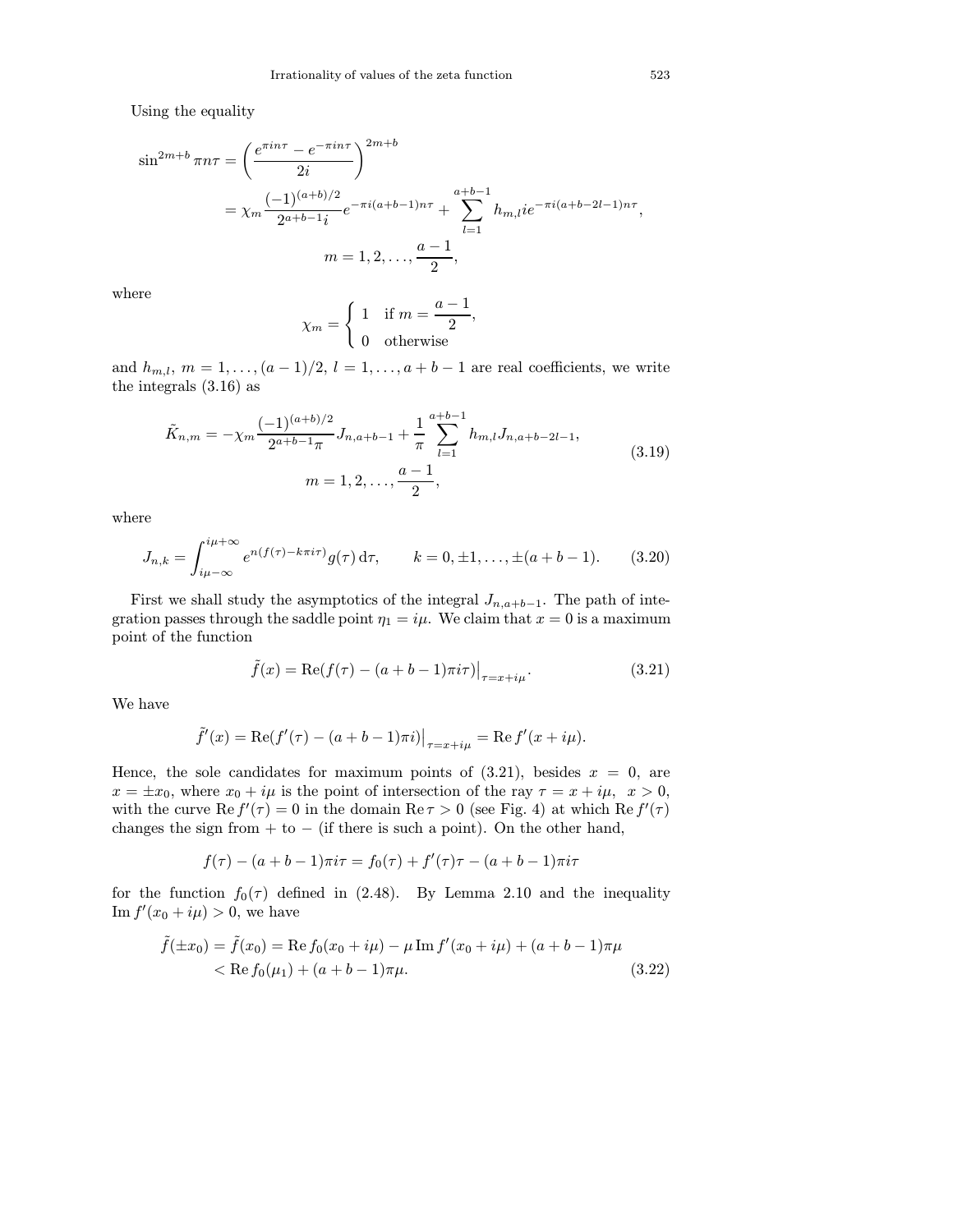The inequality

$$
2r + 1 < \mu_1 \leqslant 2r + 1 + 2\varepsilon, \qquad \varepsilon := \frac{r(r+1)}{6(2r+1)},\tag{3.23}
$$

which follows from (2.61), enables us to obtain an upper estimate for Re  $f_0(\mu_1)$ . We have

Re  $f_0(μ_1) < b(2r+1) \log((2r+1+\varepsilon)\varepsilon)-(a+b) \log((r+1)r) < -(a-2rb) \log(r^2+r)$ , since  $(2r + 1 + \varepsilon)\varepsilon < r(r + 1)$  by (3.23). Continuing estimate (3.22) and using inequality (3.17), we obtain the inequalities

$$
\tilde{f}(\pm x_0) < -(a - 2rb) \log(r^2 + r) + (a + b)\pi\mu
$$
  
\n
$$
\leq -(a - 2rb) \log(r^2 + r) + (a + b) \log(r^2 + r)
$$
  
\n
$$
= b(2r + 1) \log(r^2 + r).
$$
\n(3.24)

To obtain a lower estimate for  $\tilde{f}(0)$ , we use the inequalities

$$
|i\mu \pm (2r+1)| > 2r+1, \qquad |i\mu \pm 1| \le |i\sqrt{3} \pm 1| = 2.
$$

We have

$$
\tilde{f}(0) = \text{Re}\,f_0(i\mu) > 2(a - 2rb)\log 2 + 2b(2r + 1)\log(2r + 1) - 2(a + b)\log 2
$$
\n
$$
= 2b(2r + 1)\log\left(r + \frac{1}{2}\right) > b(2r + 1)\log(r^2 + r). \tag{3.25}
$$

Comparing (3.24) with (3.25), we obtain that  $\tilde{f}(0) > \tilde{f}(\pm x_0)$ . Hence, the saddle point  $\tau = i\mu$  is a maximum point of the function  $\text{Re}(f(\tau) - (a+b-1)\pi i\tau)$  on the contour Im  $\tau = \mu$ . Therefore,  $J_{n,a+b-1}$  is equal to the contribution of the saddle point  $i\mu = \eta_1$ :

$$
J_{n,a+b-1} = \frac{(2\pi)^{1/2} g(\eta_1)}{|f''(\eta_1)|^{1/2} n^{1/2}} e^{n \operatorname{Re}(f(\eta_1) - (a+b-1)\pi i \eta_1)} \left(1 + O(n^{-1})\right)
$$
  
= 
$$
\frac{(2\pi)^{1/2} g(\eta_1)}{|f''(\eta_1)|^{1/2} n^{1/2}} e^{n \operatorname{Re} f_0(\eta_1)} \left(1 + O(n^{-1})\right),
$$
(3.26)

and a similar estimate holds for the integral of the modulus of the integrand:

$$
\int_{i\mu-\infty}^{i\mu+\infty} |e^{n(f(\tau)-(a+b-1)\pi i\tau)}g(\tau)| d\tau = \frac{(2\pi)^{1/2}|g(\eta_1)|}{|f''(\eta_1)|^{1/2}n^{1/2}}e^{n\operatorname{Re}f_0(\eta_1)}(1+O(n^{-1})).
$$
\n(3.27)

For the integrals (3.20) with  $k < a + b - 1$  we use the relation

$$
|e^{n(f(\tau)-k\pi i\tau)}g(\tau)| = |e^{n(f(\tau)-(a+b-1)\pi i\tau)}g(\tau)| \cdot e^{-(a+b-1-k)n\mu}
$$

on the contour  $\text{Im}\,\tau = \mu$ . Combining this with (3.27) and (3.26), we obtain the inequality

$$
|J_{n,k}| \leq C e^{-(a+b-1-k)n\mu} |J_{n,a+b-1}|, \qquad k=0, \pm 1, \dots, \pm (a+b-1), \qquad (3.28)
$$

with some constant  $C > 0$  that does not depend on n or k. (Inequality (3.28) is obtained by integration along a finite segment, say  $[i\mu - 1, i\mu + 1]$ , since the contribution of the integral over the remaining infinite part is exponentially small compared with the contribution of  $i\mu$ .) Substituting estimates (3.26) and (3.28) into (3.19), we obtain (3.18), which completes the proof of the lemma.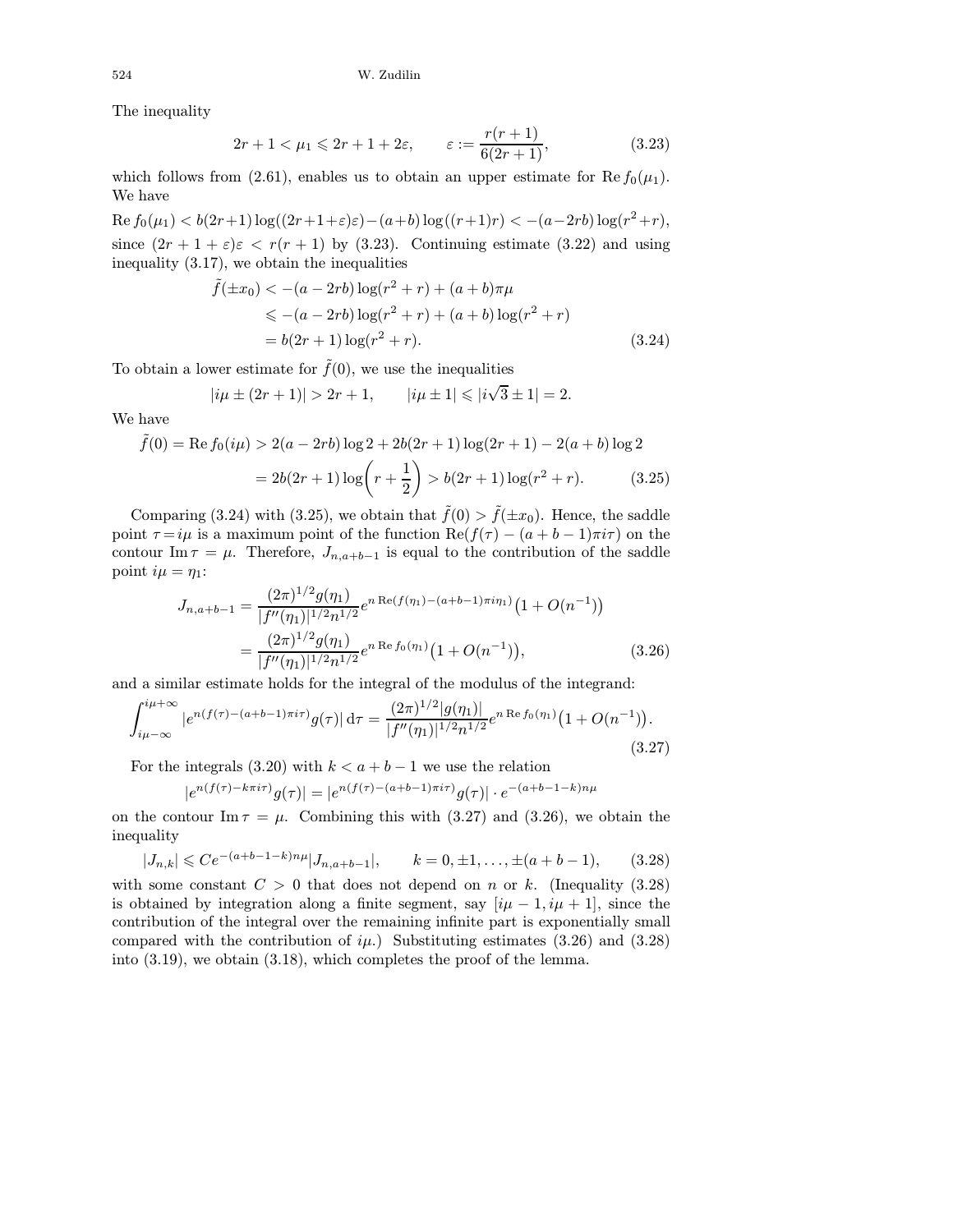**Proposition 3.2.** Let a, b, r be positive integers, let a, b be odd integers,  $a > 2rb$ , assume that the real root  $\mu_1 \in (2r+1, +\infty)$  of the polynomial  $(2.21)$  is such that (2.61) holds, and assume that (3.17) holds for the purely imaginary root  $\eta_1 \in (0, +i\infty)$  of minimal absolute value. Then the following asymptotic formula holds for the coefficients  $\bar{A}_s$  of the linear form (1.5):

$$
\overline{\lim_{n \to \infty}} \frac{\log|\bar{A}_s|}{n} \le \log \frac{2^{2(a-2rb)}|\eta_1 + 2r + 1|^{b(2r+1)}| - \eta_1 + 2r + 1|^{b(2r+1)}}{|\eta_1 + 1|^{a+b}|\eta_1 - 1|^{a+b}}, \quad (3.29)
$$

where  $s = 0$  or  $s = b + 1, \ldots, a + b - 1$  and is odd. In the case when  $s = a + b - 1$ the upper limit becomes a limit and the inequality becomes an equality.

Proof. The limiting relation

$$
\lim_{n \to \infty} \frac{\log |\bar{A}_{a+b-1}|}{n} = \text{Re}\, f_0(\eta_1)
$$

follows from formula (3.8) with  $m = (a - 1)/2$  by Lemmas 3.3 and 3.4. For the other odd integers  $s, b < s < a+b-1$ , estimates (3.29) follow from Lemmas 3.1, 3.3 and 3.4. In the case when  $s = 0$  formula (1.5) implies that

$$
|\bar{A}_0|\leqslant |I|+\sum_{\substack{s\text{ is odd}\\ b
$$

whence

$$
\overline{\lim_{n \to \infty}} \frac{\log|\bar{A}_0|}{n} \le \max\{\text{Re}\,f_0(\tau_0), \text{Re}\,f_0(\eta_1)\},\tag{3.30}
$$

where the root  $\tau_0$  of polynomial (2.21) is defined in Proposition 2.3. Lemma 2.10 implies that  $\text{Re } f_0(\tau_0) < \text{Re } f_0(\mu_1)$ . The inequality  $\text{Re } f_0(\mu_1) < \text{Re } f_0(\eta_1)$  (even a stronger one) was proved in Lemma 3.4. Therefore, the maximum on the right-hand side of (3.30) is equal to Re  $f_0(\eta_1)$ , which completes the proof of the proposition.

Remark 3.1. Estimate  $(3.29)$  is but a slight improvement of  $(3.1)$ , and will not be used in the proofs of Theorems 0.3 and 0.4. However, it is quite natural (and could have been foreseen) that the asymptotics of linear forms and their coefficients is determined by the values of the same function  $\text{Re } f_0(\tau)$  at different roots of the same polynomial  $(2.21)$ . (In the case when a is an even integer the asymptotics of the coefficients of the linear form (1.5) is determined by the root  $\eta_0 = 0$  of polynomial (2.21); see Proposition 3.1.)

#### § 4. Refined estimates for the denominators of linear forms

The asymptotics of the denominators of linear forms (1.2) (as  $n \to \infty$ ) obtained in Lemma 1.4, although somewhat coarse, is sufficient for the proof of Rivoal's theorem. We shall refine our results on denominators using the following generalization of Lemma 1.2.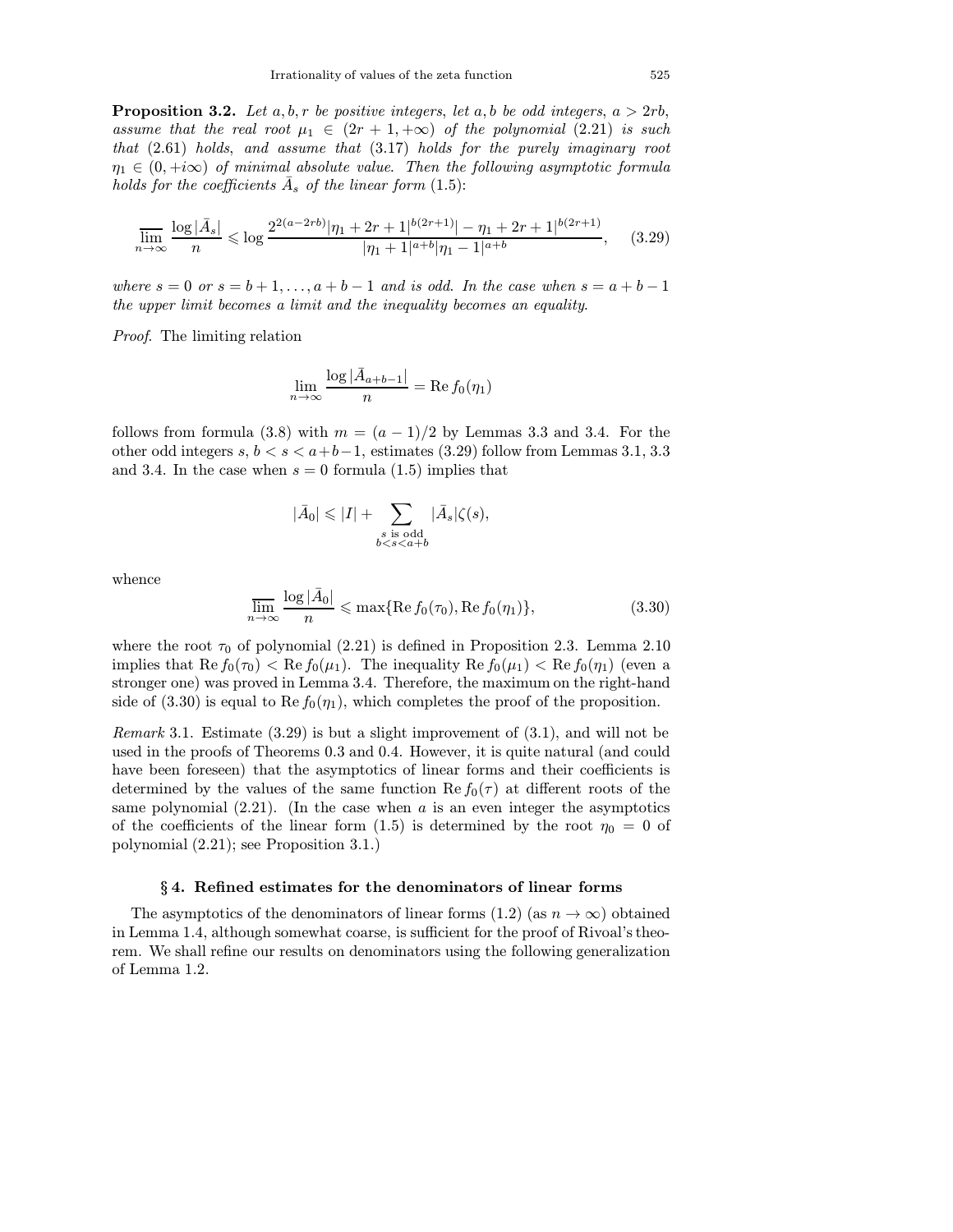**Lemma 4.1.** Assume that for some polynomial  $P(t)$ , deg  $P(t) < m(n + 1)$ , the rational function

$$
R(t) = \frac{P(t)}{(t+s)(t+s+1)\cdots(t+s+n))}^m
$$

(which may be reducible) satisfies the conditions

$$
\frac{D_n^j}{j!} \frac{d^j}{dt^j} (R(t)(t+k)^m) \Big|_{t=-k} \in \mathbb{Z},
$$
  
\n
$$
k = s, s+1, \dots, s+n, \quad j = 0, 1, \dots, m-1,
$$
\n(4.1)

where  $D_n$  is the least common multiple of the numbers  $1, 2, \ldots, n$ . Then

$$
\frac{D_n^j}{j!} \frac{\mathrm{d}^j}{\mathrm{d}t^j} \big( R(t) (t+k)^m \big) \bigg|_{t=-k} \in \mathbb{Z}, \qquad k=s, s+1, \dots, s+n, \tag{4.2}
$$

for all non-negative integers j.

*Proof.* For the integers  $j = 0, 1, ..., m - 1$ , the inclusions (4.2) follow directly from (4.1). In what follows we consider only the integers  $j \geq m$ .

The rational function  $R(t)$  can be decomposed into a sum of partial fractions as follows:

$$
R(t) = \sum_{l=s}^{s+n} \left( \frac{B_{l,0}}{(t+l)^m} + \frac{B_{l,1}}{(t+l)^{m-1}} + \dots + \frac{B_{l,m-2}}{(t+l)^2} + \frac{B_{l,m-1}}{t+l} \right),\tag{4.3}
$$

where

$$
B_{k,j} = \frac{1}{j!} \frac{d^j}{dt^j} (R(t)(t+k)^m) \Big|_{t=-k}, \qquad k = s, s+1, \ldots, s+n, \quad j = 0, 1, \ldots, m-1.
$$

Since differentiation is a linear operation and formulae (4.3) and (4.1) hold, it is sufficient to show that

$$
\frac{D_n^{j-q}}{j!} \frac{d^j}{dt^j} \left( (t+k)^m \frac{1}{(t+l)^{m-q}} \right) \Big|_{t=-k} \in \mathbb{Z},
$$
\n
$$
q = 0, 1, \dots, m-1, \quad k, l = 0, \pm 1, \dots, \pm n.
$$
\n(4.4)

Since

$$
(t+k)^m \frac{1}{(t+l)^{m-q}} = \frac{((t+l)-(l-k))^m}{(t+l)^{m-q}} = \sum_{p=0}^m (-1)^p \binom{m}{p} \frac{(t+l)^{m-p}(l-k)^p}{(t+l)^{m-q}}
$$

$$
= \sum_{p=0}^m (-1)^p \binom{m}{p} (l-k)^p (t+l)^{q-p},
$$

$$
q = 0, 1, \dots, m-1, \quad k, l = 0, \pm 1, \dots, \pm n,
$$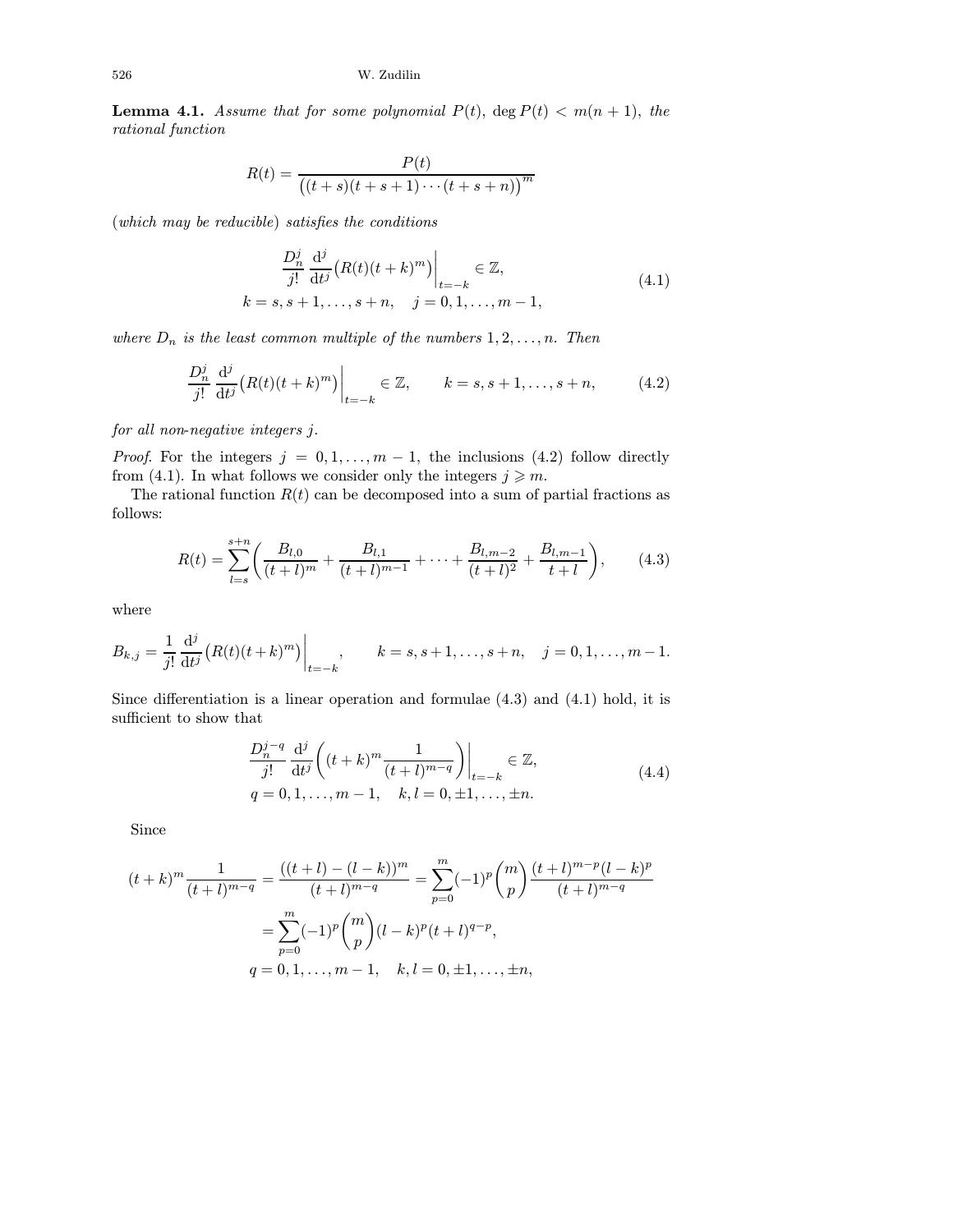we have for the integers  $j\geqslant m$  that

$$
\frac{1}{j!} \frac{d^j}{dt^j} \left( (t+k)^m \frac{1}{(t+l)^{m-q}} \right) \Big|_{t=-k}
$$
\n
$$
= \left( \sum_{p=0}^m (-1)^p \binom{m}{p} \frac{(q-p)(q-p-1)\cdots(q-p-j+1)}{j!} \right)
$$
\n
$$
\times (l-k)^p (t+l)^{q-p-j} \Big) \Big|_{t=-k}
$$
\n
$$
= \frac{1}{(l-k)^{j-q}} \sum_{p=0}^m (-1)^{p+j} \binom{m}{p} \frac{(p-q)_j}{j!} \tag{4.5}
$$

if  $l \neq k$  and

$$
\frac{1}{j!} \frac{\mathrm{d}^j}{\mathrm{d}t^j} \left( (t+k)^m \frac{1}{(t+l)^{m-q}} \right) = 0
$$

if  $l = k$ . Since

$$
\frac{D_n^{j-q}}{(l-k)^{j-q}} \in \mathbb{Z} \quad \text{and} \quad {m \choose p} \frac{(p-q)_j}{j!} \in \mathbb{Z},
$$
  
  $q = 0, 1, ..., m-1, \quad p = 0, 1, ..., m, \quad k, l = 0, \pm 1, ..., \pm n, \ k \neq l,$ 

the inclusions (4.4) follow from (4.5), which completes the proof of the lemma.

The next lemma strengthens the inclusions (1.17). It will be used in our exposition of the general case.

**Lemma 4.2.** We denote by  $\mathcal{E} = \mathcal{E}_{n,m}$  the set of primes dividing each of the numbers

$$
B_{k,0} = (F(t)(t+k)^2)|_{t=-k} = \frac{(m+2n\pm k)!}{(m\pm k)!(n\pm k)!^2}, \qquad k=0,\pm 1,\ldots,\pm n,
$$

where the function  $F(t)$  is defined in (1.15). Let

$$
\Pi = \Pi_{n,m} = \prod_{\substack{p \in \mathcal{E} \\ \sqrt{m+3n} < p \le 2n}} p. \tag{4.6}
$$

Then

$$
\Pi^{-1} \frac{D_{2n}^j}{j!} \frac{d^j}{dt^j} \big( F(t)(t+k)^2 \big) \Big|_{t=-k} \in \mathbb{Z}, \qquad k = 0, \pm 1, \dots, \pm n, \tag{4.7}
$$

for all non-negative integers j.

*Proof.* The fact that  $\Pi^{-1}B_{k,0} \in \mathbb{Z}$ ,  $k = 0, \pm 1, \ldots, \pm n$  (inclusions (4.7) with  $j = 0$ ) follows from the definition of  $\mathcal E$  and  $\Pi$ . Let us verify inclusions (4.7) with  $j = 1$ .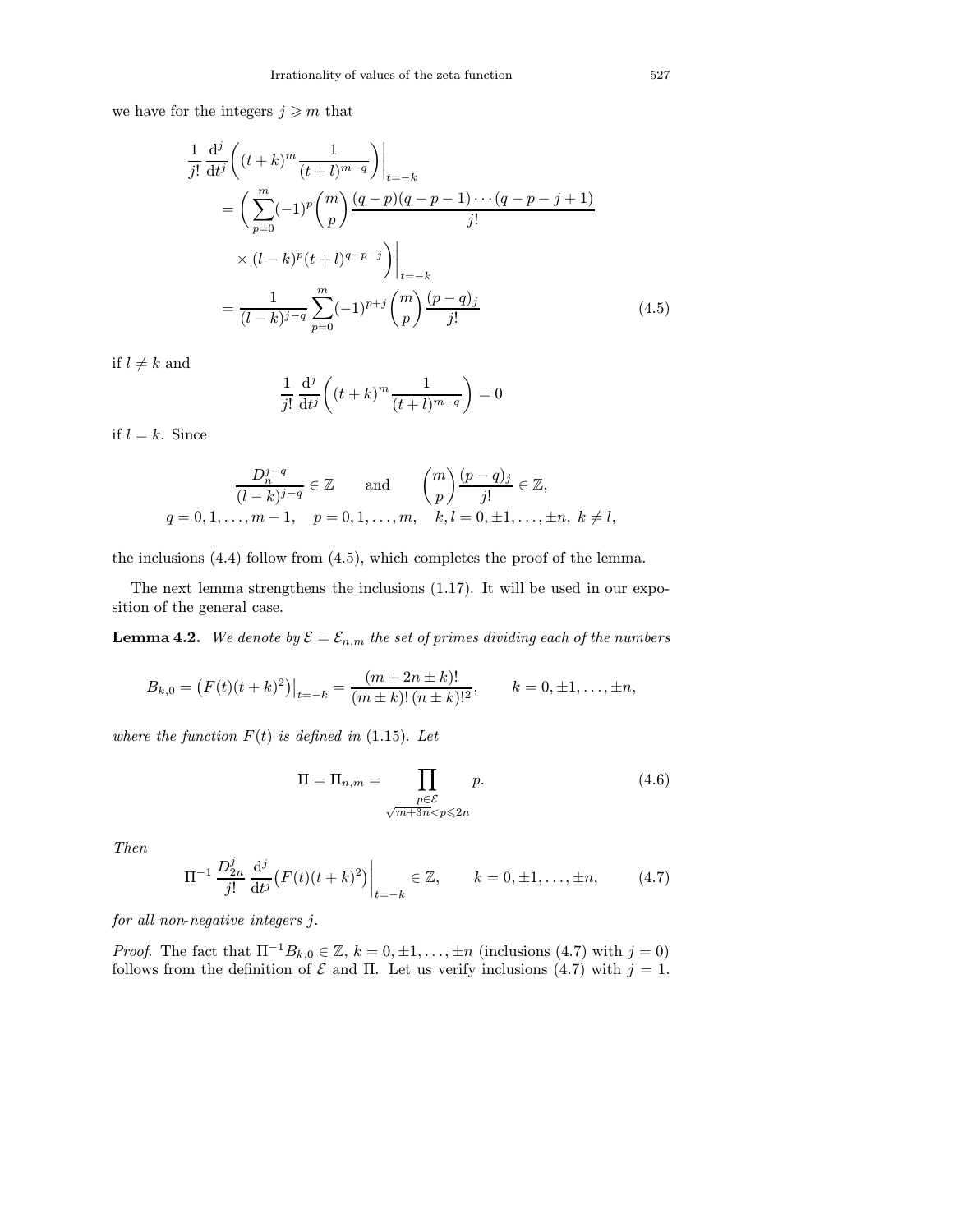We have

$$
B_{k,1} = \frac{d}{dt} (F(t)(t+k)^2) \Big|_{t=-k}
$$
  
=  $B_{k,0} \Biggl( \sum_{l=m+1}^{m+2n} \Biggl( \frac{1}{t+l} + \frac{1}{t-l} \Biggr) - 2 \sum_{\substack{l=-n \\ l \neq k}}^{n} \frac{1}{t+l} \Biggr) \Big|_{t=-k}$   
=  $B_{k,0} \Biggl( \sum_{l=m+1}^{m+2n} \Biggl( \frac{1}{l-k} - \frac{1}{l+k} \Biggr) - 2 \sum_{\substack{l=-n \\ l \neq k}}^{n} \frac{1}{l-k} \Biggr), \qquad k = 0, \pm 1, ..., \pm n.$  (4.8)

By Lemma 1.3, we have  $D_{2n}B_{k,1} \in \mathbb{Z}, k = 0, \pm 1, \ldots, \pm n$ . Therefore,

$$
\text{ord}_p(\Pi^{-1}D_{2n}B_{k,1}) = \text{ord}_p(D_{2n}B_{k,1}) \geq 0 \tag{4.9}
$$

if p is coprime with Π. Now assume that a prime p divides  $\Pi$ , whence

$$
\operatorname{ord}_p \Pi = 1. \tag{4.10}
$$

For  $p > \sqrt{m+3n}$  we have  $\text{ord}_p(l\pm k) \leqslant 1$ , where  $(l\pm k)$  is any denominator in (4.8). Therefore,

$$
\text{ord}_p\left(\sum_{l=m+1}^{m+2n} \left(\frac{1}{l-k} - \frac{1}{l+k}\right) - 2\sum_{\substack{l=-n\\l\neq k}}^{n} \frac{1}{l-k}\right) \geq -1, \qquad k = 0, \pm 1, \dots, \pm n. \tag{4.11}
$$

We have

$$
\operatorname{ord}_p D_{2n} \geqslant 1\tag{4.12}
$$

for  $p \leqslant 2n$ . Finally,

$$
\text{ord}_p B_{k,0} \geq 1, \qquad k = 0, \pm 1, \dots, \pm n,\tag{4.13}
$$

if  $p \in \mathcal{E}$ .

Combining estimates  $(4.10)$ – $(4.13)$  and taking  $(4.8)$  into account in the case when  $p$  divides  $\Pi$ , we obtain that

$$
\text{ord}_p(\Pi^{-1}D_{2n}B_{k,1}) \geq 0. \tag{4.14}
$$

By (4.9) and (4.14), we have  $\Pi^{-1}D_{2n}B_{k,1} \in \mathbb{Z}$ ,  $k = 0, \pm 1, ..., \pm n$ , which proves that (4.7) holds for  $j = 1$ . In the case when  $j \ge 2$  it remains to use Lemma 4.1 with  $m = 2$ .

Note that under the assumptions of Lemma 4.2 we have

$$
\operatorname{ord}_p B_{k,0} = \left\lfloor \frac{m+2n}{p} \pm \frac{k}{p} \right\rfloor - \left\lfloor \frac{m}{p} \pm \frac{k}{p} \right\rfloor - 2 \left\lfloor \frac{n}{p} \pm \frac{k}{p} \right\rfloor, \qquad k = 0, \pm 1, \dots, \pm n, \ (4.15)
$$

for any prime  $p > \sqrt{m+3n}$ , since

$$
\operatorname{ord}_p q! = \left\lfloor \frac{q}{p} \right\rfloor + \left\lfloor \frac{q}{p^2} \right\rfloor + \left\lfloor \frac{q}{p^3} \right\rfloor + \cdots, \qquad q = 1, 2, \dots,
$$
 (4.16)

where  $|\cdot|$  stands for the integer part of a number. Formula (4.15) enables us to calculate the asymptotics of the factor (4.6) as  $n, m \to \infty$ , since

$$
\{p \in \mathcal{E} : p > \sqrt{m+3n}\} = \{p > \sqrt{m+3n} : \min_{k=0,\pm 1,\dots,\pm n} \{\text{ord}_p B_{k,0}\} \geqslant 1\}.
$$
 (4.17)

Consider, for example, the simplest version of  $(1.15)$  with  $m = n$ .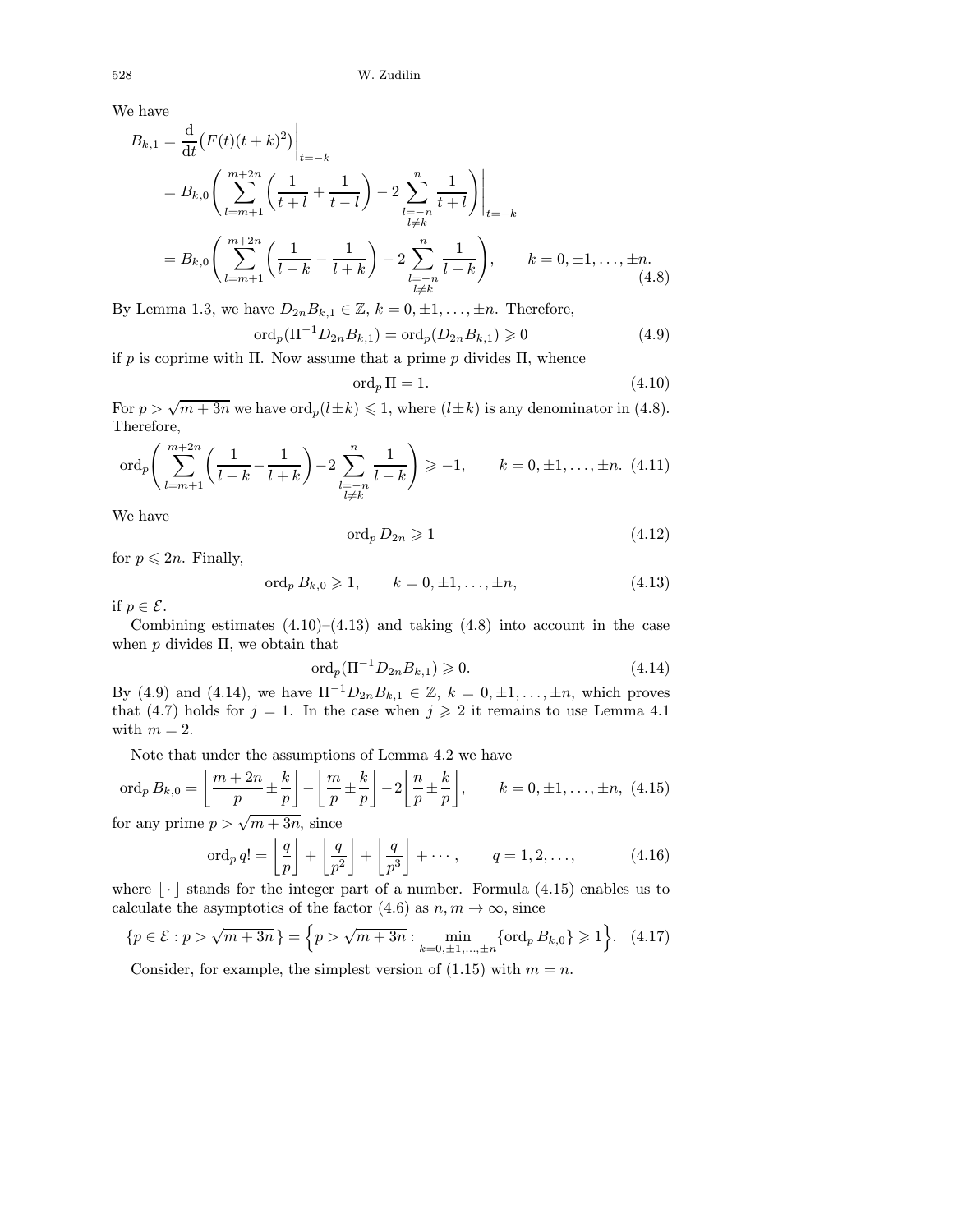Lemma 4.3.

$$
\varpi_1 = \lim_{n \to \infty} \frac{\log \Pi_{n,n}}{n} = \psi\left(\frac{1}{2}\right) - \psi\left(\frac{1}{3}\right) + \psi(1) - \psi\left(\frac{5}{6}\right) - 1 \approx 0.4820,\tag{4.18}
$$

where  $\psi(x) = \Gamma'(x)/\Gamma(x)$  is the logarithmic derivative of the gamma function. *Proof.* In the case when  $m = n$  and  $p > 2\sqrt{n}$ , formula (4.15) implies that

$$
\min_{k=0,\pm 1,\dots,\pm n} \{ \text{ord}_p B_{k,0} \} = \min_{|k/p| \leqslant |n/p|} \varphi_1 \bigg( \frac{n}{p}, \frac{k}{p} \bigg),\tag{4.19}
$$

where

$$
\varphi_1(x, y) = [3x + y] + [3x - y] - 3[x + y] - 3[x - y]. \tag{4.20}
$$

It is obvious that the function (4.20) is periodic (with period 1) in each argument:

$$
\varphi_1(x, y) = \varphi_1(\{x\}, \{y\}), \qquad \{x\} = x - \lfloor x \rfloor.
$$

Therefore, it is sufficient to calculate the values of this function inside the unit square. By the definition of the integer part of a number, the summands on the right-hand side of (4.20) change their values only when the point passes through the lines  $3x \pm y = \text{const} \in \mathbb{Z}$  and  $x \pm y = \text{const} \in \mathbb{Z}$  (see Fig. 9). This enables us to obtain the values of  $\varphi_1(x, y)$  shown in Fig. 10.



Figure 9. The values of the functions  $[3x + y]$ ,  $[3x - y]$  and  $-3(\lfloor x+y\rfloor + \lfloor x-y\rfloor)$  inside the unit square



Figure 10. The values of the function  $\varphi_1(x, y)$  inside the unit square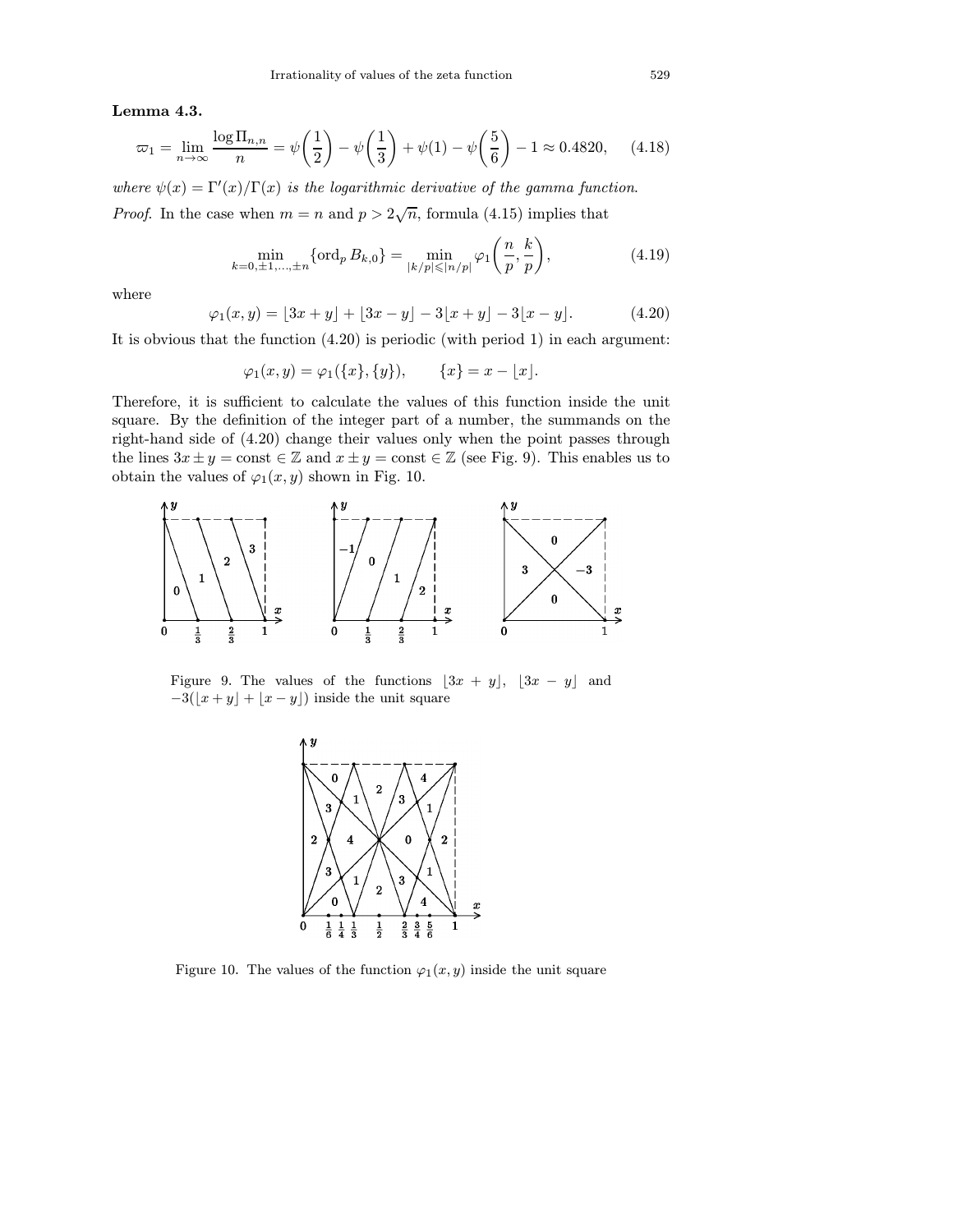Consider the perpendiculars to the x-axis passing through the points of intersection of the lines shown in Fig. 10. We have

$$
\min_{|y| \leqslant x} \varphi_1(x, y) = \min_{0 \leqslant y \leqslant 1} \varphi_1(\{x\}, y) = \begin{cases} 1 & \text{if } \{x\} \in E_1 = \left[\frac{1}{3}, \frac{1}{2}\right) \cup \left[\frac{5}{6}, 1\right), \\ 0 & \text{otherwise.} \end{cases} \tag{4.21}
$$

Formulae  $(4.17)$ ,  $(4.19)$  and  $(4.21)$  imply that

$$
\{p \in \mathcal{E}_{n,n} : p > 2\sqrt{n}\} = \bigg\{p > 2\sqrt{n} : \bigg\{\frac{n}{p}\bigg\} \in E_1\bigg\},\
$$

whence

Dj

$$
\Pi_{n,n} = \prod_{\substack{p:\{n/p\} \in E_1 \\ 2\sqrt{n} < p \le 2n}} p = \prod_{\substack{p:\{n/p\} \in E_1 \\ p > 2\sqrt{n}}} p \bigg/ \prod_{\substack{2n < p \le 3n}} p. \tag{4.22}
$$

We have the following formula for the denominator of the fraction on the right-hand side of (4.22):

$$
\prod_{2n < p \leqslant 3n} p = \frac{D_{3n}}{D_{2n}}.\tag{4.23}
$$

We can find asymptotics of the numerator using following lemma (cf. [\[25\],](#page-53-0) Theorem 4.3 and § 6, and [\[26\],](#page-53-0) Lemma 3.2).

Lemma 4.4. The limiting relation

$$
\lim_{n \to \infty} \frac{1}{n} \sum_{\substack{p > \sqrt{Cn} \\ \{n/p\} \in [u,v)}} \log p = \psi(v) - \psi(u)
$$

holds for any  $C > 1$  and any interval  $[u, v) \subset (0, 1)$ .

Using Lemma 4.4 and relations (4.22), (4.23) and (1.24), we obtain the desired asymptotics (4.18), which completes the proof of Lemma 4.3.

Remark 4.1. Simple as it is, the calculation of (4.21) can be made four times simpler. It is easy to verify that function (4.20) is not only periodic, but invariant under the transformations

$$
\vartheta_1\colon (x, y) \mapsto \left(x + \frac{1}{2}, y + \frac{1}{2}\right), \qquad \vartheta_2\colon (x, y) \mapsto (x, 1 - y)
$$
\n(4.24)

(in the last map we use the shift by 1 and the fact that  $\varphi_1(x, y)$  is odd with respect to  $y$ ). Therefore, it is sufficient to find the values of the function  $(4.20)$  on the square  $0 \leq x, y < \frac{1}{2}$  and then use the transformations  $\vartheta_1, \vartheta_1 \circ \vartheta_2$  and  $\vartheta_2$  to extend this function to the unit square and so by periodicity to the whole of  $\mathbb{R}^2$ .

The next object of our study is the rational function

$$
G(t) = G_n(t) := \frac{(t \pm (n+1)) \cdots (t \pm (n+2rn))}{(t(t \pm 1) \cdots (t \pm n))^{2r}}.
$$
 (4.25)

Lemma 1.3 and the Leibniz rule for differentiating a product imply that

$$
\frac{D_{2n}^{j}}{j!} \frac{d^{j}}{dt^{j}} (G(t)(t+k)^{2r}) \Big|_{t=-k} \in \mathbb{Z}, \qquad k=0, \pm 1, \dots, \pm n, \quad j=0, 1, 2, \dots. \tag{4.26}
$$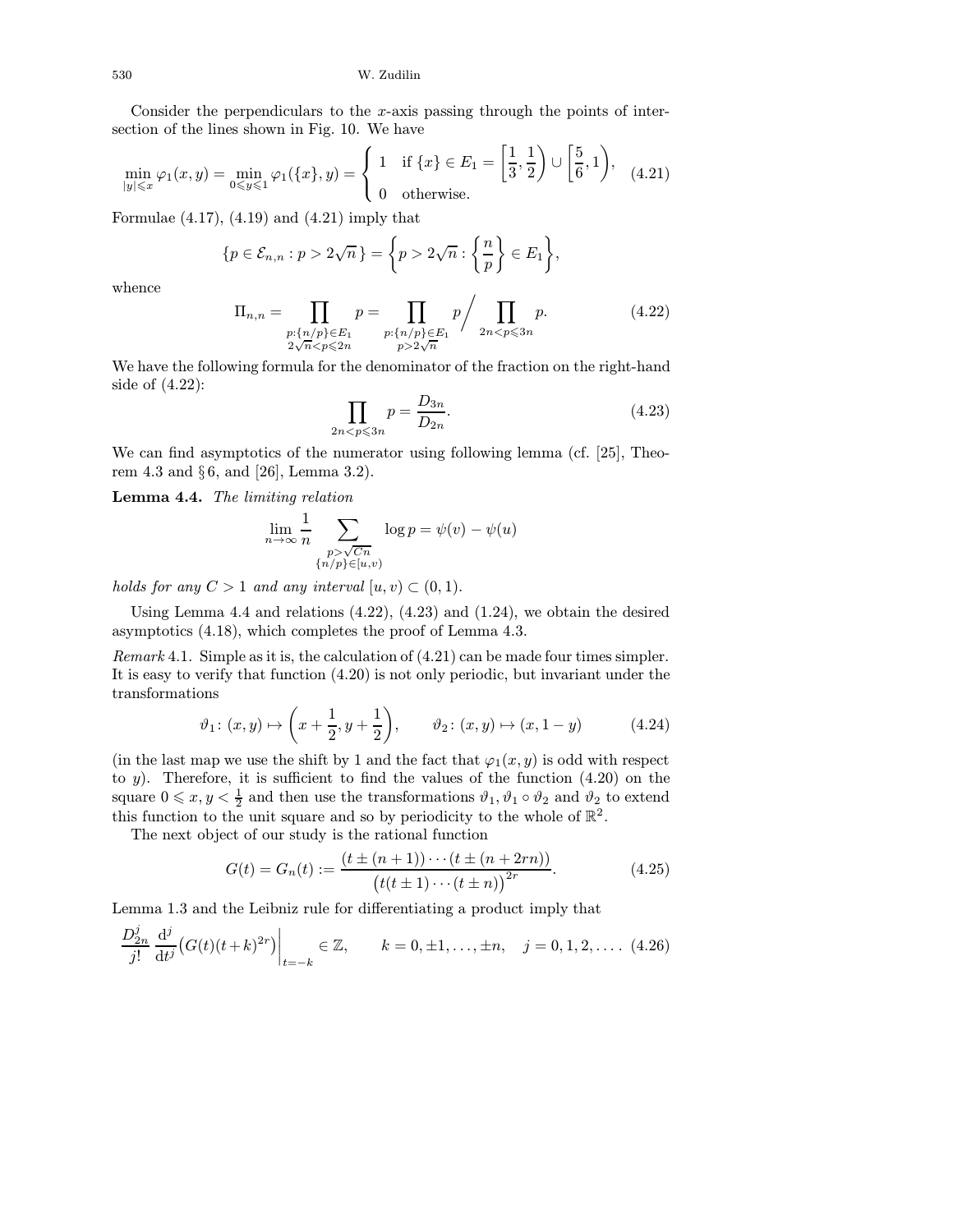**Lemma 4.5.** For every integer  $r \geq 1$  there is a sequence of integers  $\Pi_n = \Pi_n^{(r)} \geq 1$ ,  $n = 1, 2, \ldots$ , such that

$$
\Pi_n^{-1} \frac{D_{2n}^j}{j!} \frac{d^j}{dt^j} \big( G(t)(t+k)^{2r} \big) \Big|_{t=-k} \in \mathbb{Z}, \qquad k = 0, \pm 1, \dots, \pm n, \tag{4.27}
$$

for all non-negative integers j, and

$$
\varpi_r = \lim_{n \to \infty} \frac{\log \Pi_n^{(r)}}{n} = -2 \sum_{l=1}^r \left( \psi \left( \frac{l}{r} \right) + \psi \left( \frac{l}{r+1/2} \right) \right) - (4r+1) \sum_{l=1}^r \frac{1}{l} - 4r\gamma + 4r,
$$
\n(4.28)

where  $\gamma \approx 0.57712$  is Euler's constant.

*Proof.* For  $n \leq 2r$  we put  $\Pi_n = 1$ . Then the inclusions (4.27) follow from (4.26). This finite part of the sequence has no influence on the limit (4.28). In what follows we assume that  $n > 2r$ .

For every prime  $p$  we consider the quantity

$$
\nu_p = \min_{k=0,\pm 1,\dots,\pm n} \left\{ \text{ord}_p \, \frac{((2r+1)n+k)! \, ((2r+1)n-k)!}{(n+k)!^{2r+1} (n-k)!^{2r+1}} \right\}.
$$
 (4.29)

Put

$$
\Pi_n = \prod_{p:\sqrt{(2r+2)n} < p \le 2n} p^{\nu_p}.\tag{4.30}
$$

We fix an integer k in the interval  $|k| \leq n$  and consider the function

$$
G_k(t) := G(t)(t+k)^{2r}.
$$
\n(4.31)

We claim that

$$
\Pi_n^{-1} \frac{D_{2n}^j}{j!} \frac{d^j G_k(t)}{dt^j} \bigg|_{t=-k} \in \mathbb{Z}, \qquad j = 0, 1, 2, \dots.
$$
 (4.32)

By Lemma 4.1, it is sufficient to prove the inclusions (4.32) for  $j \leq 2r$ .

If p is a prime that does not divide  $\Pi_n$ , then (4.26) implies that

$$
\operatorname{ord}_p\left(\Pi_n^{-1}\frac{D_{2n}^j}{j!}\frac{\mathrm{d}^j G_k(t)}{\mathrm{d}t^j}\bigg|_{t=-k}\right) = \operatorname{ord}_p\left(\frac{D_{2n}^j}{j!}\frac{\mathrm{d}^j G_k(t)}{\mathrm{d}t^j}\bigg|_{t=-k}\right) \geq 0. \tag{4.33}
$$

Now assume that p is a prime dividing  $\Pi_n$ . We shall prove by induction on  $j = 0, 1, ..., 2r$  that

$$
\operatorname{ord}_p\left(\Pi_n^{-1}\frac{D_{2n}^j}{j!}\frac{\mathrm{d}^jG_k(t)}{\mathrm{d}t^j}\bigg|_{t=-k}\right) \geqslant 0. \tag{4.34}
$$

For  $j = 0$  relation (4.34) follows from the definition of  $\Pi_n$ , since

$$
G_k(t)|_{t=-k} = \frac{((2r+1)n+k)! ((2r+1)n-k)!}{(n+k)!^{2r+1}(n-k)!^{2r+1}}.
$$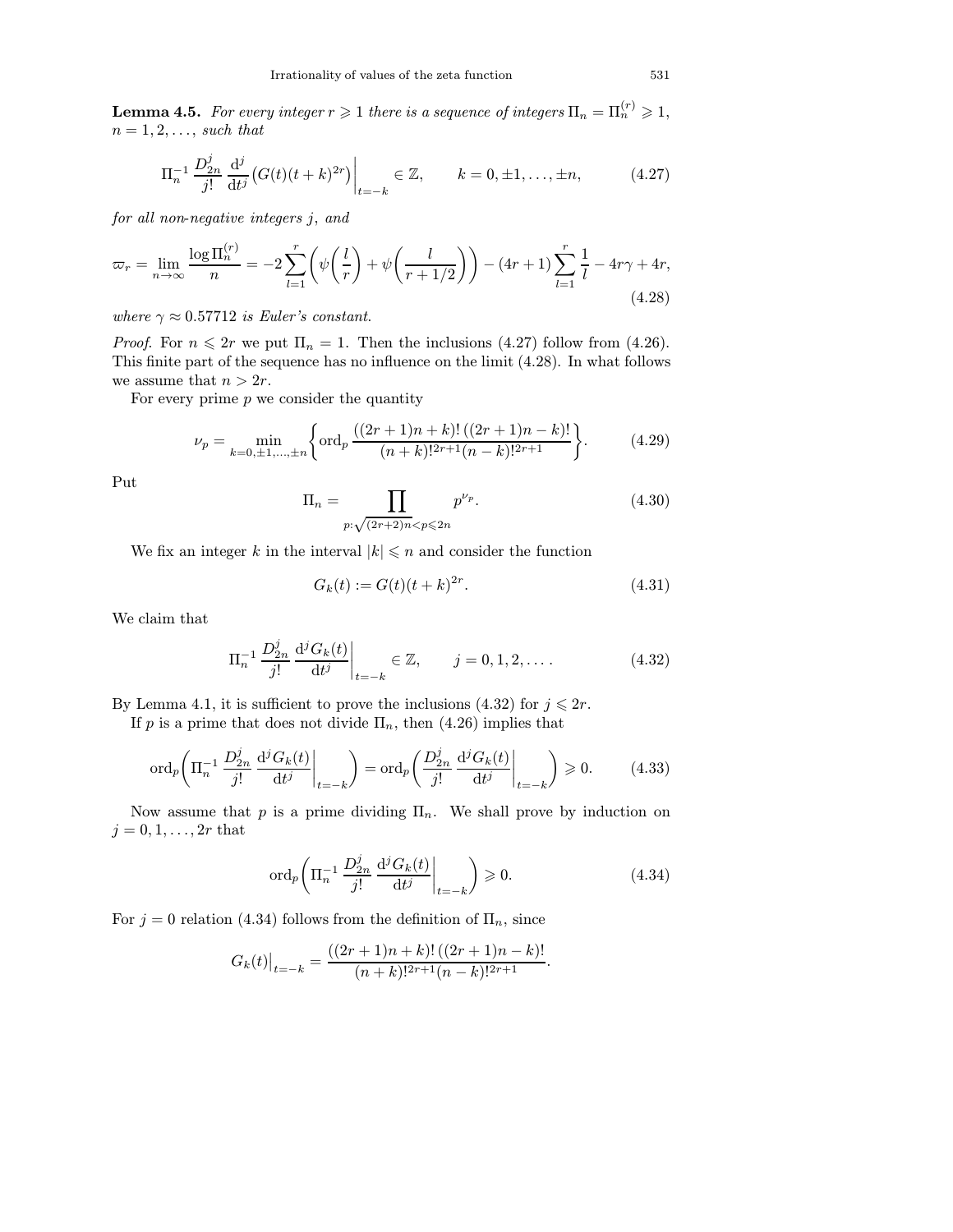We claim that (4.34) holds for  $j + 1$  if it holds for all preceding j. We shall use the following notation for the logarithmic derivative of the function (4.31):

$$
g_k(t) = \frac{G'_k(t)}{G_k(t)} = \sum_{\substack{l = -(2r+1)n \\ l \neq k}}^{(2r+1)n} \frac{1}{t+l} - (2r+1) \sum_{\substack{l = -n \\ l \neq k}}^{n} \frac{1}{t+l}.
$$

We have

$$
\frac{1}{(j+1)!} \frac{d^{j+1}G_k(t)}{dt^{j+1}} = \frac{1}{(j+1)!} \frac{d^j}{dt^j} (g_k(t)G_k(t))
$$

$$
= \frac{1}{j+1} \sum_{m=0}^j \frac{1}{(j-m)!} \frac{d^{j-m}g_k(t)}{dt^{j-m}} \cdot \frac{1}{m!} \frac{d^mG_k(t)}{dt^m}.
$$
(4.35)

We also have

$$
\operatorname{ord}_p \frac{1}{j+1} = 0,\tag{4.36}
$$

since  $p > \sqrt{(2r+2)n} > 2r + 1 \geq j+1$ . Further, we have

$$
\begin{split} \n\operatorname{ord}_p\bigg(\frac{1}{(j-m)!}\frac{\mathrm{d}^{j-m}g_k(t)}{\mathrm{d}t^{j-m}}\bigg|_{t=-k}\bigg) \\ \n&= \operatorname{ord}_p\bigg(\sum_{\substack{l=-(2r+1)n\\l\neq k}}^{(2r+1)n} \frac{(-1)^{j-m}}{(l-k)^{j-m+1}} - (2r+1) \sum_{\substack{l=-n\\l\neq k}}^n \frac{(-1)^{j-m}}{(l-k)^{j-m+1}}\bigg) \\ \n&\ge -(j-m+1) \tag{4.37} \n\end{split}
$$

for  $m < j$ , since  $p > \sqrt{(2r+2)n}$  and  $|l - k| \leqslant (2r+2)n$  for all denominators in (4.37). The inequality

$$
\text{ord}_p \, D_{2n}^{j-m+1} \geqslant j-m+1 \tag{4.38}
$$

holds, since  $p \leqslant 2n$ . Finally,

$$
\operatorname{ord}_p\left(\Pi_n^{-1}\frac{D_{2n}^m}{m!}\frac{\mathrm{d}^m G_k(t)}{\mathrm{d}t^m}\bigg|_{t=-k}\right) \geqslant 0\tag{4.39}
$$

by the induction hypothesis. Substituting  $t = -k$  into (4.35) and using estimates (4.36)–(4.39), we obtain that relation (4.34) holds for  $j + 1$ . This completes the justification of the induction step.

Combining estimates (4.33) for  $p \nmid \prod_n$  and (4.34) for  $p \mid \prod_n$ , we obtain that the inclusions (4.32) and (4.27) hold for  $j = 0, 1, \ldots, 2r$ . Therefore, they hold for all non-negative integers j. We claim that the limiting relation (4.28) holds for the  $\Pi_n$ ,  $n = 1, 2, \ldots$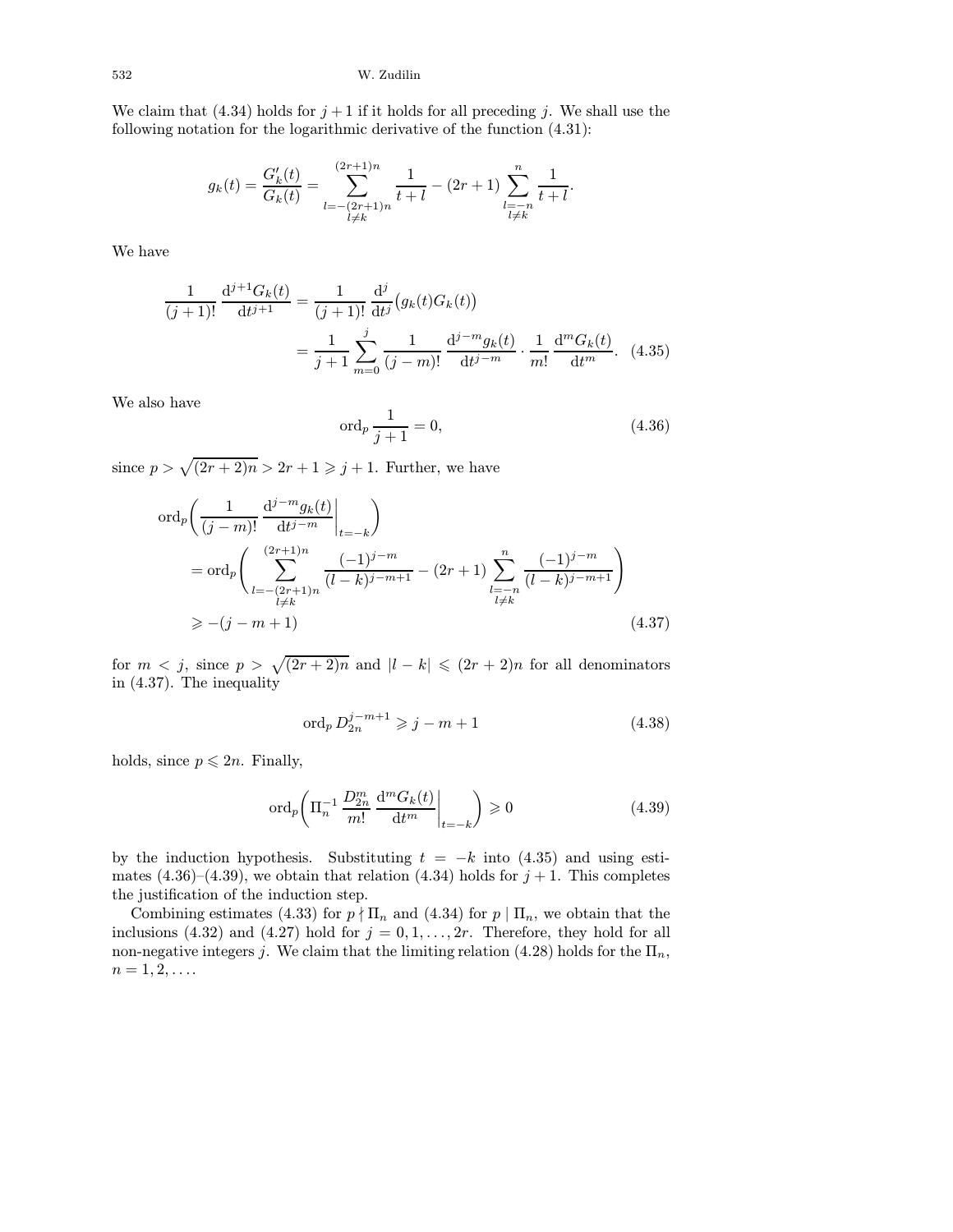By (4.29) and (4.16),

$$
\nu_p = \min_{|k/p| \le |n/p|} \varphi_r\left(\frac{n}{p}, \frac{k}{p}\right) \tag{4.40}
$$

for every integer  $n > 2r$  and prime  $p > \sqrt{(2r+2)n}$ , where the function

$$
\varphi_r(x,y) = \lfloor (2r+1)x+y \rfloor + \lfloor (2r+1)x-y \rfloor - (2r+1)\lfloor x+y \rfloor - (2r+1)\lfloor x-y \rfloor
$$
 (4.41)  
is periodic (with period 1) in each argument. We claim that

$$
\min_{y \in \mathbb{R}} \varphi_r(x, y) = \nu \quad \text{if } \{x\} \in E_\nu, \qquad \nu = 0, 1, \dots, 2r - 1,
$$
\n(4.42)

where

$$
E_{2l} = \left[\frac{l}{2r}, \frac{l+1}{2r+1}\right) \cup \left[\frac{1}{2} + \frac{l}{2r}, \frac{1}{2} + \frac{l+1}{2r+1}\right), \qquad l = 0, 1, \dots, r-1,
$$
  
\n
$$
E_{2l-1} = \left[\frac{l}{2r+1}, \frac{l}{2r}\right) \cup \left[\frac{1}{2} + \frac{l}{2r+1}, \frac{1}{2} + \frac{l}{2r}\right), \qquad l = 1, 2, \dots, r.
$$
\n(4.43)

Taking into account that (4.41) is an odd function, we can easily show that this function is invariant under the transformations (4.24). Hence, relations (4.42) will be proved if we prove them in the domain  $0 \leq x, y < \frac{1}{2}$ . In this domain

$$
\min_{0 \leq y < 1/2} \varphi_r(x, y) = \min_{0 \leq y \leq x} \varphi_r(x, y) = \min_{0 \leq y \leq x} \left( \lfloor (2r + 1)x + y \rfloor + \lfloor (2r + 1)x - y \rfloor \right),
$$

since

$$
-(2r+1)\lfloor x+y\rfloor - (2r+1)\lfloor x-y\rfloor = \begin{cases} 0 & \text{if } 0 \le y \le x < \frac{1}{2}, \\ 2r+1 & \text{if } 0 \le x < y < \frac{1}{2}. \end{cases}
$$

To complete the proof of relations (4.42), it remains to calculate the values of the function  $\lfloor (2r+1)x+y \rfloor + \lfloor (2r+1)x-y \rfloor$  in the domain  $0 \leq y \leq x < \frac{1}{2}$  (see Fig. 11) using arguments similar to those used in the proof of Lemma 4.3.



Figure 11. The values of the function  $\varphi_r(x, y)$  in the domain  $0 \leqslant y < x < \frac{1}{2}$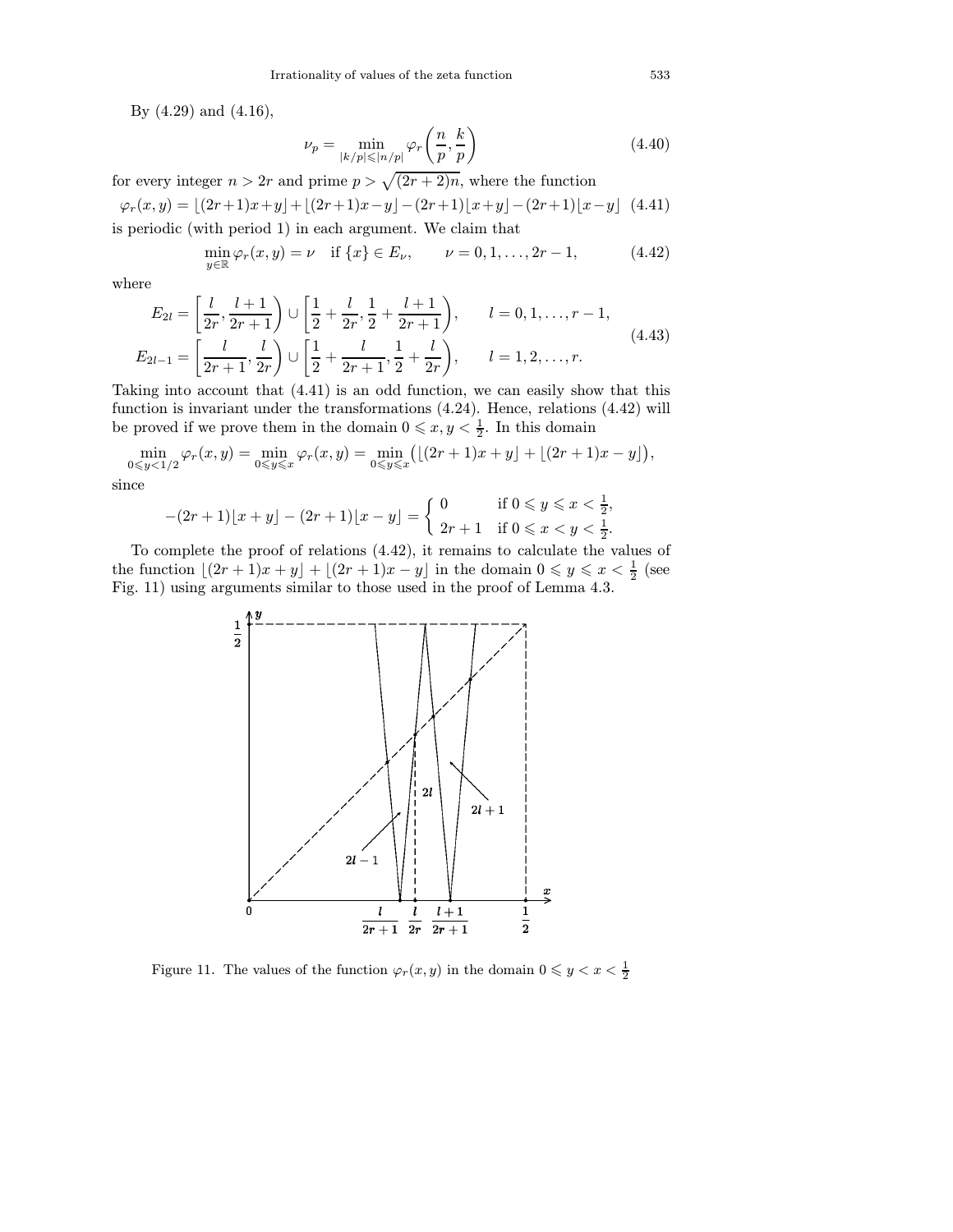By (4.30), (4.40) and (4.42), (4.43), we have

$$
\Pi_n = \prod_{\nu=1}^{2r-1} \prod_{\substack{p:\{n/p\} \in E_{\nu} \\ \sqrt{(2r+2)n} < p \le 2n}} p^{\nu} \\
= \left( \prod_{\nu=1}^{2r-1} \prod_{\substack{p:\{n/p\} \in E_{\nu} \\ p > \sqrt{(2r+2)n}}} p^{\nu} \right) \bigg/ \left( \prod_{l=1}^{r-1} \prod_{\substack{2r+1 \\ \frac{2r+1}{l+1}n < p \le 2r}} p^{2l} \cdot \prod_{l=1}^{r} \prod_{\substack{2r \\ \frac{2r}{l}n < p \le 2r+1}} p^{2l-1} \right).
$$

To obtain the limiting relation (4.28), we use Lemma 4.4, the identity

$$
\psi(x) + \psi\left(x + \frac{1}{2}\right) = -2\log 2 + 2\psi(2x)
$$

(see formula  $(4.47)$  below with  $r = 2$ ) and the relation

$$
\lim_{n \to \infty} \frac{1}{n} \sum_{\alpha n < p \leqslant \beta n} \log p = \beta - \alpha, \qquad \text{where } \alpha < \beta,
$$

which follows from the prime number theorem (the asymptotic law of distribution of primes). We have

$$
\varpi_r = \sum_{l=1}^{r-1} 2l \left( \psi \left( \frac{l+1}{2r+1} \right) - \psi \left( \frac{l}{2r} \right) + \psi \left( \frac{1}{2} + \frac{l+1}{2r+1} \right) - \psi \left( \frac{1}{2} + \frac{l}{2r} \right) \right)
$$
  
\n
$$
- \left( \frac{2r}{l} - \frac{2r+1}{l+1} \right) \right)
$$
  
\n
$$
+ \sum_{l=1}^{r} (2l-1) \left( \psi \left( \frac{l}{2r} \right) - \psi \left( \frac{l}{2r+1} \right) + \psi \left( \frac{1}{2} + \frac{l}{2r} \right) - \psi \left( \frac{1}{2} + \frac{l}{2r+1} \right) \right)
$$
  
\n
$$
- \left( \frac{2r+1}{l} - \frac{2r}{l} \right) \right)
$$
  
\n
$$
= 2 \sum_{l=1}^{r-1} 2l \left( \psi \left( \frac{l+1}{r+1/2} \right) - \psi \left( \frac{l}{r} \right) \right) + 2 \sum_{l=1}^{r} (2l-1) \left( \psi \left( \frac{l}{r} \right) - \psi \left( \frac{l}{r+1/2} \right) \right)
$$
  
\n
$$
- \sum_{l=1}^{r-1} 2l \left( \frac{2r}{l} - \frac{2r+1}{l+1} \right) - \sum_{l=1}^{r} (2l-1) \left( \frac{2r+1}{l} - \frac{2r}{l} \right)
$$
  
\n
$$
= 2 \sum_{l=1}^{r} \psi \left( \frac{l}{r} \right) (2l-1-2l) + 4r \psi(1) + 2 \sum_{l=1}^{r} \psi \left( \frac{l}{r+1/2} \right) (2(l-1) - (2l-1))
$$
  
\n
$$
- \sum_{l=1}^{r} \frac{1}{l} (4rl - 2(l-1)(2r+1) + (2l-1)) + 4r
$$
  
\n
$$
= -2 \sum_{l=1}^{r} \left( \psi \left( \frac{l}{r} \right) + \psi \left( \frac{l}{r+1/2} \right) \right) - (4r
$$

Since  $\psi(1) = -\gamma$  (see, for example, [\[27\],](#page-53-0) §1.1, formula (8)), we obtain the desired result, which completes the proof of the lemma.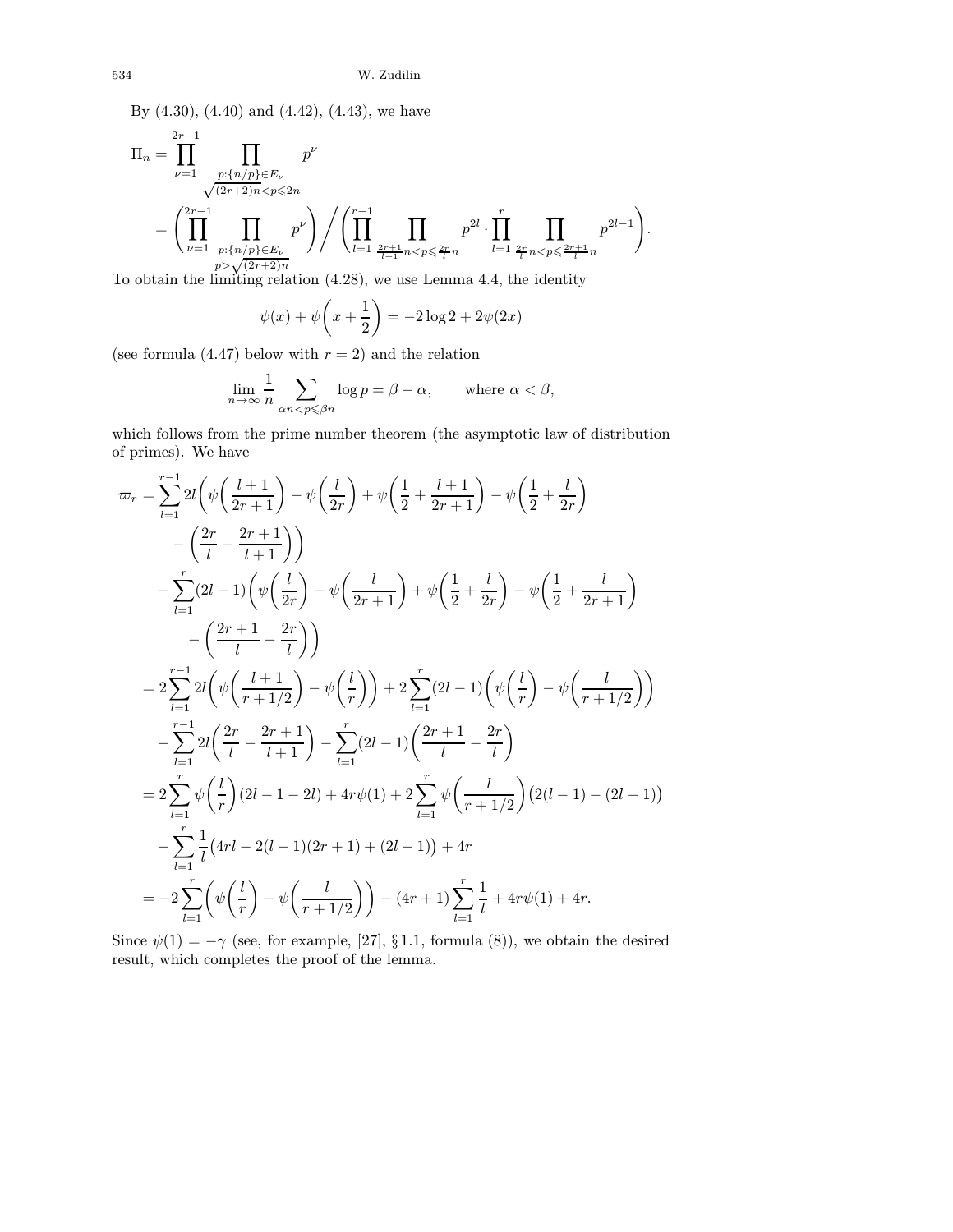Lemma 4.6. The following estimates hold for the quantity defined by (4.28):

$$
-\log(r+1) - 4 < \varpi_r - 4r + (4r+1)\gamma < \log(r+1) + \frac{1}{r} + 2. \tag{4.44}
$$

In particular,

$$
\varpi_r = 4r(1-\gamma) + O(\log r) \qquad \text{as } r \to \infty. \tag{4.45}
$$

*Proof.* Since  $\psi(x)$  is monotonically increasing on  $(0, 1]$ , we have

$$
-\psi(1) + \sum_{l=1}^{r+1} \psi\left(\frac{l}{r+1}\right) < \sum_{l=1}^{r} \psi\left(\frac{l}{r+1/2}\right) < \sum_{l=1}^{r} \psi\left(\frac{l}{r}\right). \tag{4.46}
$$

We can calculate the sums in the upper and lower estimates using the formula

$$
\sum_{l=1}^{r} \psi\left(x + \frac{l-1}{r}\right) = -r \log r + r\psi(rx) \tag{4.47}
$$

(see, for example,  $[27]$ ,  $\S 1.1$ , formula  $(6)$ ).

Inequality (2.28) implies that the sequence

$$
1 + \frac{1}{2} + \frac{1}{3} + \dots + \frac{1}{r} - \log r
$$

decreases and the sequence

$$
1 + \frac{1}{2} + \frac{1}{3} + \dots + \frac{1}{r} - \log(r+1)
$$

increases. Therefore, their common limit  $\gamma$  lies between the elements of these sequences, that is,

$$
\log r < \sum_{l=1}^{r} \frac{1}{l} - \gamma < \log(r+1). \tag{4.48}
$$

Substituting estimates  $(4.46)$ – $(4.48)$  into  $(4.28)$ , we obtain that

$$
-4r\log\frac{r+1}{r}-\log(r+1)<\varpi_r-4r+(4r+1)\gamma<(2r+1)\log\frac{r+1}{r}+\log(r+1).
$$

Using inequality (2.28) once again, we complete the proof of estimates (4.44). The limiting relation (4.45) follows immediately from (4.44). The lemma is proved.

**Proposition 4.1.** The denominator  $den(I_n)$  of the linear form (1.5) divides  $\Pi_n^{-b}D_{2n}^{a+b-1}$ , where the sequence of integers  $\Pi_n = \Pi_n^{(r)}$ ,  $n = 1, 2, \ldots$ , is defined in Lemma 4.5. Hence,

$$
\overline{\lim_{n \to \infty}} \frac{\log \operatorname{den}(I_n)}{n} \leqslant \lim_{n \to \infty} \frac{\log D_{2n}^{a+b-1} - b \log \Pi_n}{n} = 2(a+b-1) - b \varpi_r.
$$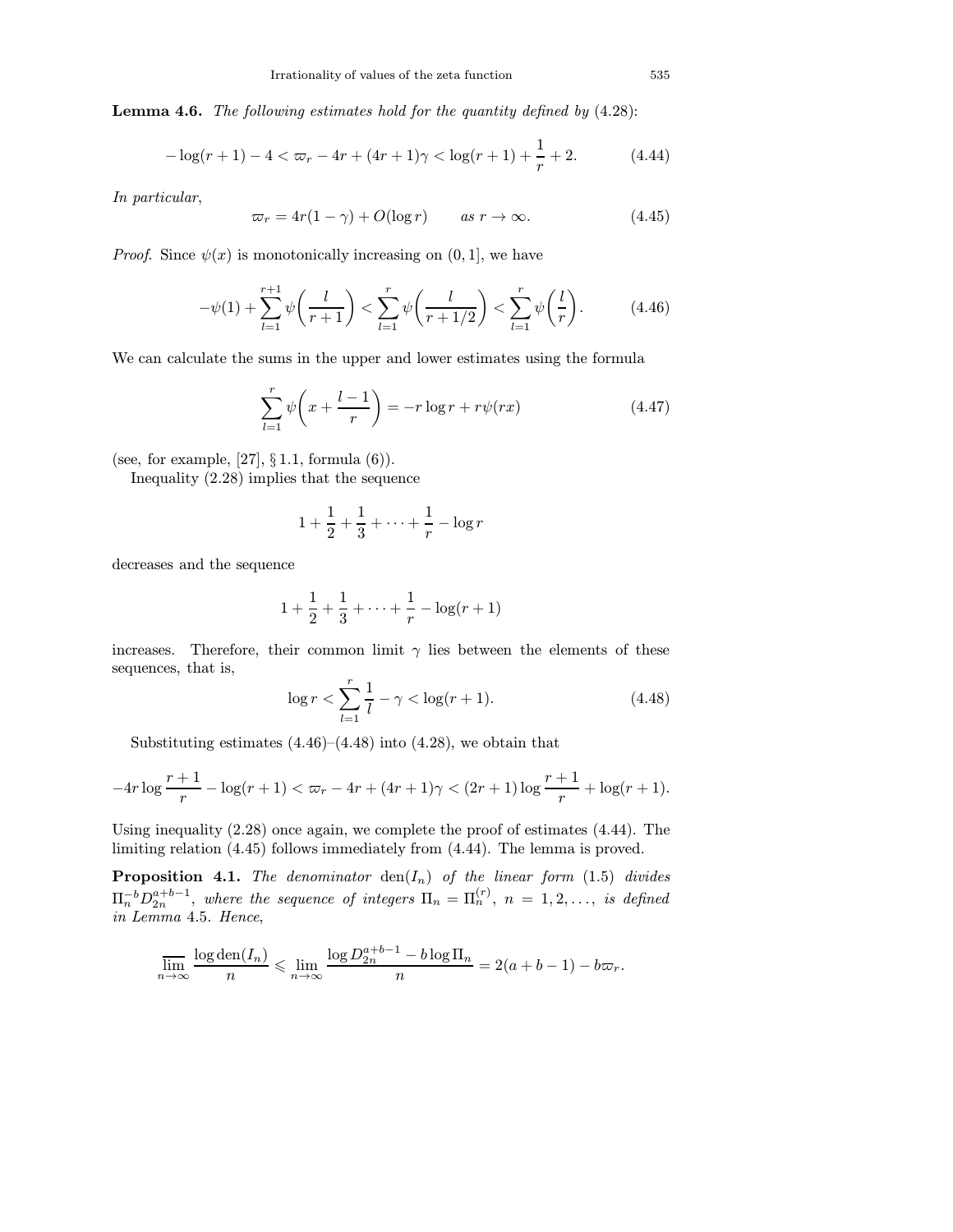*Proof.* We prove this proposition by replacing  $(1.22)$  in the proof of Lemma 1.4 by the representation

$$
R(t) = H_n(t)^{a-2rb} G_n(t)^b,
$$

applying Lemmas 1.3 and 4.5 to the functions (1.16) and (4.25), and using the Leibniz rule for the differentiation of a product.

To conclude this section we give some particular values of  $(4.28)$  (for  $r = 1$ ) see (4.18)):

$$
\omega_2 \approx 2.01561
$$
,  $\omega_3 \approx 3.64442$ ,  $\omega_{10} \approx 15.38202$ ,  $\omega_{50} \approx 82.98948$ ,  
\n $\omega_{100} \approx 1.67541 \cdot 100$ ,  $\omega_{1000} \approx 1.68956 \cdot 1000$ ,  $\omega_r \approx 4(1 - \gamma)r \approx 1.69114 r$ .

## § 5. Proof of the results on linear independence

The following theorem is based on the results obtained in  $\S 2$  and  $\S 4$ .

Theorem 5.1. Let the assumptions of Proposition 2.3 hold, let b be an odd integer, and let

$$
\varkappa + 2(a+b-1) - b\varpi_r < 0,
$$

where

$$
\varpi_r = -2 \sum_{l=1}^r \left( \psi \left( \frac{l}{r} \right) + \psi \left( \frac{l}{r+1/2} \right) \right) - (4r+1) \sum_{l=1}^r \frac{1}{l} - 4r\gamma + 4r.
$$

Then at least one of the numbers

$$
\zeta(b+2), \ \zeta(b+4), \ \ldots, \ \zeta(a+b-1) \tag{5.1}
$$

is irrational.

*Proof.* By Lemma 1.1, for any integer  $n \geq 1$  the quantity defined by (1.2) is a linear form in 1 and the numbers  $(5.1)$ . Assuming that every number in  $(5.1)$ is rational and denoting their least common denominator by  $D$ , we obtain that  $J_n = D|I_n| \text{den}(I_n)$  is a positive integer for infinitely many  $n \geq 1$ . This contradicts the limiting relation

$$
\overline{\lim}_{n \to \infty} \frac{\log J_n}{n} \leqslant \varkappa + 2(a+b-1) - b\varpi_r < 0,
$$

which follows from Propositions 2.3 and 4.1.

*Proof of Theorem* 0.1. We use Theorem 5.1 with suitable a, b and  $r = 1$  for each set of numbers. Note that  $\mu_1 < 3.05$  in each of the cases considered below. Hence, assumption (2.61) holds.

We prove that at least one of the elements of the first set in (0.1) is irrational by putting  $a = 19$  and  $b = 3$  in Theorem 5.1. In this case  $\mu_1 \approx 3.04028$ ,  $\tau_0 \approx 2.98027 + 0.02985i$ , and  $\text{Im } f_0(\tau_0) + 3\pi \approx 0.09308 \not\equiv 0 \pmod{\pi \mathbb{Z}}$ . Combining the estimate

$$
\varkappa+2(a+b-1)-b\varpi_r\approx -0.72567<0
$$

with Theorem 5.1, we complete the proof of the assertion for the first set in  $(0.1)$ .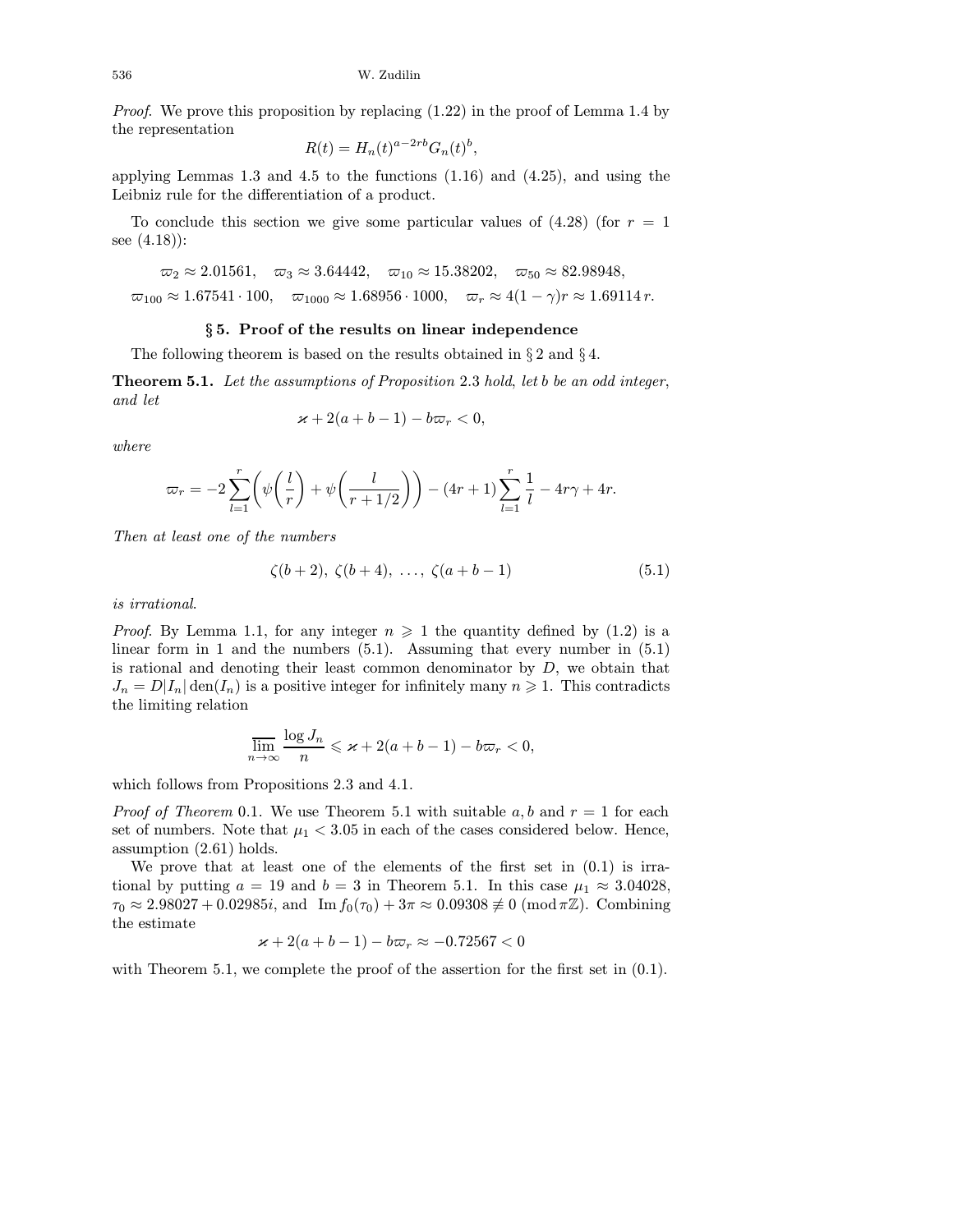For the second we put  $a = 33$  and  $b = 5$ . Then

$$
\mu_1 \approx 3.03309,
$$
\n $\tau_0 \approx 3.00783 + 0.03046i,$ \n $\text{Im } f_0(\tau_0) + 9\pi \approx 0.14978,$ \n  
\n $\varkappa + 2(a + b - 1) - b\varpi_r \approx -0.76662 < 0.$ 

Finally, putting  $a = 47$  and  $b = 7$  for the third, we obtain

$$
\mu_1 \approx 3.03043,
$$
\n $\tau_0 \approx 3.01730 + 0.02406i,$ \n $\text{Im } f_0(\tau_0) + 15\pi \approx 0.16232,$ \n  
\n $\varkappa + 2(a + b - 1) - b\varpi_r \approx -0.82928 < 0.$ 

The theorem is proved.

*Proof of Theorem* 0.2. We put  $a = 7b$  and  $r = 1$  for every odd integer  $b \ge 3$ and denote by  $\tau_b$  the root of the corresponding polynomial (2.21) in the domain  $\text{Re}\,\tau > 0$ ,  $\text{Im}\,\tau > 0$  with the maximal possible  $\text{Re}\,\tau_b$ . Note that the root of polynomial (2.21) in the interval  $(3, +\infty)$  coincides with the root of the polynomial

$$
(\tau+3)(\tau-1)^8 - (\tau-3)(\tau+1)^8,
$$

which is equal to  $\mu_1 \approx 3.02472$ . Since (2.61) holds, Lemma 2.10 implies that  $\text{Re } f_0(\tau_b) \leqslant \text{Re } f_0(\mu_1)$ , whence

$$
\varkappa \leqslant b\varkappa_0:=b\log\frac{2^{2(a-2)}(\mu_1+3)^3(\mu_1-3)^3}{(\mu_1+1)^8(\mu_1-1)^8}\approx -15.56497\,b.
$$

Therefore,

$$
\varkappa+2(a+b-1)-b\varpi_r
$$

We shall be able to use Theorem 5.1 if we can show that (2.55) holds. It is easy to verify that

$$
g_0(b) = \text{Im } f_0(\tau_b) + 3(b - 2)\pi
$$
  
=  $3b(\arg(\tau_b - 3) + \arg(-\tau_b + 3)) - 8b(\arg(\tau_b - 1) + \arg(\tau_b + 1)) + 3(b - 2)\pi$   
=  $2b(3 \arg(\tau_b - 3) + 8 \arg(\tau_b - 1) - 16 \arg(\tau_b + 1)),$ 

regarded as a function of  $b \ge 3$ , increases, whence  $g_0(b) \ge g_0(3) \approx 0.05935 > 0$ . The relations

$$
\arg(-\tau_b+3) \sim \frac{b-2}{b}\pi, \quad |-\tau_b+3| \sim |\mu_1-3| \quad \text{as } b \to \infty, \ b \text{ is odd},
$$

enable us to calculate the limit

$$
\lim_{\substack{b \to \infty \\ b \text{ is odd}}} g_0(b) < \pi.
$$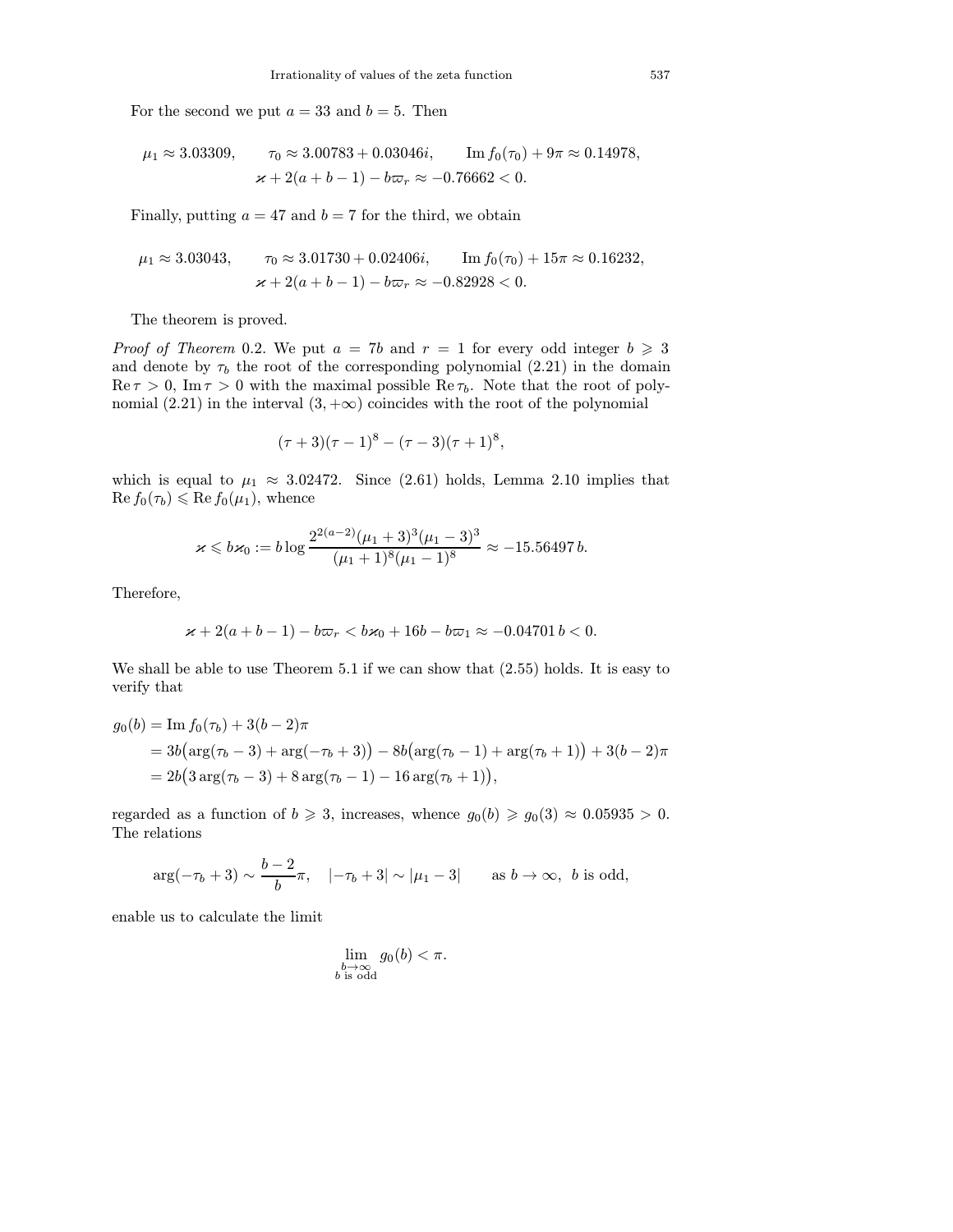Therefore, Im  $f_0(\tau_b) \not\equiv 0 \pmod{\pi \mathbb{Z}}$ . An application of Theorem 5.1 completes the proof.

*Proof of Theorem* 0.3. By Lemma 1.1 and Proposition 4.1 with  $b = 1$ , the  $\tilde{I}_n(a, r) =$  $I_n D_{2n}^a / \Pi_n^{(r)}$  defined by (1.2) are linear forms in  $1, \zeta(3), \zeta(5), \ldots, \zeta(n)$  with integer coefficients. By Propositions 2.1, 3.1, and 4.1 the  $\alpha, \beta$  in the criterion for linear independence (see the introduction) are defined by the formulae

$$
\alpha(a,r) = -\varkappa(a,r) - 2a + \varpi_r,
$$
  
\n
$$
\beta(a,r) = 2(2r+1)\log(2r+1) + 2(a-2r)\log 2 + 2a - \varpi_r,
$$
\n(5.2)

where  $\varkappa = \varkappa(a, r)$  is defined by (2.59). For  $a = 145$ ,  $r = 10$  and  $a = 1971$ ,  $r = 65$ we have

$$
\mu_1(145, 10) - 21 \approx 0.38013 \cdot 10^{-4}, \qquad 1 + \frac{\alpha(145, 10)}{\beta(145, 10)} \approx 2.000397,
$$
  

$$
\mu_1(1971, 65) - 131 \approx 0.22019 \cdot 10^{-10}, \qquad 1 + \frac{\alpha(1971, 65)}{\beta(1971, 65)} \approx 3.000103,
$$

where  $\mu_1(a,r)$  is the real root of polynomial (2.21) with  $b = 1$  in the interval  $(2r+1, +\infty)$ . The criterion for linear independence implies that

$$
\delta(145) \geqslant 3, \qquad \delta(1971) \geqslant 4,\tag{5.3}
$$

since the dimension of space is an integer. By Apéry's theorem,  $\delta(3) = 2$ . The assertion of the theorem follows from the estimates obtained.

**Lemma 5.1.** Assume that the positive integers  $a, r$  are such that

$$
a > 2(r+2)\log(r+1) + 1,\tag{5.4}
$$

and let  $\mu_1 = \mu_1(a, r)$  be a real root of the polynomial

$$
h(\tau) = (\tau + 2r + 1)(\tau - 1)^{a+1} - (\tau - 2r - 1)(\tau + 1)^{a+1}
$$
 (5.5)

in the interval  $(2r + 1, +\infty)$ . Then

$$
0 < \mu_1 - (2r + 1) < 2\varepsilon, \qquad \text{where} \quad \varepsilon := \frac{2r + 1}{(r + 1)^2} < 1. \tag{5.6}
$$

Proof. Direct calculations show that

$$
h(2r+1) = 2^{a+2}(r+1)r^{a+1} > 0,
$$
\n(5.7)

$$
h(2r + 1 + 2\varepsilon) = 2^{a+2} \left( (2r + 1 + \varepsilon)(r + \varepsilon)^{a+1} - \varepsilon (r + 1 + \varepsilon)^{a+1} \right). \tag{5.8}
$$

Inequality (5.4) implies that

$$
(r+1+\varepsilon)^{a-1} > (r+\varepsilon)^{a+1},\tag{5.9}
$$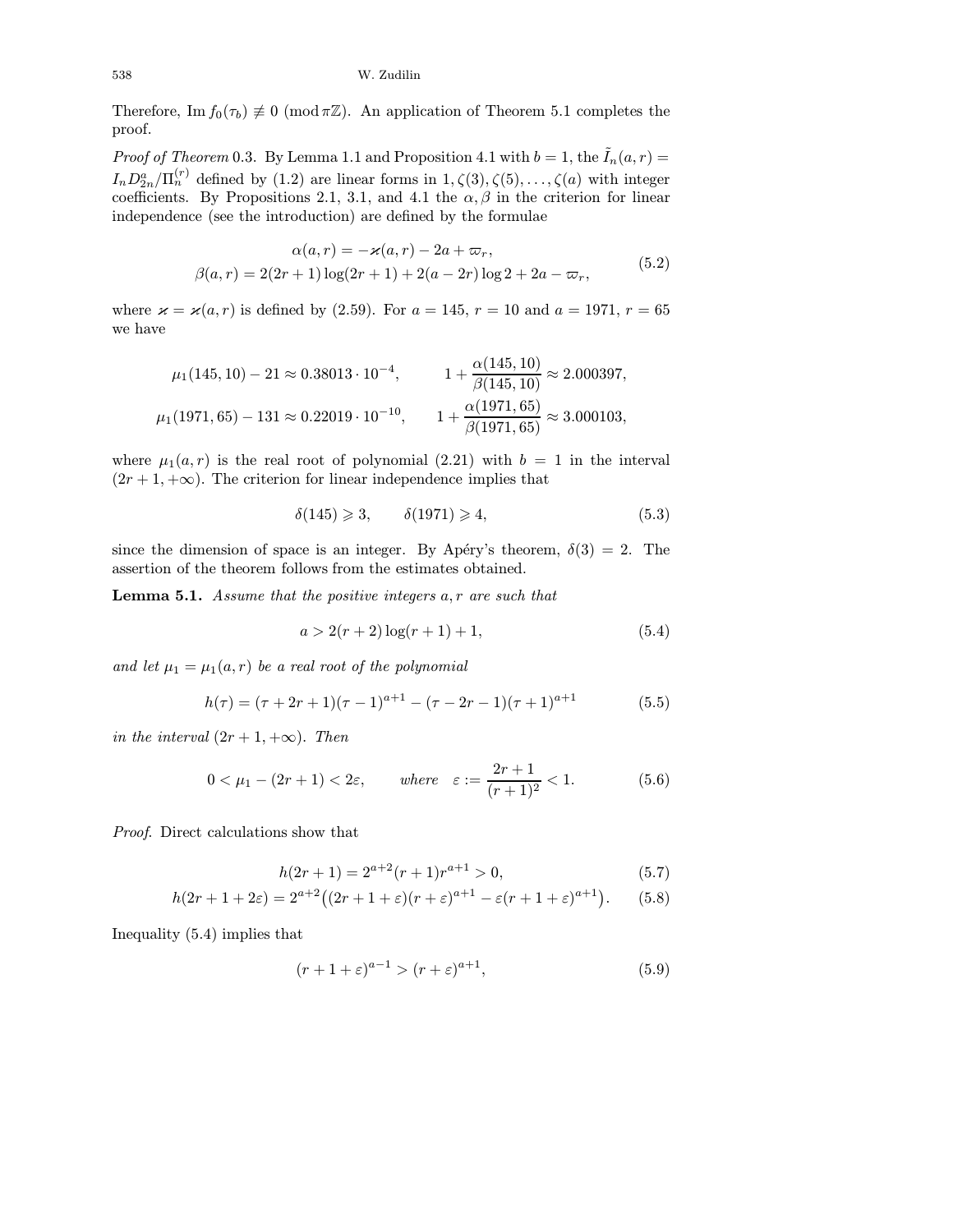since

$$
(a-1)\log(r+1+\varepsilon) - (a+1)\log(r+\varepsilon)
$$
  
= (a-1)\log(1+\frac{1}{r+\varepsilon}) - 2\log(r+\varepsilon)  
> (a-1)\log(1+\frac{1}{r+1}) - 2\log(r+1)  
> \frac{a-1}{r+2} - 2\log(r+1) = \frac{a-1 - 2(r+2)\log(r+1)}{r+2} > 0.

Besides,

$$
\varepsilon(r+1+\varepsilon)^2 = \frac{(2r+1)(r+1+\varepsilon)^2}{(r+1)^2}
$$
  
> 
$$
\frac{(2r+1)(r+1+\varepsilon)^2}{(r+1)^2} - \frac{\varepsilon(3r^2+4r+1+2\varepsilon r+\varepsilon)}{(r+1)^2} = 2r+1+\varepsilon.
$$
  
(5.10)

Substituting inequalities (5.9) and (5.10) into (5.8), we obtain that  $h(2r+1+2\varepsilon) < 0$ . Combining this inequality with (5.7), we obtain that the interval  $(2r+1, 2r+1+2\varepsilon)$ contains at least one root of the polynomial (5.5). Now (5.6) follows from the fact that  $\mu_1$  is the unique real root in the interval  $(2r + 1, +\infty)$  (Lemma 2.7). The lemma is proved.

Corollary 5.1. Let the assumptions of Lemma 5.1 hold with  $r > 6$ . Then the following estimate holds for  $\varkappa = \varkappa(a, r)$  in (2.59):

$$
\varkappa(a,r) < 2(2r+1)\log(2r+1) - 2(a+1)(1+\log r).
$$

*Proof.* Since  $h(\mu_1) = 0$ , we have

$$
\varkappa = \log \frac{2^{2(a-2r)}(\mu_1 + 2r + 1)^{2(2r+1)}(\mu_1 - 1)^{2(a+1)r}}{(\mu_1 + 1)^{2(a+1)(r+1)}}.
$$

Combining this with (5.6), we obtain that

$$
\frac{\varkappa}{2} - (a - 2r) \log 2
$$
\n
$$
= (2r + 1) \log \left( 1 + \frac{2r}{\mu_1 + 1} \right) - (a + 1)r \log \left( 1 + \frac{2}{\mu_1 - 1} \right) - (a - 2r) \log(\mu_1 + 1)
$$
\n
$$
< (2r + 1) \log \left( 1 + \frac{r}{r + 1} \right) - \frac{(a + 1)r}{r + 1} - (a - 2r) \log(2r + 2)
$$
\n
$$
= (2r + 1) \log(2r + 1) - (a + 1) \left( \frac{r}{r + 1} + \log(r + 1) \right) - (a - 2r) \log 2
$$
\n
$$
< (2r + 1) \log(2r + 1) - (a + 1)(1 + \log r) - (a - 2r) \log 2.
$$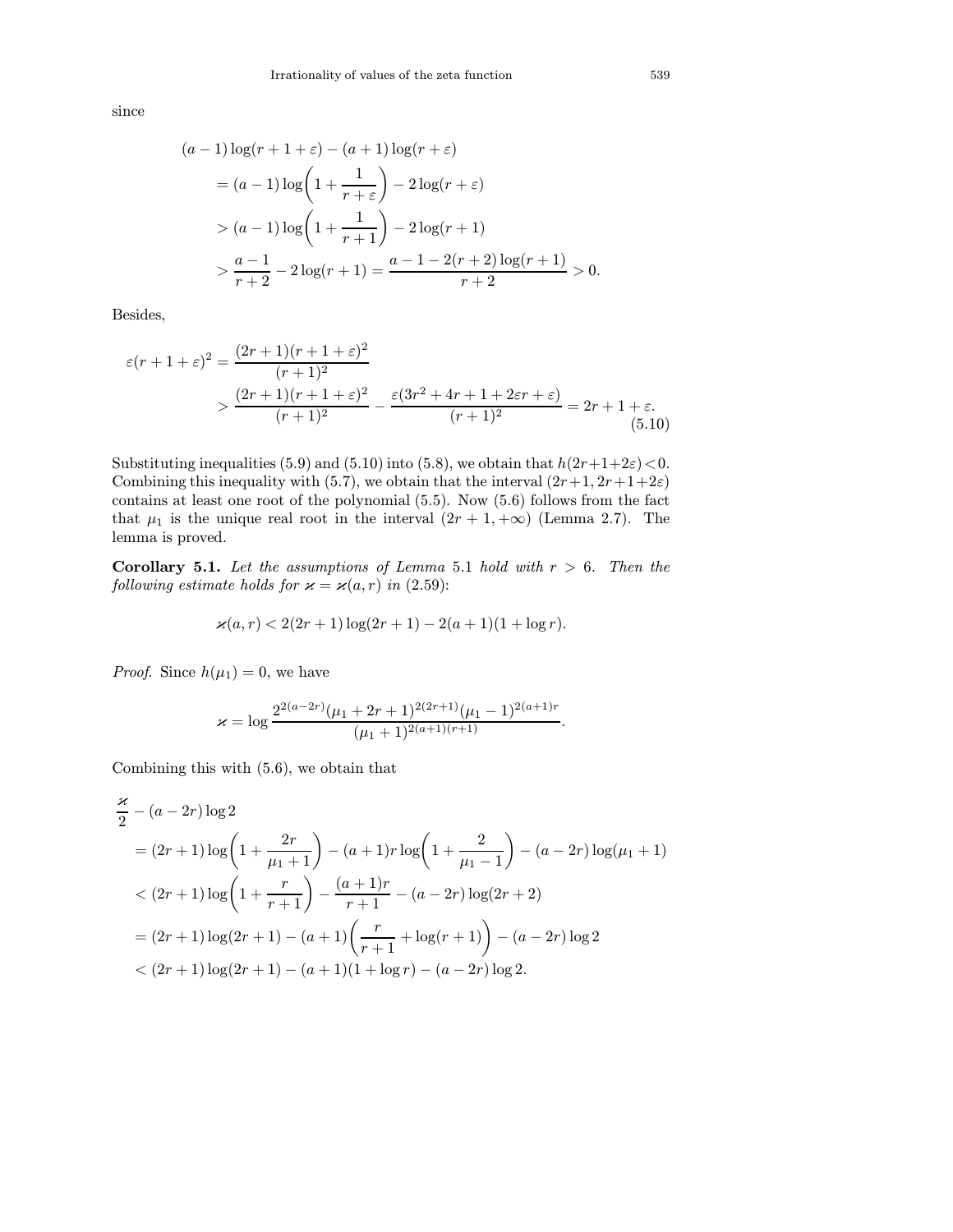Here we have used the inequality

$$
\log\left(1+\frac{2}{\mu_1-1}\right) > \log\left(1+\frac{1}{r+\varepsilon}\right) > 2\log\left(1+\frac{1}{2r+1}\right) > \frac{1}{r+1}
$$

(see also  $(2.28)$  with  $n = 2r + 1$ ), which holds for  $r > 6$  since

$$
1 + \frac{1}{r+\varepsilon} - \left(1 + \frac{1}{2r+1}\right)^2 = \frac{r - 4\varepsilon r - 3r + 1}{(r+\varepsilon)(2r+1)^2}
$$
  
= 
$$
\frac{r^3 - 5r^2 - 7r - 2}{(r+\varepsilon)(r+1)^2(2r+1)^2} > 0 \quad \text{if } r > 6.
$$

The corollary is proved.

*Proof of Theorem* 0.4. Since  $\delta(a)$  is an integer and

 $0.395 \cdot \log 3 \approx 0.43395$ ,  $0.395 \cdot \log 145 \approx 1.96581$ ,  $0.395 \cdot \log 1971 \approx 2.99659$ ,

Apéry's theorem and estimates  $(5.3)$  imply that inequality  $(0.2)$  holds for all odd integers  $a < e^{4/0.395}$ , that is,  $a < 24999$ . In fact we shall show that the following estimate holds for odd integers  $a \ge 20737 = 12^4 + 1$ , which is stronger than  $(0.2)$ .

$$
\delta(a) > \frac{\log a}{\log 12},\tag{5.11}
$$

or, which is the same,

$$
\delta(12^m + 1) > m, \qquad m = 4, 5, 6, \dots
$$
\n<sup>(5.12)</sup>

For every  $a = 12^m + 1$  we put

$$
r = \left\lfloor \frac{\log^2 12}{3} \cdot \frac{a}{\log^2 a} \right\rfloor = \left\lfloor \frac{12^m + 1}{3m^2} \right\rfloor, \qquad m = 4, 5, 6, \dots,
$$

and obtain a lower estimate for  $\delta(a)$  using the criterion for linear independence, formulae (5.2), and the inequalities in Lemma 4.6 and Corollary 5.1:

$$
\delta(a) \ge 1 + \frac{\alpha(a, r)}{\beta(a, r)}
$$
  
> 
$$
\frac{2(a + 1)(1 + \log r) + 2(a - 2r)\log 2}{2(2r + 1)\log(2r + 1) + 2(a - 2r)\log 2 + 2a - 4r(1 - \gamma) + \log(r + 1) + 4 + \gamma}
$$
  
(5.13)

Now for  $m = 4, 5, 6, 7$  estimate (5.12) follows immediately from (5.13):

| m | $a = 12^m + 1$ | a<br>$r =$<br>$\overline{3m^2}$ | $\delta(a)$ |
|---|----------------|---------------------------------|-------------|
|   | 20737          | 432                             | $>$ 4.00882 |
| 5 | 248833         | 3317                            | > 5.15339   |
| 6 | 2985985        | 27648                           | > 6.35168   |
|   | 35831809       | 243753                          | >7.58967    |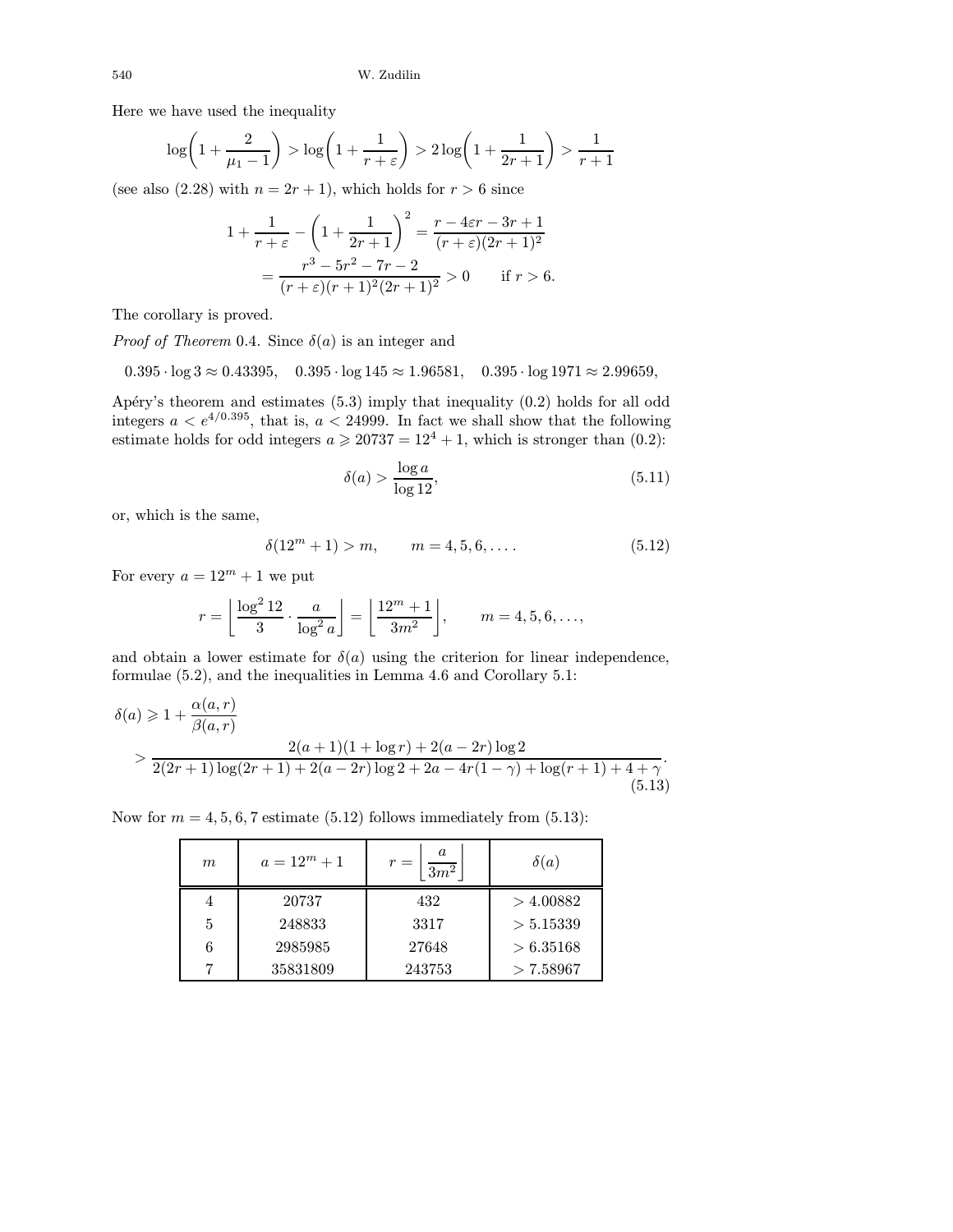<span id="page-52-0"></span>For the remaining values of  $m$  we combine (5.13) with the trivial estimates

$$
0 < \frac{r}{a} \leqslant \frac{1}{3m^2}, \qquad \frac{2r+1}{a} \leqslant \frac{2}{3m^2} + \frac{1}{a} \leqslant \frac{2}{m^2 \log 12},
$$
\n
$$
\log r \geqslant \log \frac{12^m}{4m^2} = m \log 12 - 2 \log 2 - 2 \log m,
$$
\n
$$
\log(2r+1) \leqslant \log(a-1) = m \log 12.
$$

We have

$$
\delta(a) = \delta(12^m + 1) > \frac{m \log 12 - 2 \log m + 1 - \log 2 - 1/(3m^2)}{1 + \log 2 + 2/m} > \frac{m \log 12 - 2 \log m}{1 + \log 2 + 2/m}.
$$

Now (5.12) with  $m \geq 8$  follows from the fact that the function

$$
\Delta(m) = (m \log 12 - 2 \log m) - m \left( 1 + \log 2 + \frac{2}{m} \right) = m(\log 6 - 1) - 2 \log m - 2
$$

increases monotonically and takes a positive value,  $\Delta(8) \approx 0.17519$ , at  $m = 8$ . This completes the proof of the theorem.

In fact we have proved estimate (5.11) for odd integers  $a \geq 3$  with the exception of finitely many values in the range  $12^3 + 1 = 1729 \le a \le 1969$ .

# Bibliography

- [1] R. Apéry, "Irrationalité de  $\zeta(2)$  et  $\zeta(3)$ ", Astérisque 61 (1979), 11–13.
- [2] A. van der Poorten, "A proof that Euler missed... Apéry's proof of the irrationality of  $\zeta(3)$ . An informal report", Math. Intelligencer 1:4 (1978/79), 195-203.
- [3] F. Beukers, "A note on the irrationality of  $\zeta(2)$  and  $\zeta(3)$ ", Bull. London Math. Soc. 11 (1979), 268–272.
- [4] L.A. Gutnik, "The irrationality of certain quantities involving  $\zeta(3)$ ", Uspekhi Mat. Nauk 34:3 (1979), 190; English transl., Russian Math. Surveys 34:3 (1979), 200; Acta Arith. 42:3 (1983), 255–264.
- [5] F. Beukers, "Padé approximations in number theory", Lecture Notes in Math., vol. 888, Springer-Verlag, Berlin 1981, pp. 90–99.
- [6] F. Beukers, "Irrationality proofs using modular forms",  $Astérisque 147–148$  (1987), 271–283.
- [7] V. N. Sorokin, "Hermite–Padé approximations of Nikishin systems and the irrationality of  $\zeta(3)$ ", Uspekhi Mat. Nauk 49:2 (1994), 167-168; English transl., Russian Math. Surveys 49:2 (1994), 176–177.
- [8] Yu. V. Nesterenko, "A few remarks on  $\zeta(3)$ ", Mat. Zametki 59 (1996), 865–880; English transl., Math. Notes 59 (1996), 625–636.
- [9] M. Hata, "A new irrationality measure for  $\zeta(3)$ ", Acta Arith. **92**:1 (2000), 47-57.
- [10] G. Rhin and C. Viola, "The group structure for  $\zeta(3)$ ", Acta Arith. **97**:3 (2001), 269-293.
- [11] D. V. Vasilyev, "On small linear forms for the values of the Riemann zeta-function at odd points", Preprint no.1 (558), Inst. Math., Nat. Acad. Sci. Belarus, Minsk 2001.
- [12] K. Ball, Diophantine approximation of hypergeometric numbers, Manuscript, 2000. [13] T. Rivoal, "La fonction zêta de Riemann prend une infinité de valeurs irrationnelles aux
- entiers impairs", C. R. Acad. Sci. Paris Sér. I Math. 331:4 (2000), 267-270; http:// arXiv.org/abs/math/0008051.
- [14] T. Rivoal, Propriétés diophantiennes des valeurs de la fonction zêta de Riemann aux entiers impairs, Thèse de Doctorat, Univ. de Caen, Caen 2001.